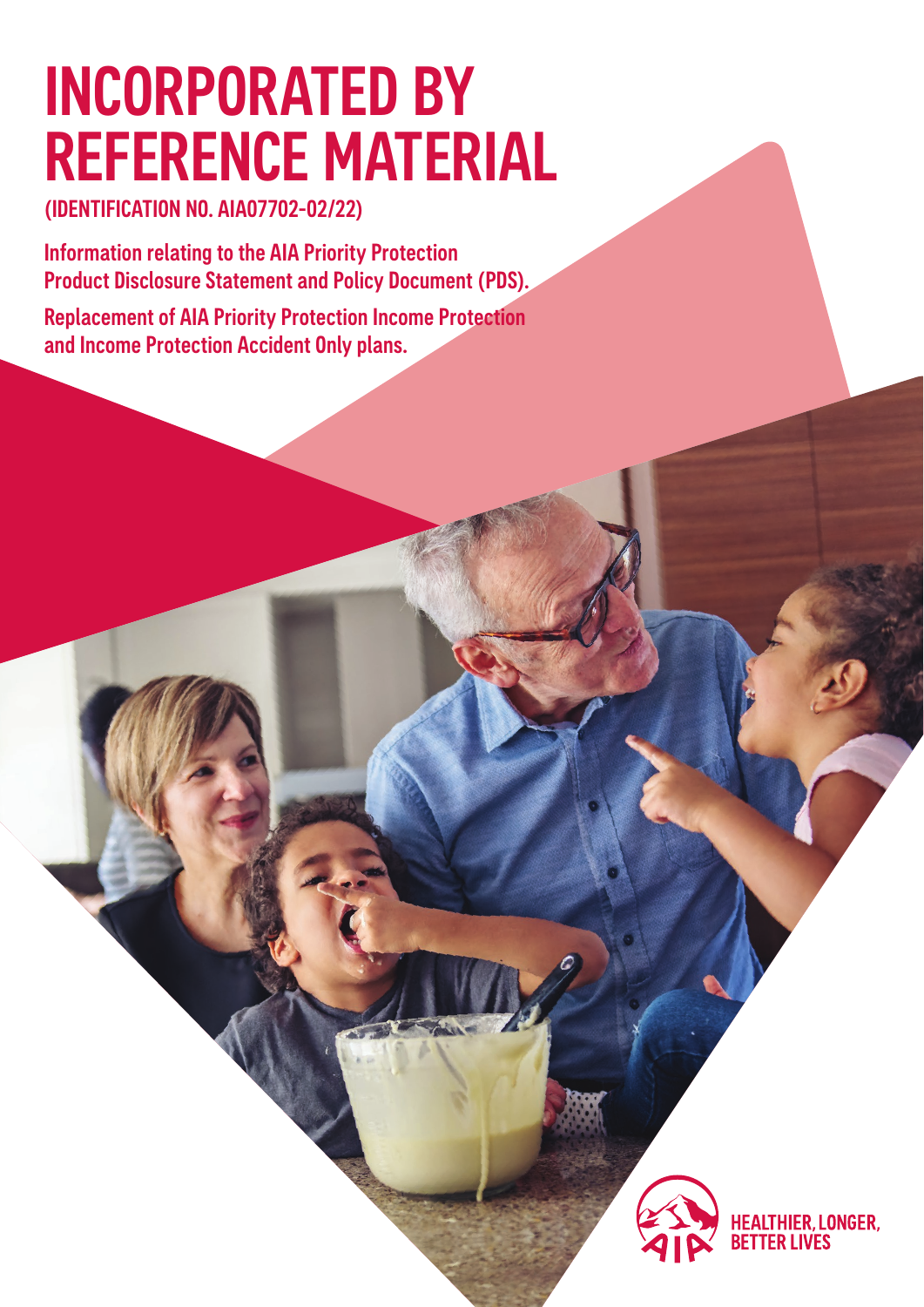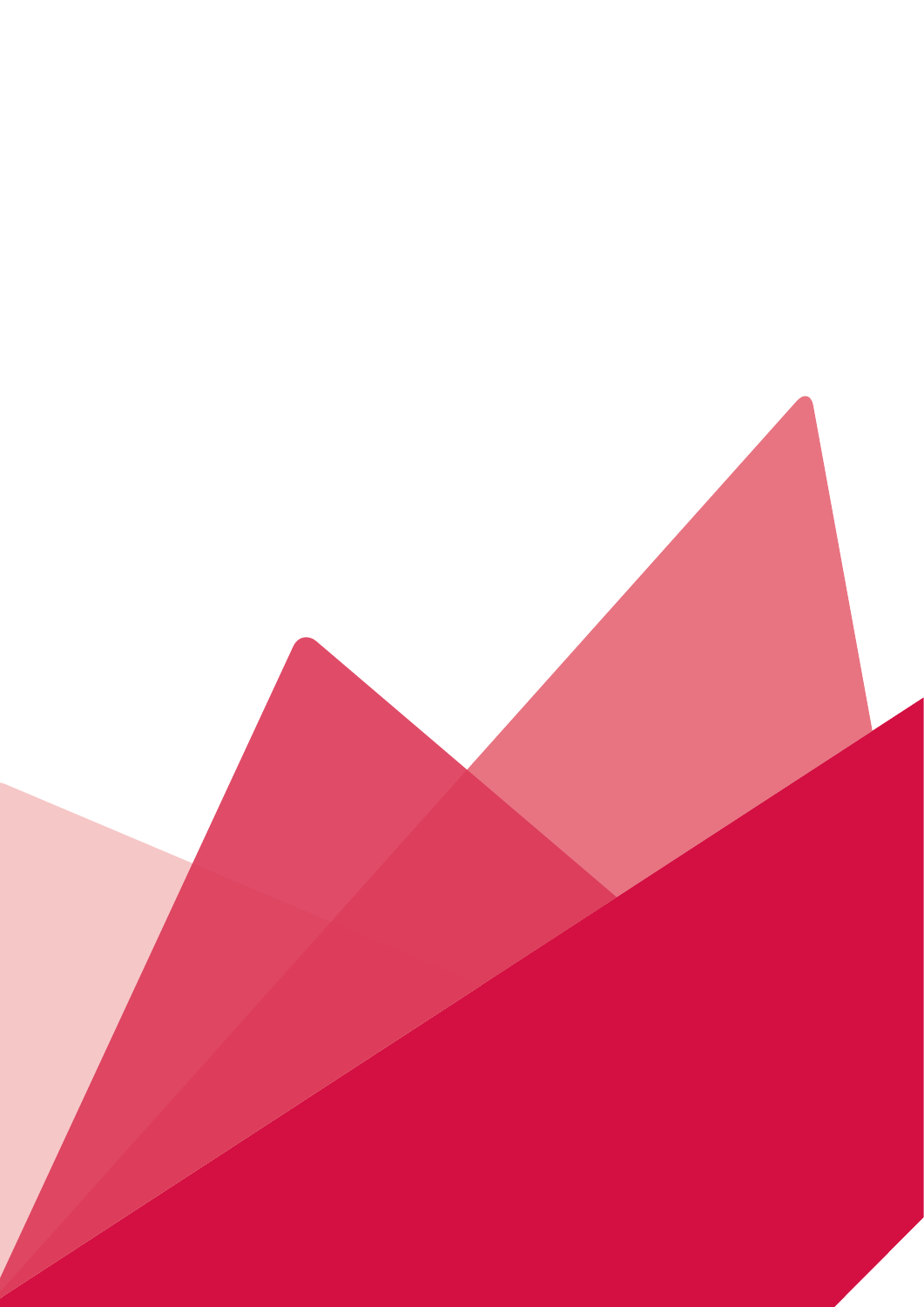# **Contents**

|  | 17. Income Protection and Income Protection Accident Only - Rider Benefits <sup>1</sup> [1] Annumeron manuscrim manuscrim 26 |  |
|--|------------------------------------------------------------------------------------------------------------------------------|--|
|  |                                                                                                                              |  |
|  |                                                                                                                              |  |
|  |                                                                                                                              |  |
|  |                                                                                                                              |  |
|  |                                                                                                                              |  |
|  |                                                                                                                              |  |

1. Please also refer to Section 8.15 of the AIA Priority Protection PDS for information on the Claims Escalation Rider available for existing, and eligible replacements of<br>existing, AIA Income Protection and Income Protect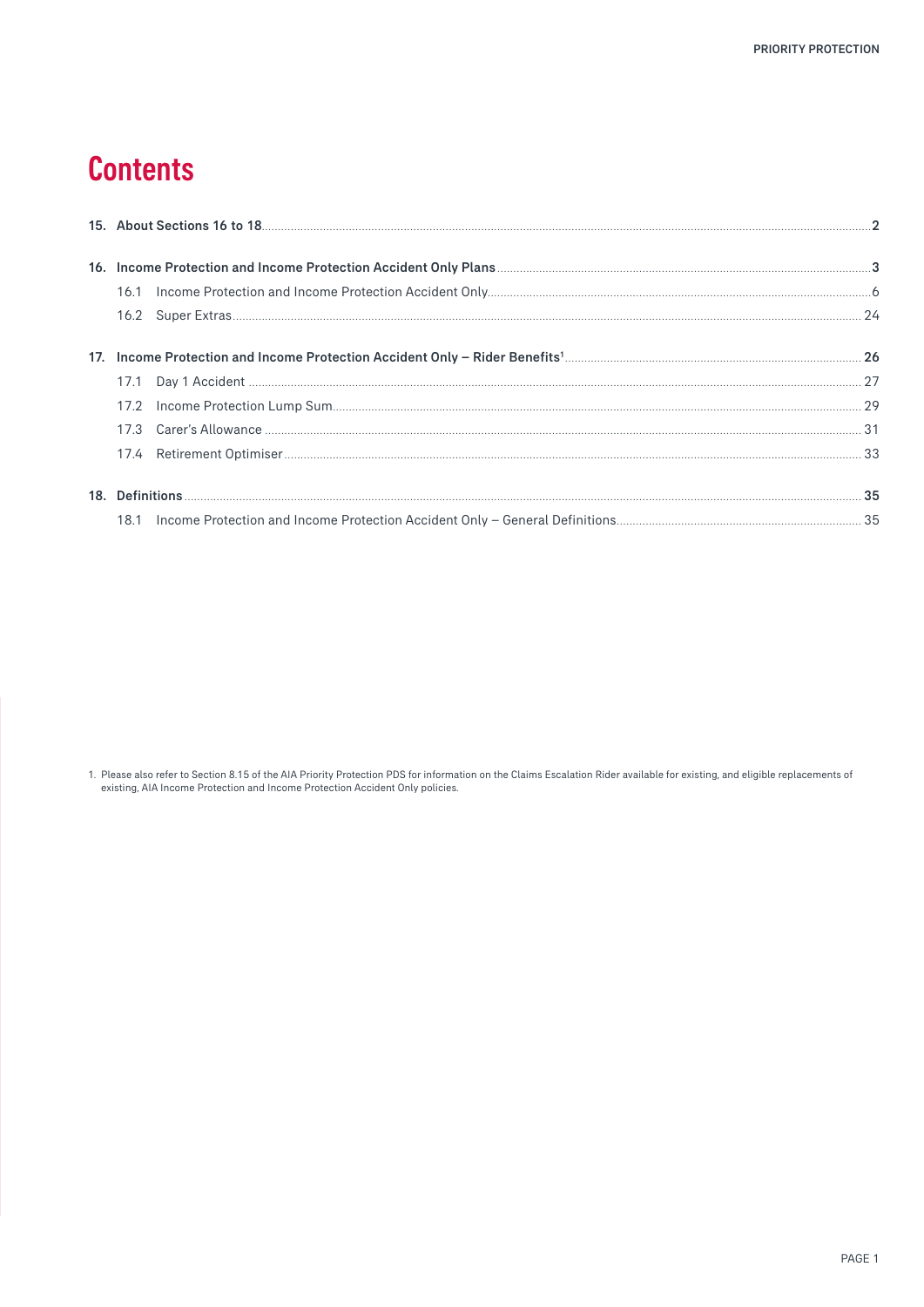# <span id="page-3-0"></span>15. ABOUT SECTIONS 16 TO 18

The contents of this document is incorporated by reference within the AIA Priority Protection Product Disclosure Statement and Policy Document (PDS), and includes Sections 16 to 18 information relating to Priority Protection Income Protection and Income Protection Accident Only insurance cover.

This document should be read in conjunction your AIA Priority Protection PDS referencing document identification number AIA07702-02/22.

From 25 September 2021, the availability of AIA Priority Protection Income Protection or Income Protection Accident Only cover (and associated linked or Rider Benefits) was solely limited to customers who already hold Income Protection or Income Protection Accident Only cover under an existing AIA Australia Priority Protection policy.

Such customers may be issued a new policy where it is replacing an existing Income Protection insurance or Income Protection Accident Only, where the requested change is not possible as a variation to the current policy. For further explanation of the availability of replacement Income Protection or Income Protection Accident Only cover through superannuation, refer to Section 9 of the AIA Priority Protection PDS. For important information about replacement policies more generally, refer to Section 10.2 of the AIA Priority Protection PDS.

In no circumstances is a change from a non-Agreed Value income protection policy to an Agreed Value policy permitted.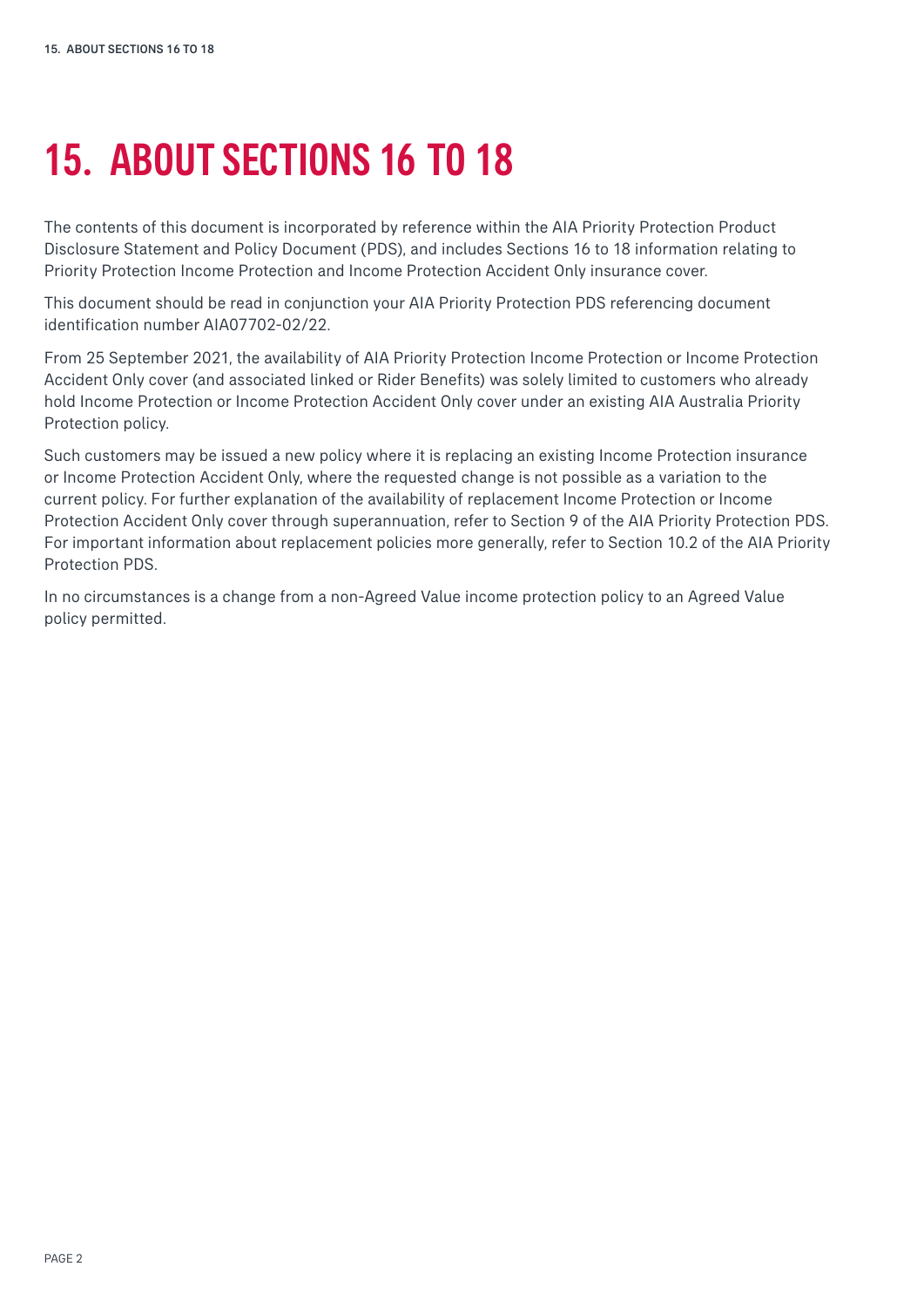# <span id="page-4-0"></span>16. INCOME PROTECTION AND INCOME PROTECTION ACCIDENT ONLY PLANS

## Income Protection insurance cover

The following two types of AIA Income Protection Plans are available solely as replacement for existing Income Protection and Income Protection Accident Only policies:

- Income Protection provides you with a monthly income if you become Totally or Partially Disabled due to Sickness or Injury;
	- Your existing or replacement Income Protection cover can be enhanced by selecting either Advantage Optional or PLUS Optional.
- Income Protection Accident Only provides you with a monthly income if you become Totally or Partially Disabled due to Accidental Injury.

These two types of AIA Income Protection Plans cannot replace Income Protection CORE cover.

## Availability

Please refer to Section 16.1 for the relevant Availability information.

## Worldwide cover

Provides you with insurance cover anywhere in the world, 24 hours a day.

## In this section

16.1 Income Protection and Income Protection Accident Only 16.2 Super Extras

## Other important information

As well as the information about insurance cover provided in this section, the AIA Priority Protection PDS contains important information about holding the insurance cover described in this document including when the insurance is available and how it can be structured (inside or outside superannuation).

You should read the PDS (together with this document) in full before making a decision about the insurance cover described in this section.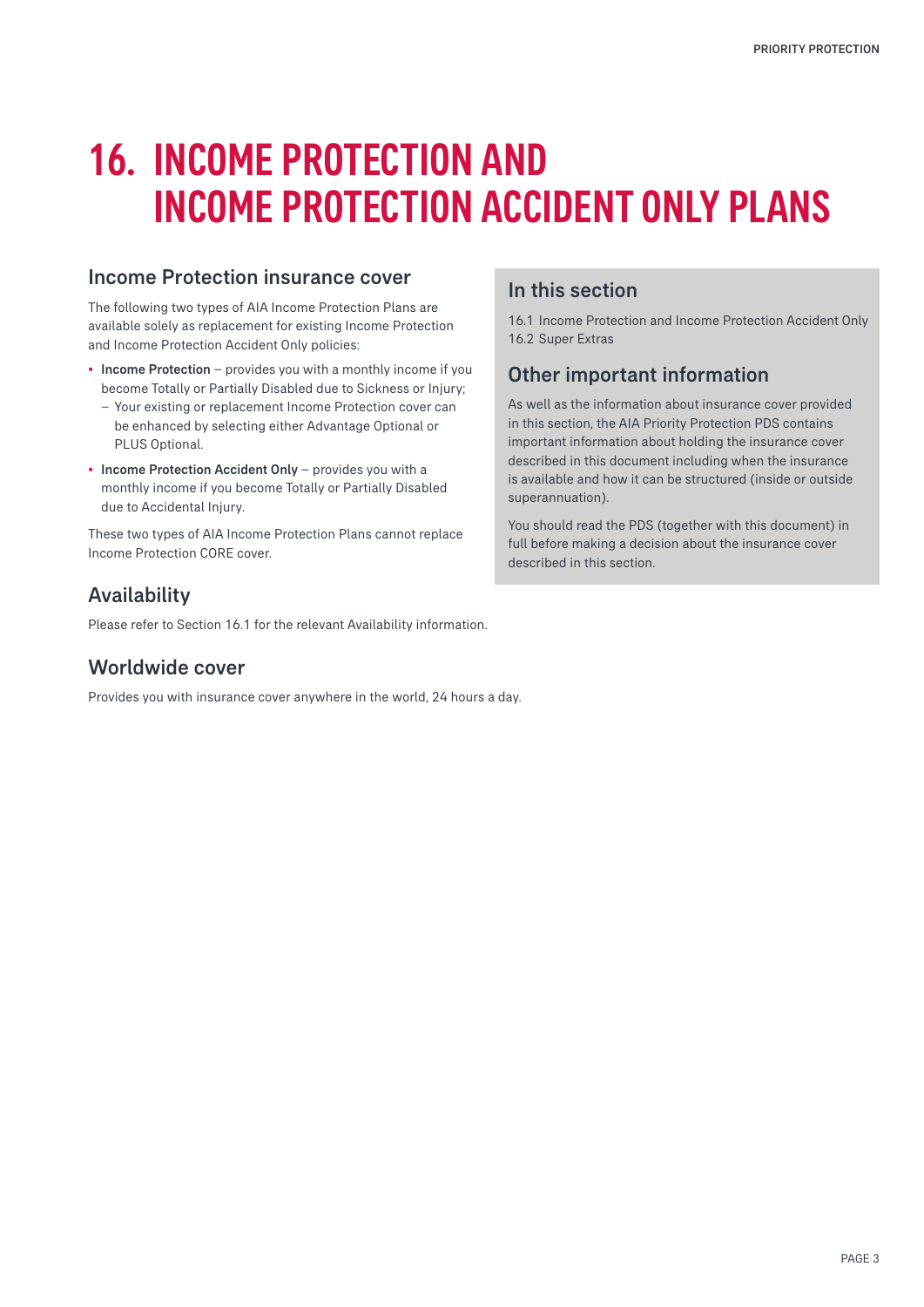## Income Protection eligibility requirements

This table provides a summary of the Income Protection insurance cover available for eligible replacements of existing AIA Income Protection or Income Protection Accident Only policies.

| <b>Income Protection</b>                                                 | <b>Income Protection definitions</b>                                                                                          |                                                                | <b>Description</b>                                                                               | <b>Type of cover</b>                                                                                                                                                                                                                                                                         | <b>Occupation</b>                                                                                                                                                                     | <b>Employment</b>                                                                                                                                                                                                                        |  |
|--------------------------------------------------------------------------|-------------------------------------------------------------------------------------------------------------------------------|----------------------------------------------------------------|--------------------------------------------------------------------------------------------------|----------------------------------------------------------------------------------------------------------------------------------------------------------------------------------------------------------------------------------------------------------------------------------------------|---------------------------------------------------------------------------------------------------------------------------------------------------------------------------------------|------------------------------------------------------------------------------------------------------------------------------------------------------------------------------------------------------------------------------------------|--|
| options                                                                  | <b>Total Disablement</b>                                                                                                      | <b>Partial Disablement</b>                                     |                                                                                                  |                                                                                                                                                                                                                                                                                              | <b>Category &amp;</b><br>weekly work<br>hours                                                                                                                                         | type                                                                                                                                                                                                                                     |  |
| • Income<br>Protection<br>• Income<br>Protection<br><b>Accident Only</b> | <b>Total Disablement</b><br>(Income Protection)<br>or Total Disablement<br>(Income Protection -<br>Occupation E) <sup>1</sup> | <b>Partial Disablement</b><br>(Income Protection) <sup>1</sup> | Total and partial<br>disablement<br>cover based on<br>your occupational<br>duties                | $\cdot$ Indemnity <sup>2</sup><br>• Extended<br>Indemnity <sup>2</sup><br>• Agreed Value <sup>2,3,4</sup><br>(only available for<br>the replacement of<br>existing AIA Priority<br><b>Protection Agreed</b><br>Value Income<br>Protection<br>cover in limited<br>circumstances) <sup>3</sup> | A1, A2, M, A3, A4<br>At least 20 hours<br>per week<br>B1, B2, C1, C2,<br>D, E<br>At least 25 hours<br>per week<br>Self-employed<br>(all occupations)<br>At least 25 hours<br>per week | • Full-time<br>Employment <sup>5</sup><br><b>Permanent Part-</b><br>time Employee <sup>6</sup><br>for A1, A2, M, A3,<br>A4 Occupation<br>Categories only<br>• Self-employed <sup>7</sup><br>working on a<br>full-time basis <sup>5</sup> |  |
| • Advantage<br>Optional<br>• PLUS Optional                               | Total Disablement -<br><b>Multi Definition</b>                                                                                | <b>Partial Disablement</b><br>- Multi Definition               | Enhanced<br>cover for total<br>and partial<br>disablement<br>based on hours,<br>duties or income |                                                                                                                                                                                                                                                                                              | All Occupation<br>Categories<br>except E                                                                                                                                              | • Full-time<br>Employment <sup>5</sup><br>Self-employed <sup>7</sup><br>٠<br>working on a<br>full-time basis <sup>5</sup>                                                                                                                |  |

1. Where Income Protection Accident Only applies, cover is only provided where disablement is **solely** as a result of an Accidental Injury.

2. Under the Superannuation Income Protection Plan, if your monthly benefit amount exceeds 100% of your Pre-disablement Income, the benefit may be reduced so that it does not exceed 100% of your Pre-disablement Income. The amount of such reduction can be paid under a Linked Benefit (Super Extras) if applicable.

3. Agreed Value Income Protection insurance cover is only available if the Policy is replacing an existing Priority Protection Agreed Value Income Protection insurance cover from AIA Australia and the cancel and replace is being performed for an administrative reason where an alteration to the existing policy is not available, for example, to<br>facilitate a change of ownership or correct an admi

4. If you are Occupation Category D or E, Agreed Value is not available. Subject to point 3, Agreed Value is only available under a Superannuation Income Protection Plan when you have Super Extras as a Linked Benefit attached to a separate Policy issued to you outside of superannuation.

5. We classify full-time employment for this benefit as working a minimum of 25 hours per week, for 48 weeks per year excluding public holidays.

6. We classify permanent part-time employment for this benefit as being employed to undertake identifiable duties for at least three days a week and for a minimum of 20 hours per week, for 48 weeks per year (excluding public holidays) and with paid sick and holiday leave entitlements.

7. We classify self-employed for this benefit as working for payment or reward (other than as an employee) in a business or an enterprise over which you have power or control because you own it or you are a partner in the partnership that owns it.

## Benefit Period

This table shows the Benefit Periods available under Income Protection insurance cover described in this document.

| <b>Benefit</b>                           | <b>Income</b>            | <b>Income</b>                                | <b>Premium cover</b>               |                                      | <b>Type of cover</b> |                              |                     | <b>Occupation Category</b>                                 |  |
|------------------------------------------|--------------------------|----------------------------------------------|------------------------------------|--------------------------------------|----------------------|------------------------------|---------------------|------------------------------------------------------------|--|
| <b>Period</b>                            | <b>Protection</b>        | <b>Protection</b><br><b>Accident</b><br>Only | Advantage<br>Optional <sup>1</sup> | <b>PLUS</b><br>Optional <sup>1</sup> | Indemnity            | <b>Extended</b><br>Indemnity | <b>Agreed Value</b> |                                                            |  |
| 2 Years <sup>5</sup>                     |                          | ✓                                            | √                                  | J                                    | ✓                    | ✓                            | $\sqrt{2.3}$        | A1, A2, M, A3, A4, B1, B2,<br>C1, C2, D, E                 |  |
| 5 Years <sup>5</sup>                     |                          | $\checkmark$                                 | ✔                                  | ✔                                    | $\checkmark$         | $\checkmark$                 | $\sqrt{2.3}$        | A1, A2, M, A3, A4, B1, B2,<br>C1, C2, D (excludes E)       |  |
| To Age 65 <sup>6</sup>                   | $\overline{\mathcal{L}}$ | $\checkmark$                                 | ✔                                  | $\checkmark$                         | $\checkmark$         | ✓                            | $\sqrt{2}$          | A1, A2, M, A3, A4, B1, B2,<br>$C1, C2$ (excludes $D & E$ ) |  |
| To Age 70 <sup>6</sup>                   | $\overline{\mathcal{L}}$ | X                                            | $\sqrt{4}$                         | $\sqrt{4}$                           | $\checkmark$         | $\checkmark$                 | $\sqrt{2}$          | A1, A2, M, A3, A4 only                                     |  |
| 2 Year Benefit<br>to Age 70 <sup>6</sup> | $\checkmark$             | X                                            | X                                  | Х                                    | $\checkmark$         | Х                            | Х                   | A1, A2, M, A3, A4 only                                     |  |

1. If you are Occupation Category E, Advantage Optional and PLUS Optional are not available for any of the Benefit Period options.

2. Agreed Value Income Protection insurance cover is only available if the Policy is replacing an existing Priority Protection Agreed Value Income Protection insurance cover from AIA Australia, and the cancel and replace is being performed for an administrative reason where an alteration to the existing policy is not available, for example, to<br>facilitate a change of ownership or correct an adm

3. If you are Occupation Category D or E, Agreed Value is not available.

4. To Age 70 Benefit Period is available under Advantage Optional and PLUS Optional cover, however the enhanced benefits related to Advantage Optional and PLUS Optional will cease at the Policy Anniversary prior to your 65th birthday.

5. For 2 and 5 year benefit periods, benefit payments will cease on the earlier of the end of the 2 or 5 year benefit payment period or the anniversary of the policy

Commencement Date prior to the life Insured's 65th birthday.<br>6. All references to benefit periods "To age 65", "To age 70" and "2 Year Benefit to Age 70" are defined as covering the Life Insured up to the Policy Anniversar 65th and 70th birthdays respectively.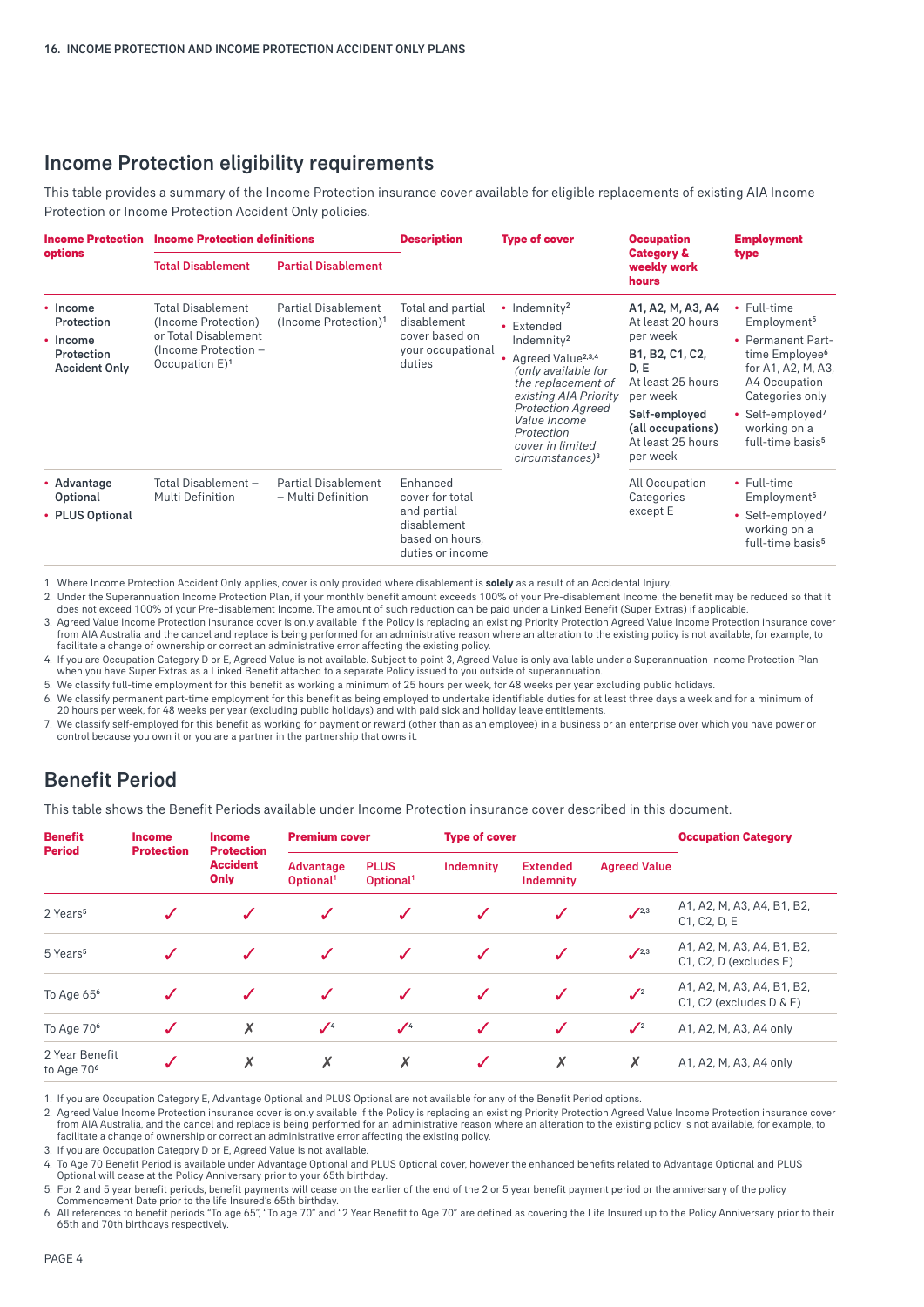## Waiting Period

| <b>Waiting</b> | <b>Income</b>            | <b>Income</b>                                | <b>Premium cover</b> |                                                                            | <b>Type of cover</b> |                                           |              | <b>Occupation Category</b>                                 |  |
|----------------|--------------------------|----------------------------------------------|----------------------|----------------------------------------------------------------------------|----------------------|-------------------------------------------|--------------|------------------------------------------------------------|--|
| <b>Period</b>  | <b>Protection</b>        | <b>Protection</b><br><b>Accident</b><br>Only |                      | <b>PLUS</b><br>Advantage<br>Optional <sup>1</sup><br>Optional <sup>1</sup> |                      | Indemnity<br><b>Extended</b><br>Indemnity |              | <b>Agreed Value</b>                                        |  |
| 14 Days        | $\checkmark$             | ✓                                            | $\checkmark$         | $\checkmark$                                                               | $\checkmark$         | $\checkmark$                              | $\sqrt{2.3}$ | A1, A2, M, A3, A4, B1, B2,<br>$C1, C2$ (excludes $D & E$ ) |  |
| 30 Days        | J                        | $\checkmark$                                 | $\checkmark$         | $\checkmark$                                                               | $\checkmark$         | $\checkmark$                              | $\sqrt{2.3}$ | A1, A2, M, A3, A4, B1, B2,<br>C1, C2, D, E                 |  |
| 60 Days        | $\overline{\mathcal{L}}$ | $\checkmark$                                 | $\checkmark$         | $\checkmark$                                                               | $\checkmark$         | $\checkmark$                              | $\sqrt{2.3}$ | A1, A2, M, A3, A4, B1, B2,<br>C1, C2, D, E                 |  |
| 90 Days        | $\overline{\mathcal{L}}$ | $\checkmark$                                 | $\checkmark$         | $\checkmark$                                                               | $\checkmark$         | $\checkmark$                              | $\sqrt{2.3}$ | A1, A2, M, A3, A4, B1, B2,<br>C1, C2, D, E                 |  |
| 1 Year         | J                        | $\checkmark$                                 | $\checkmark$         | $\checkmark$                                                               | $\checkmark$         | √                                         | $\sqrt{2.3}$ | A1, A2, M, A3, A4, B1, B2,<br>C1, C2, D, E                 |  |
| 2 Years        | J                        | $\checkmark$                                 | $\checkmark$         | $\checkmark$                                                               | $\checkmark$         | ✓                                         | $\sqrt{2.3}$ | A1, A2, M, A3, A4, B1, B2,<br>C1, C2, D, E                 |  |

This table shows the Waiting Periods available under Income Protection insurance cover described in this document.

1. If you are Occupation Category E, Advantage Optional and PLUS Optional are not available for any of the Benefit Period Waiting Period options.

2. Agreed Value Income Protection insurance cover is only available if the Policy is replacing existing Priority Protection Agreed Value Income Protection insurance cover from AIA Australia, and the cancel and replace is being performed for an administrative reason where an alteration to the existing policy is not available, for example, to facilitate a change of ownership or correct an administrative error affecting the existing policy.

3. If you are Occupation Category D or E, Agreed Value is not available.

## Other information

This table shows a comparison of the income protection plans described in this document across a number of specific key features.

| <b>Cover type</b>                                                             | <b>Definition of disability</b>                                                                                                                                                       | <b>Insured Monthly Benefit calculation</b>                                                                                                                                                                                                                                                                 | <b>Term of cover</b>                                                                                                                        |
|-------------------------------------------------------------------------------|---------------------------------------------------------------------------------------------------------------------------------------------------------------------------------------|------------------------------------------------------------------------------------------------------------------------------------------------------------------------------------------------------------------------------------------------------------------------------------------------------------|---------------------------------------------------------------------------------------------------------------------------------------------|
| Income Protection<br>and<br>Income Protection<br>Accident Only <sup>1,4</sup> | Unable to perform one or more<br>essential income-producing<br>duties of your usual occupation.<br>Total Disablement - Multi<br>Definition also available under<br>Extended Indemnity | Your Insured Monthly Benefit (subject to offsets) is the<br>lesser of:<br>• the monthly benefit stated on your Policy Schedule as the<br>Sum Insured <sup>2</sup> , and<br>• up to 75% <sup>3</sup> of your monthly Pre-disablement Income<br>(Indemnity) at the time of you becoming Totally or Partially | Policy continues in<br>accordance with its terms.<br>subject to payment of<br>premium, until the Expiry<br>Date.<br>To age 65 and To age 70 |
|                                                                               | Please refer to Total Disablement<br>(Income Protection) and Total                                                                                                                    | Disabled.                                                                                                                                                                                                                                                                                                  | available subject to<br>eligibility.                                                                                                        |
|                                                                               | Disablement - Multi Definition<br>in Section 18.1 for full definition.                                                                                                                |                                                                                                                                                                                                                                                                                                            | Please refer to Section<br>16.1.3 for available<br>policy expiry options and<br>eligibility.                                                |

1. Where Income Protection Accident Only applies, cover is only provided where disablement is solely as a result of an Accidental Injury.

2. Unless otherwise disclosed to you or agreed with you. Your Insured Monthly Benefit may be adjusted by any benefit alterations the Policy Owner has effected, or as adjusted by us in accordance with the policy terms and conditions and notified to the Policy Owner such as any applicable Benefit Indexation.

3. If your monthly income exceeds \$16,667, additional limits apply. See the relevant indemnity definitions in Section 18.1.

4. Please refer to Section 16.1 for more details on Income Protection and Income Protection Accident Only.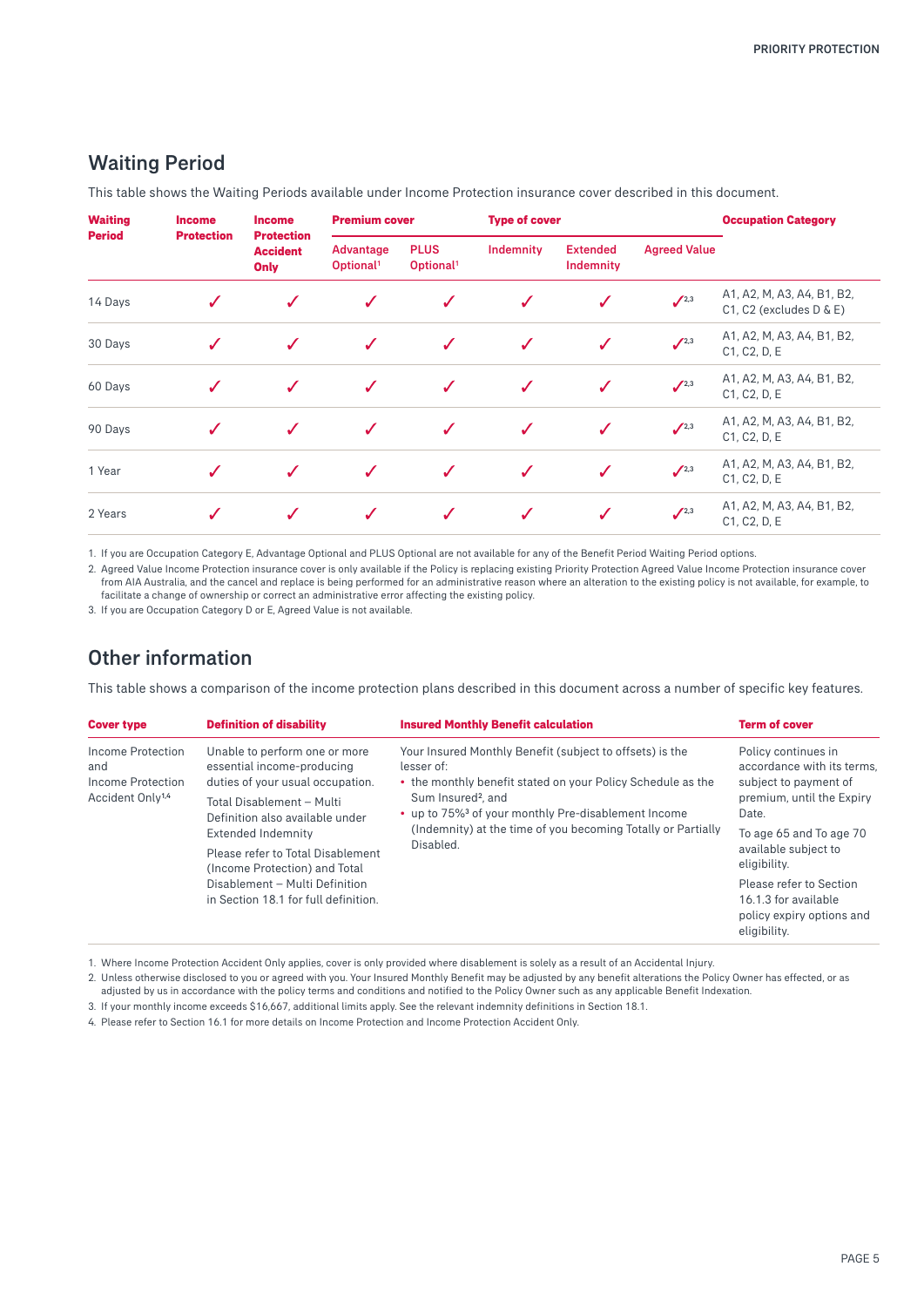## <span id="page-7-0"></span>16.1 Income Protection and Income Protection Accident Only

## Your insurance cover

### Income Protection

This insurance cover provides you with a monthly income if you become Totally or Partially Disabled due to Injury or Sickness.

#### Income Protection Accident Only

This insurance cover provides you with a monthly income if you become Totally or Partially Disabled due to an Accidental Injury.

## Availability

• Priority Protection Income Protection and Income Protection Accident Only insurance cover detailed in this section is only available if the Policy is replacing an existing Priority Protection Income Protection insurance or Income Protection Accident Only cover from AIA Australia and the cancel and replace is being performed for an administrative reason where an alteration to the existing policy is not available, for example, to facilitate a change of ownership or correct an administrative error affecting the existing Policy.

## In this section

- 16.1.1 Benefit overview
- 16.1.2 Built-in Benefits
- 16.1.3 General terms and conditions
- 16.1.4 Limitations and exclusions
- 16.1.5 When benefit payments cease
- 16.1.6 When cover begins and ends

## Other important information

As well as the information about insurance cover provided in this document, the PDS contains important information about holding insurance cover described in this document including when the insurance is available and how it can be structured (inside or outside superannuation).

You should read the PDS and this document in full before making a decision about the insurance cover described in this section.

- Priority Protection Income Protection or Income Protection Accident Only insurance cover is not available for new business policies or when an existing Income Protection or Income Protection Accident Only insurance cover with AIA Australia is being cancelled and replaced for any other reason than stated above.
- Income Protection and Income Protection Accident Only can be Stand Alone cover with optional Rider Benefits available for an additional premium.
- If your existing or replacement Income Protection cover is held inside super, you can enhance this cover by selecting a Linked Benefit (Super Extras) outside super that provides additional benefits generally not available inside super.
- Agreed Value Income Protection insurance cover is only available if the Policy is replacing an existing Priority Protection Agreed Value Income Protection insurance cover from AIA Australia.

## Worldwide cover

Provides you with insurance cover anywhere in the world, 24 hours a day.

| <b>Cover type</b>                                             | Outside super | <b>Inside super</b>                                 |                                    |
|---------------------------------------------------------------|---------------|-----------------------------------------------------|------------------------------------|
| Income Protection &<br><b>Income Protection Accident Only</b> | Ordinary Plan | <b>☆</b> Linked Benefit (Super Extras) <sup>1</sup> | • Superannuation Plan <sup>1</sup> |

1. If you have chosen to structure your Income Protection or Income Protection Accident Only cover (including replacement cover) through superannuation, important information about holding insurance through superannuation, including details on Super Extras outside super, is provided in Section 9 of the PDS and Section 16.2 of this document.

## Premium options

To further extend existing or replacement cover, the following options can be selected under an Ordinary Income Protection Plan, or by adding a Linked Benefit through Super Extras outside super (refer to Section 9 of the AIA Priority Protection Product Disclosure Statement for details about Linked Benefits).

- **Advantage Optional** gives you the Specified Injury benefit and the enhanced Total and Partial Disablement Multi Definition, which provides more flexibility in relation to the hours you work or the Income you earn whilst you are Totally or Partially Disabled.
- **PLUS Optional** gives you the enhanced Total and Partial Disablement Multi Definition as well as additional benefits such as Specified Injury, Crisis Recovery, No Claims Bonus and the Rehabilitation Incentive.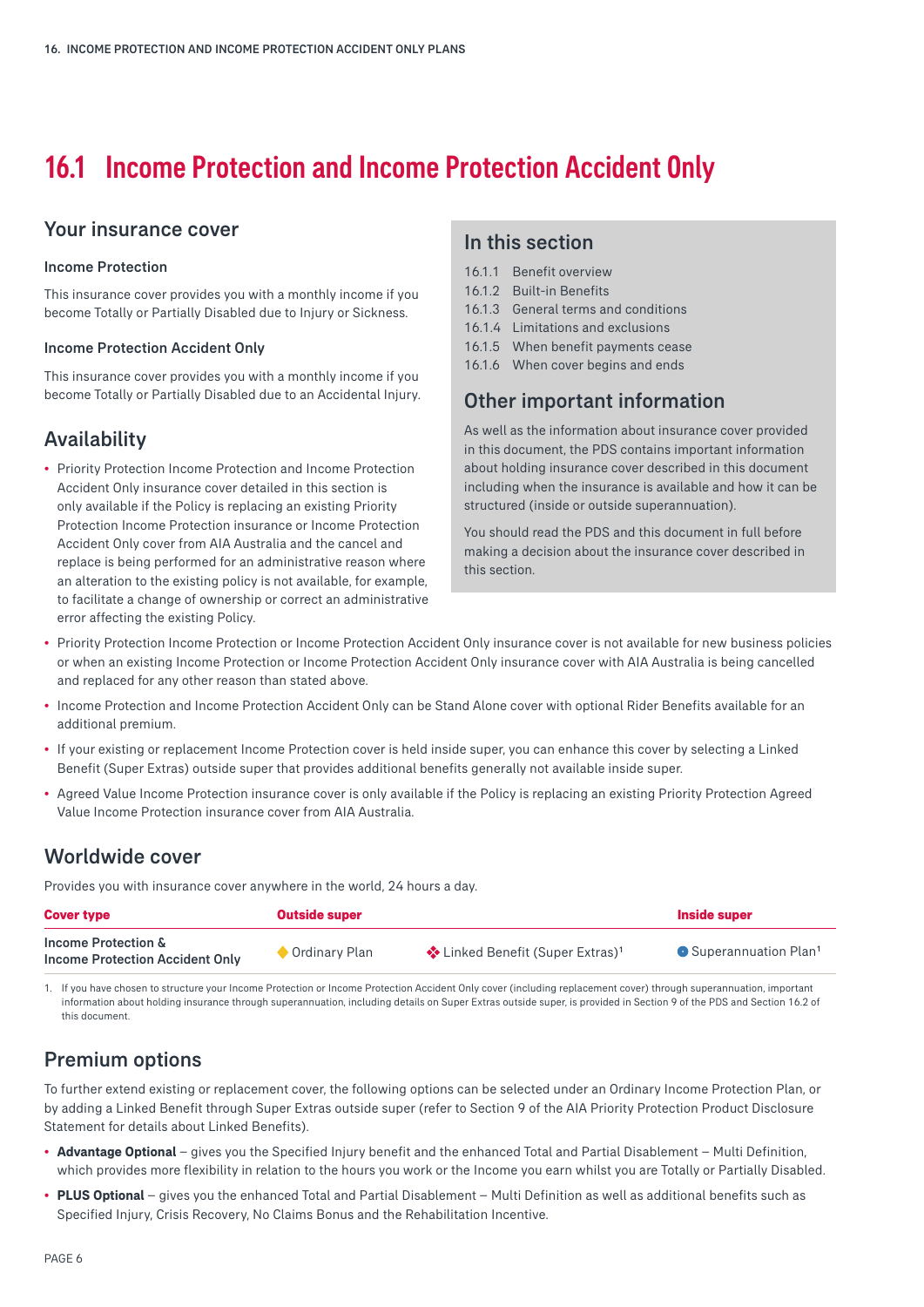## 16.1.1 Benefit overview

Table 23 shows the benefits available under Income Protection and Income Protection Accident Only. The brief descriptions given in the Built-in Benefits table are a summary only. For the detailed terms, please refer to the relevant section noted in the table below. The benefits that apply to you will be shown on your Policy Schedule.

## Table 23

| <b>Benefit availability</b>                                                                                                                                                                                                                                                                                                                                                                                                                                                                                                                    | ◆ Ordinary Plan | ❖ Linked Benefit |  | <b>O</b> Superannuation Plan       |                                                                                                                                                                                                                                                                                                                                                                                                             |                                |                                                                      |                |  |  |  |
|------------------------------------------------------------------------------------------------------------------------------------------------------------------------------------------------------------------------------------------------------------------------------------------------------------------------------------------------------------------------------------------------------------------------------------------------------------------------------------------------------------------------------------------------|-----------------|------------------|--|------------------------------------|-------------------------------------------------------------------------------------------------------------------------------------------------------------------------------------------------------------------------------------------------------------------------------------------------------------------------------------------------------------------------------------------------------------|--------------------------------|----------------------------------------------------------------------|----------------|--|--|--|
| <b>Insurance cover</b>                                                                                                                                                                                                                                                                                                                                                                                                                                                                                                                         |                 |                  |  |                                    | <b>Premium options</b>                                                                                                                                                                                                                                                                                                                                                                                      |                                |                                                                      |                |  |  |  |
| • Income Protection<br>• Advantage Optional<br>• PLUS Optional<br>• Income Protection Accident Only                                                                                                                                                                                                                                                                                                                                                                                                                                            |                 |                  |  | • Stepped<br>• Level<br>• Optimum  |                                                                                                                                                                                                                                                                                                                                                                                                             |                                |                                                                      |                |  |  |  |
| <b>Type of cover</b>                                                                                                                                                                                                                                                                                                                                                                                                                                                                                                                           |                 |                  |  | <b>Income</b><br><b>Protection</b> | <b>Advantage</b><br><b>Optional</b>                                                                                                                                                                                                                                                                                                                                                                         | <b>PLUS</b><br><b>Optional</b> | <b>Income</b><br><b>Protection</b><br><b>Accident</b><br><b>Only</b> | <b>Section</b> |  |  |  |
| Indemnity                                                                                                                                                                                                                                                                                                                                                                                                                                                                                                                                      |                 |                  |  |                                    |                                                                                                                                                                                                                                                                                                                                                                                                             |                                |                                                                      |                |  |  |  |
| Your Insured Monthly Benefit (subject to offsets) is the lesser of:<br>• the monthly benefit stated on your Policy Schedule as the Sum Insured <sup>^</sup> ,<br>and<br>• 75%^^ of your monthly Pre-disablement Income (Indemnity) at the time<br>of you becoming Totally Disabled.                                                                                                                                                                                                                                                            |                 |                  |  |                                    |                                                                                                                                                                                                                                                                                                                                                                                                             |                                |                                                                      |                |  |  |  |
| Your Pre-disablement Income (Indemnity) is based on your average monthly<br>Income either in the 12 consecutive months or in the latest financial year<br>immediately preceding your disablement (whichever is greater).                                                                                                                                                                                                                                                                                                                       |                 |                  |  | $\bullet$ $\bullet$ 0              |                                                                                                                                                                                                                                                                                                                                                                                                             |                                |                                                                      | 16.1.2         |  |  |  |
| <sup>^</sup> Unless otherwise disclosed to you or agreed with you. Your Insured Monthly Benefit may<br>be adjusted by any benefit alterations the Policy Owner has effected, or as adjusted by us in<br>accordance with the policy terms and conditions and notified to the Policy Owner such as any<br>applicable Benefit Indexation.<br>^^If your monthly income exceeds \$26,667, additional limits apply. See the Indemnity definition<br>in Section 18.1.                                                                                 |                 |                  |  |                                    |                                                                                                                                                                                                                                                                                                                                                                                                             |                                |                                                                      |                |  |  |  |
| <b>Extended Indemnity</b>                                                                                                                                                                                                                                                                                                                                                                                                                                                                                                                      |                 |                  |  |                                    |                                                                                                                                                                                                                                                                                                                                                                                                             |                                |                                                                      |                |  |  |  |
| Your Insured Monthly Benefit (subject to offsets) is the lesser of:<br>• the monthly benefit stated on your Policy Schedule as the Sum Insured^,<br>and<br>• 75%^^ of your monthly Pre-disablement Income (Extended Indemnity) at<br>the time of you becoming Totally Disabled.                                                                                                                                                                                                                                                                |                 |                  |  |                                    |                                                                                                                                                                                                                                                                                                                                                                                                             |                                |                                                                      |                |  |  |  |
| Your Pre-disablement Income for Extended Indemnity is the highest average<br>of monthly Income in any consecutive 12-month period in the three years<br>immediately preceding your disablement.                                                                                                                                                                                                                                                                                                                                                |                 |                  |  |                                    |                                                                                                                                                                                                                                                                                                                                                                                                             |                                |                                                                      | 16.1.2         |  |  |  |
| ^Unless otherwise disclosed to you or agreed with you. Your Insured Monthly Benefit may<br>be adjusted by any benefit alterations the Policy Owner has effected, or as adjusted by us in<br>accordance with the policy terms and conditions and notified to the Policy Owner such as any<br>applicable Benefit Indexation.<br>^^If your monthly income exceeds \$26,667, additional limits apply. See the Extended Indemnity<br>definition in Section 18.1.<br>*Please speak to your financial adviser about the availability of this feature. |                 |                  |  |                                    |                                                                                                                                                                                                                                                                                                                                                                                                             |                                |                                                                      |                |  |  |  |
| <b>Agreed Value</b>                                                                                                                                                                                                                                                                                                                                                                                                                                                                                                                            |                 |                  |  |                                    |                                                                                                                                                                                                                                                                                                                                                                                                             |                                |                                                                      |                |  |  |  |
| Your Insured Monthly Benefit is agreed with you based on your Income at<br>the time your application is underwritten. The monthly benefit we pay may<br>be subject to offsets.<br>*You can only have Agreed Value with a Superannuation Plan where you have Super Extras                                                                                                                                                                                                                                                                       |                 |                  |  |                                    | Only available where Income Protection insurance cover<br>is replacing existing Priority Protection Agreed Value<br>Income Protection insurance cover from AIA Australia,<br>and the cancel and replace is being performed for an<br>administrative reason where an alteration to the existing<br>policy is not available, for example, to facilitate a<br>change of ownership or correct an administrative |                                |                                                                      | 16.1.2         |  |  |  |
| outside super as a Linked Benefit. If your monthly benefit exceeds 100% of your Pre-disablement<br>Income, the excess amount will be paid under Super Extras.                                                                                                                                                                                                                                                                                                                                                                                  |                 |                  |  |                                    | error affecting the existing Policy.                                                                                                                                                                                                                                                                                                                                                                        |                                |                                                                      |                |  |  |  |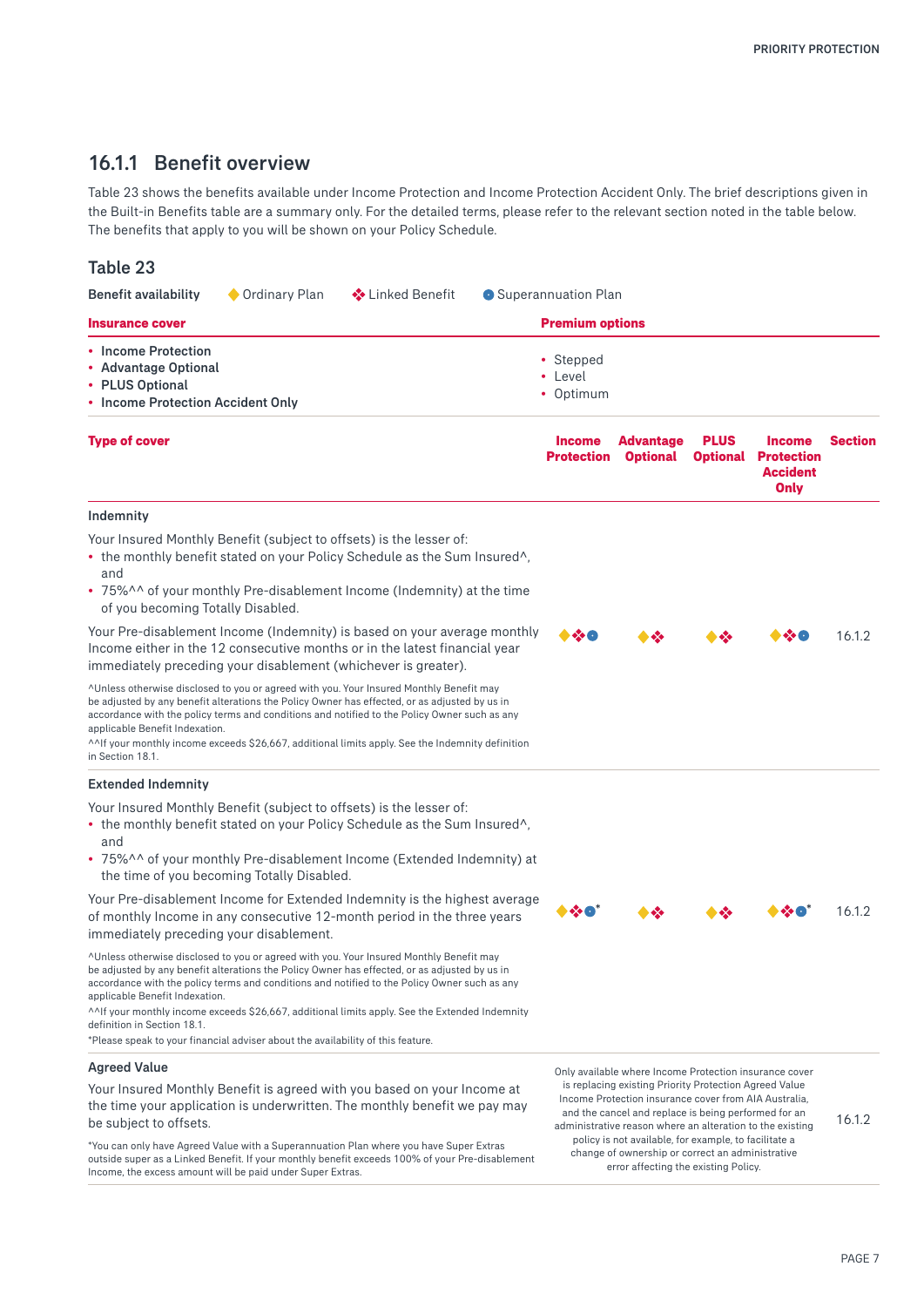## Important – you should regularly review the suitability of your Sum Insured:

In the event of claim, an Indemnity based income protection policy will calculate benefits with reference to your actual Income in the 12 months, or last financial year, prior to the claim. If your Income has reduced since you originally started your policy this may mean that the benefit you receive in the event of a claim will be less than your Sum Insured. Alternatively, if your Income has increased since you originally started your policy, and you have not updated your Sum Insured to reflect this, the benefit you receive in the event of a claim will be capped by your Sum Insured and accordingly will not be reflective of the increase to your Income. It is important therefore to regularly review the suitability of your current Sum Insured. Your financial adviser will be able to support you with this process.

| <b>Built-in Benefits</b>                                                                                                                                                                                                                                                                   | <b>Income</b><br><b>Protection</b> | <b>Advantage</b><br><b>Optional</b> | <b>PLUS</b><br><b>Optional</b> | <b>Income</b><br><b>Protection</b><br><b>Accident</b><br>Only | <b>Section</b> |
|--------------------------------------------------------------------------------------------------------------------------------------------------------------------------------------------------------------------------------------------------------------------------------------------|------------------------------------|-------------------------------------|--------------------------------|---------------------------------------------------------------|----------------|
| <b>Total Disablement</b>                                                                                                                                                                                                                                                                   |                                    |                                     |                                |                                                               |                |
| Pays the Insured Monthly Benefit if you meet the definition of Total<br>Disablement. The definition is based on your duties.                                                                                                                                                               |                                    |                                     |                                |                                                               |                |
| Payments (monthly in arrears) will commence after the Waiting Period<br>has been met and continue until the end of the Benefit Period as long<br>as you remain Totally Disabled.                                                                                                           | $\infty$ $\cdot$                   |                                     |                                |                                                               | 16.1.2         |
| If you have Income Protection Accident Only cover, the disablement<br>must result solely from Accidental Injury.                                                                                                                                                                           |                                    |                                     |                                |                                                               |                |
| <b>Partial Disablement</b>                                                                                                                                                                                                                                                                 |                                    |                                     |                                |                                                               |                |
| Pays a proportion of the Insured Monthly Benefit if you meet the<br>definition of Partial Disablement.                                                                                                                                                                                     |                                    |                                     |                                |                                                               |                |
| Payments (monthly in arrears) will commence after the Waiting Period*<br>has been met and continue until the end of the Benefit Period as long<br>as you remain Partially Disabled.                                                                                                        |                                    |                                     |                                |                                                               |                |
| Under an Ordinary Plan, if you are earning less than 25% of your<br>Pre-disablement Income while Partially Disabled during any of the first<br>90 days after the Waiting Period has been met, we will pay the Total<br>Disablement monthly benefit for that month.                         |                                    |                                     |                                |                                                               | 16.1.2         |
| If you have Income Protection Accident Only cover, the Partial<br>Disablement must result solely from Accidental Injury.                                                                                                                                                                   |                                    |                                     |                                |                                                               |                |
| *For Occupation Categories B1, B2, C1, C2, D and E, you will need to have been Totally<br>Disabled for part of the applicable Waiting Period.                                                                                                                                              |                                    |                                     |                                |                                                               |                |
| <b>Recurrent Disablement</b>                                                                                                                                                                                                                                                               |                                    |                                     |                                |                                                               |                |
| If you return to full-time work after payment of a disablement benefit<br>and a disablement due to same or related cause reoccurs within 12<br>months, we will recommence payments on the same claim without a<br>further Waiting Period.                                                  |                                    |                                     |                                |                                                               | 16.1.2         |
| Benefit Indexation <sup>1</sup>                                                                                                                                                                                                                                                            |                                    |                                     |                                |                                                               |                |
| Automatically increases your Sum Insured each year by the higher of<br>the CPI Increase and 3%, and adjusts your premium accordingly. You<br>can opt out of this benefit on your application form, at the time of a<br>policy cancellation and replacement or before a Policy Anniversary. |                                    |                                     |                                |                                                               | 16.1.2         |
| <b>Waiver of Premium</b>                                                                                                                                                                                                                                                                   |                                    |                                     |                                |                                                               |                |
| Waives your Income Protection premiums whilst you are being paid a<br>Total or Partial Disablement benefit under your Income Protection cover.                                                                                                                                             | $\bullet$                          |                                     |                                |                                                               | 16.1.2         |

1. Note: under the Superannuation Income Protection Plan, the monthly benefit may be reduced so that it does not exceed 100% of your Pre-disablement Income. The amount of such reduction can be paid under a Linked Benefit (Super Extras) if applicable.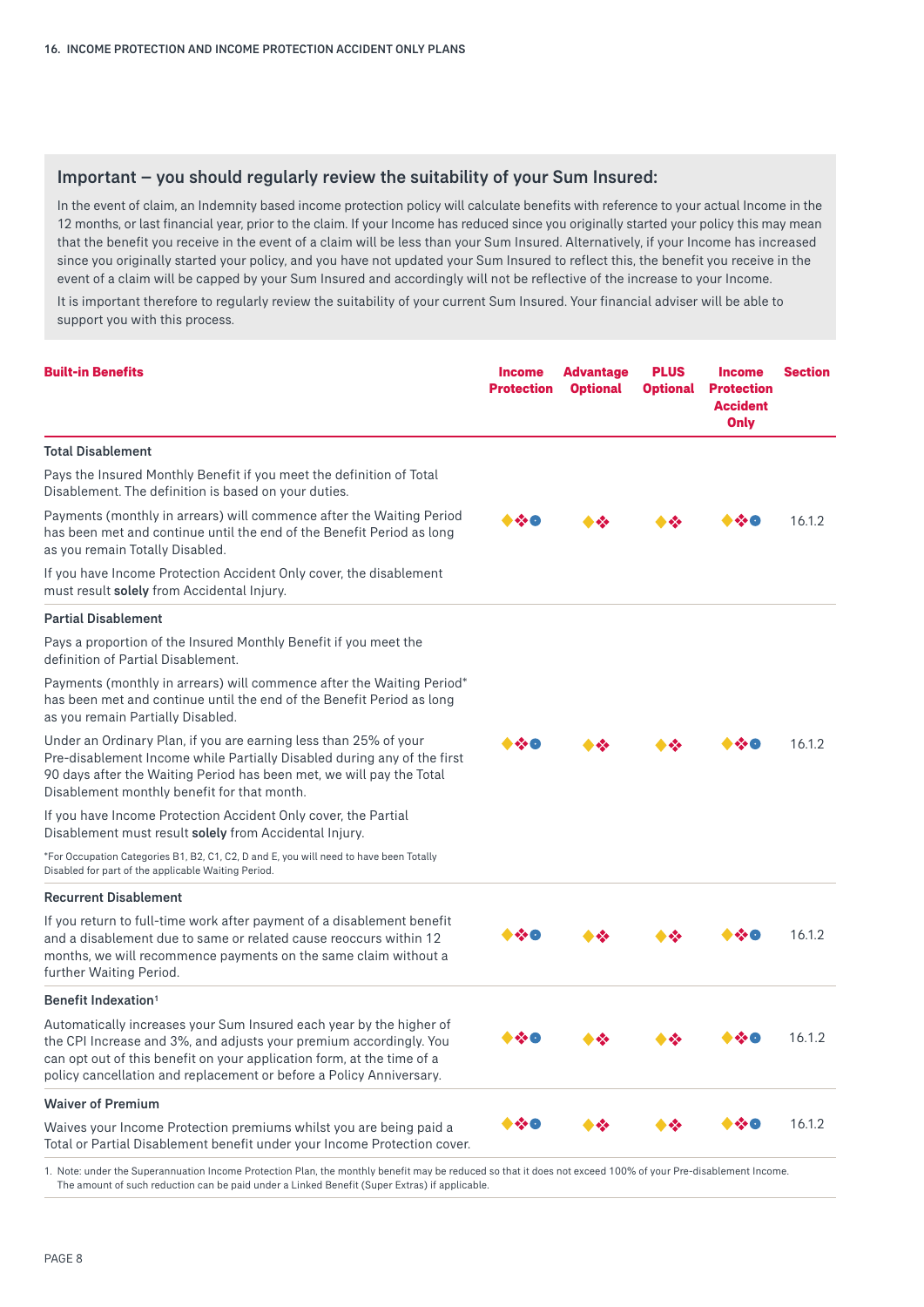| <b>Built-in Benefits</b>                                                                                                                                                                                                                                                                                                    | <b>Income</b><br><b>Protection</b>         | <b>Advantage</b><br><b>Optional</b> | <b>PLUS</b><br><b>Optional</b> | <b>Income</b><br><b>Protection</b><br><b>Accident</b><br><b>Only</b> | <b>Section</b> |
|-----------------------------------------------------------------------------------------------------------------------------------------------------------------------------------------------------------------------------------------------------------------------------------------------------------------------------|--------------------------------------------|-------------------------------------|--------------------------------|----------------------------------------------------------------------|----------------|
| <b>Death benefit</b>                                                                                                                                                                                                                                                                                                        |                                            |                                     |                                |                                                                      |                |
| If you pass away, we will pay a lump sum equal to six times your<br>Insured Monthly Benefit up to a maximum of \$60,000.                                                                                                                                                                                                    | XX O                                       |                                     |                                |                                                                      | 16.1.2         |
| <b>Terminal Illness benefit</b>                                                                                                                                                                                                                                                                                             |                                            |                                     |                                |                                                                      |                |
| If you are diagnosed with a Terminal Illness while you are receiving an<br>Income Protection benefit we will make an advance payment of your<br>Death benefit.                                                                                                                                                              | $\boldsymbol{\infty}$ $\boldsymbol{\circ}$ |                                     |                                | N/A                                                                  | 16.1.2         |
| <b>Rehabilitation Expenses</b>                                                                                                                                                                                                                                                                                              |                                            |                                     |                                |                                                                      |                |
| Reimburses the cost of your participation in a pre-approved<br>rehabilitation program, occupational services, aides, equipment<br>and/or modifications for up to a maximum of 12 times your Insured<br>Monthly Benefit.                                                                                                     |                                            |                                     |                                |                                                                      | 16.1.2         |
| <b>Severity benefit</b>                                                                                                                                                                                                                                                                                                     |                                            |                                     |                                |                                                                      |                |
| Pays an additional 1/3rd of the Insured Monthly Benefit if we have<br>been paying a benefit for more than six consecutive months after the<br>end of the Waiting Period and, you are Totally Disabled where you<br>cannot perform at least two Activities of Daily Living and you are in<br>constant care of another adult. |                                            |                                     |                                |                                                                      | 16.1.2         |
| <b>Premium and Cover Pause Benefit</b>                                                                                                                                                                                                                                                                                      |                                            |                                     |                                |                                                                      |                |
| For eligible policies, and subject to acceptance of an application,<br>allows you to pause premiums and cover for a period of 3, 6 or<br>12 months in certain circumstances.                                                                                                                                                |                                            |                                     |                                |                                                                      | $7.6*$         |
| <b>Guaranteed Future Insurability</b>                                                                                                                                                                                                                                                                                       |                                            |                                     |                                |                                                                      |                |
| Allows you to increase your Income Protection Sum Insured by 15% up<br>to a maximum of \$2,500 when your salary increases, without providing<br>further evidence of your health or insurability.                                                                                                                            | $\bullet$ $\bullet$ $\bullet$              |                                     |                                | N/A                                                                  | 16.1.2         |
| *Under a Superannuation Income Protection Plan, the monthly benefit cannot exceed 100%<br>of your Pre-disablement Income.                                                                                                                                                                                                   |                                            |                                     |                                |                                                                      |                |
| <b>Cosmetic or Elective Surgery benefit</b>                                                                                                                                                                                                                                                                                 |                                            |                                     |                                |                                                                      |                |
| Pays a monthly benefit if you remain Totally Disabled after the Waiting<br>Period due to cosmetic surgery, elective surgery, or as a result of<br>surgery to transplant an organ or bone marrow into another person.<br>A six-month qualifying period applies.                                                              |                                            |                                     |                                | N/A                                                                  | 16.1.2         |
| Multi Definition - Total Disablement and Partial Disablement                                                                                                                                                                                                                                                                |                                            |                                     |                                |                                                                      |                |
| Pays a monthly benefit if you meet an enhanced definition for Total<br>Disablement or Partial Disablement. The definition is based on your<br>hours, duties or income.                                                                                                                                                      | N/A                                        |                                     |                                | N/A                                                                  | 16.1.2         |
| You must be in Full-time Employment and not Occupation Category E.                                                                                                                                                                                                                                                          |                                            |                                     |                                |                                                                      |                |
| Needlestick Injury benefit (Occupation Category M only)                                                                                                                                                                                                                                                                     |                                            |                                     |                                |                                                                      |                |
| Pays a monthly benefit if your earnings are reduced due to you being<br>accidentally infected with HIV, AIDS or Hepatitis B or C as a result of<br>a needlestick or splash injury whilst performing duties of your normal<br>occupation.                                                                                    |                                            |                                     |                                | N/A                                                                  | 16.1.2         |
| *Please refer to the PDS.                                                                                                                                                                                                                                                                                                   |                                            |                                     |                                |                                                                      |                |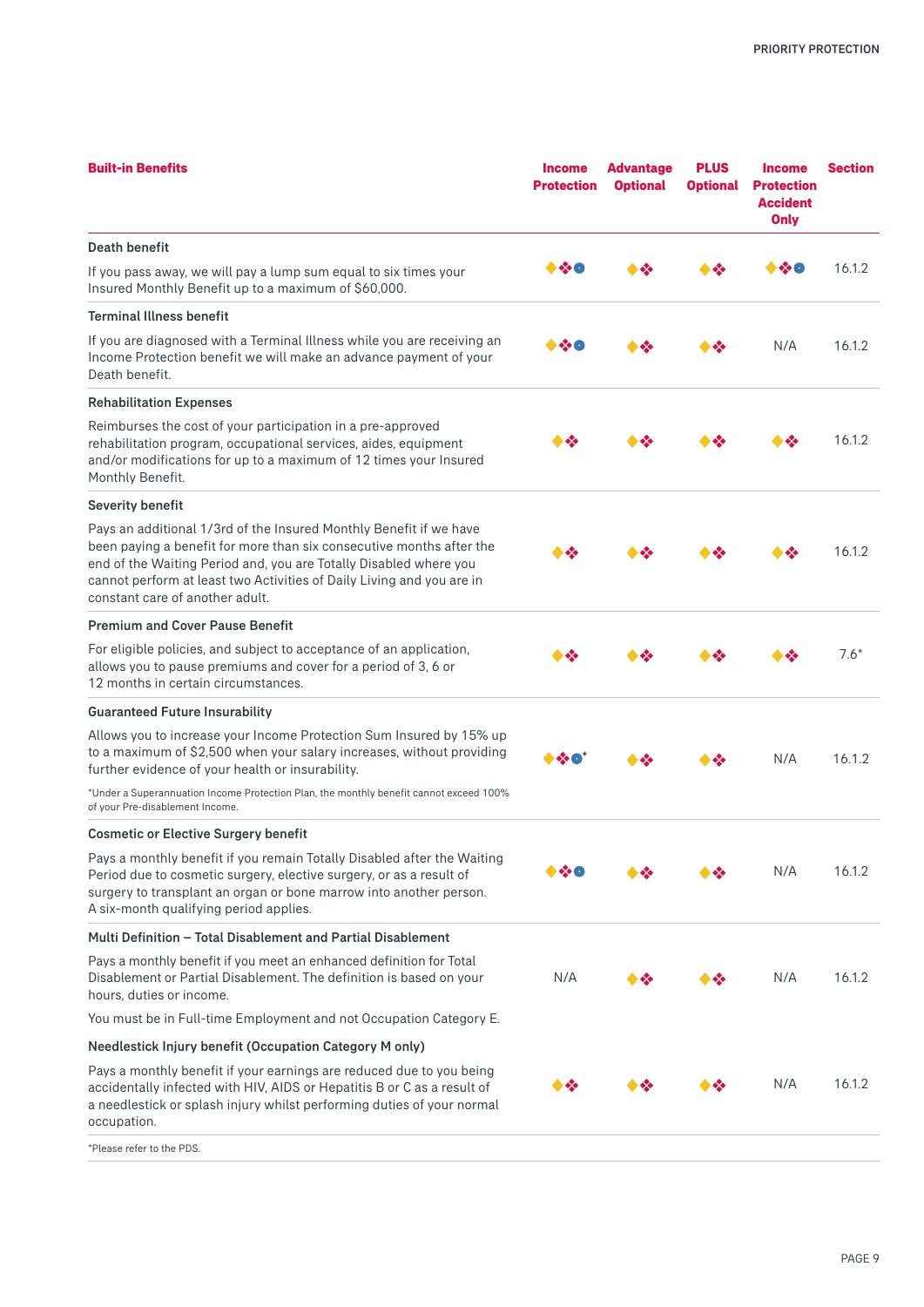| <b>Built-in Benefits</b>                                                                                                                                                                                                                                                             | <b>Income</b><br><b>Protection</b> | <b>Advantage</b><br><b>Optional</b> | <b>PLUS</b><br><b>Optional</b> | <b>Income</b><br><b>Protection</b><br><b>Accident</b><br><b>Only</b> | <b>Section</b> |
|--------------------------------------------------------------------------------------------------------------------------------------------------------------------------------------------------------------------------------------------------------------------------------------|------------------------------------|-------------------------------------|--------------------------------|----------------------------------------------------------------------|----------------|
| <b>Involuntary Unemployment Waiver of Premium</b>                                                                                                                                                                                                                                    |                                    |                                     |                                |                                                                      |                |
| Waives Income Protection premiums (including any Rider Benefits<br>attached to your Income Protection cover) for up to three months if you<br>meet the definition for Involuntary Unemployment. We will only provide<br>this benefit once in any 12-month period.                    |                                    |                                     |                                |                                                                      | 16.1.2         |
| <b>Specified Injury benefit</b>                                                                                                                                                                                                                                                      |                                    |                                     |                                |                                                                      |                |
| Pays the Insured Monthly Benefit in advance for a specified period if<br>you suffer one of the listed Specified Injuries regardless of your Waiting<br>Period.                                                                                                                       | N/A                                | ∙⊗                                  | $\bullet$                      | N/A                                                                  | 16.1.2         |
| <b>Crisis Recovery benefit</b>                                                                                                                                                                                                                                                       |                                    |                                     |                                |                                                                      |                |
| If you are diagnosed with a listed Crisis Event and you survive for 14<br>days, we will pay a lump sum equal to six times your Insured Monthly<br>Benefit or you can elect to receive the payment in monthly instalments.                                                            | N/A                                | N/A                                 | $\bullet$ $\bullet$            | N/A                                                                  | 16.1.2         |
| <b>Bed Confinement benefit</b>                                                                                                                                                                                                                                                       |                                    |                                     |                                |                                                                      |                |
| Pays 1/30th of your Insured Monthly Benefit for each day during<br>the Waiting Period that you are Totally Disabled, confined to a bed<br>or hospitalised, and require full-time care of a registered nurse (as<br>confirmed as a medical requirement by your Medical Practitioner). | N/A                                | N/A                                 | $\bullet$                      | N/A                                                                  | 16.1.2         |
| You must be confined to a bed or hospitalised for more than three days<br>during the Waiting Period. This benefit is payable until the end of the<br>Waiting Period up to a maximum of 90 days.                                                                                      |                                    |                                     |                                |                                                                      |                |
| <b>Accommodation benefit</b>                                                                                                                                                                                                                                                         |                                    |                                     |                                |                                                                      |                |
| Reimburses accommodation costs for your immediate family members<br>if you are Totally Disabled and confined to a bed or hospitalised more<br>than 100 kms from home (up to \$250 per day for up to 30 days in any<br>12-month period).                                              | N/A                                | N/A                                 | $\bullet$                      | N/A                                                                  | 16.1.2         |
| <b>Family Care benefit</b>                                                                                                                                                                                                                                                           |                                    |                                     |                                |                                                                      |                |
| Pays up to an additional 50% of your Insured Monthly Benefit for up<br>to three months after the end of the Waiting Period if you are Totally<br>Disabled and totally dependent on an immediate family member looking<br>after you and as a result their monthly income is reduced.  | N/A                                | N/A                                 | $\bullet$                      | N/A                                                                  | 16.1.2         |
| <b>Home Care benefit</b>                                                                                                                                                                                                                                                             |                                    |                                     |                                |                                                                      |                |
| Reimburses home care costs for the lesser of \$150 a day or 100% of<br>your Insured Monthly Benefit after the end of your Waiting Period, if you<br>are Totally Disabled and totally dependent on professional home care.                                                            | N/A                                | N/A                                 | $\bullet$ $\bullet$            | N/A                                                                  | 16.1.2         |
| This benefit is not paid if you are already receiving a Family Care or<br>Accommodation benefit.                                                                                                                                                                                     |                                    |                                     |                                |                                                                      |                |
| <b>No Claim Bonus</b>                                                                                                                                                                                                                                                                |                                    |                                     |                                |                                                                      |                |
| Increases your Insured Monthly Benefit at no additional cost to you for<br>up to 12 months whilst on claim if you have not made a claim in at least<br>three years. This benefit is payable only once per policy.                                                                    | N/A                                | N/A                                 | $\bullet$                      | N/A                                                                  | 16.1.2         |
| <b>Relocation benefit</b>                                                                                                                                                                                                                                                            |                                    |                                     |                                |                                                                      |                |
| Reimburses the cost of a single standard economy airfare to Australia<br>up to three times your Insured Monthly Benefit, if you are Totally<br>Disabled for over 90 days while you are outside of Australia.                                                                         | N/A                                | N/A                                 | $\bullet$                      | N/A                                                                  | 16.1.2         |
| <b>Rehabilitation Incentive benefit</b>                                                                                                                                                                                                                                              |                                    |                                     |                                |                                                                      |                |
| Pays a lump sum if you return to Full-time Employment for six<br>consecutive months after attending an approved rehabilitation program.                                                                                                                                              | N/A                                | N/A                                 | $\rightarrow$                  | N/A                                                                  | 16.1.2         |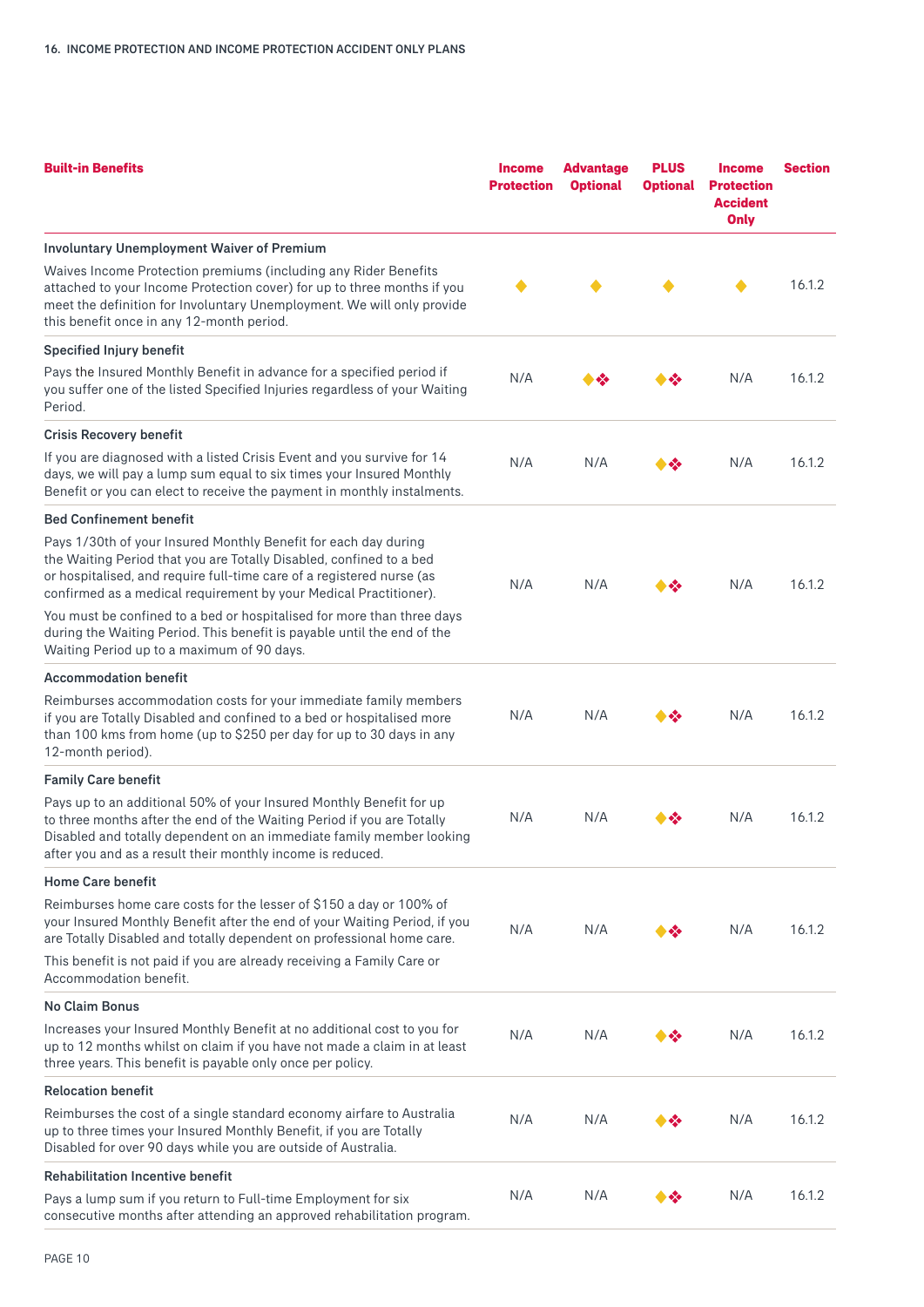| Rider Benefits - optional benefits at an additional cost | <b>Income</b><br><b>Protection</b> | <b>Advantage</b><br><b>Optional</b> | <b>PLUS</b><br><b>Optional</b> | <b>Income</b><br><b>Protection</b><br><b>Accident</b><br>Only | <b>Section</b> |
|----------------------------------------------------------|------------------------------------|-------------------------------------|--------------------------------|---------------------------------------------------------------|----------------|
| Day 1 Accident benefit                                   | $\blacklozenge$ $\clubsuit$ 0      | 金泰                                  | ◆※                             | $\blacklozenge$ $\clubsuit$ 0                                 | 17.1           |
| <b>Claim Escalation benefit</b>                          | $\blacklozenge$ $\clubsuit$ 0      | ◆※                                  | 参奏                             | ♦❖❶                                                           | $8.15*$        |
| Income Protection Lump Sum benefit**                     | - 安全                               | - 安全                                | ◆※                             | N/A                                                           | 17.2           |
| <b>Carer's Allowance benefit</b>                         | - 安全                               | ◆※                                  | ◆※                             | 令令                                                            | 17.3           |
| <b>Retirement Optimiser</b>                              | $\blacklozenge$ $\clubsuit$ 0      | 查察                                  | ◆※                             | $\blacklozenge$ $\clubsuit$ 0                                 | 17.4           |
| <b>Business Expenses benefit</b>                         |                                    |                                     |                                | N/A                                                           | $6.1*$         |

\*Please refer to the PDS.

\*\*Income Protection Lump Sum benefit is only available when replacing an existing Policy including this benefit.

## 16.1.2 Built-in Benefits

This section sets out the terms and conditions of any Built-in Benefits that apply specifically to Income Protection and Income Protection Accident Only as indicated in Table 23. Each benefit is subject to the general terms and conditions, limitations and terms around when cover begins and ends set out in Sections 16.1–6 and Section 10.2 of the AIA Priority Protection Product Disclosure Statement.

The rest of the benefits listed in Table 23 are not specific to Income Protection or Income Protection Accident Only and can apply to other insurance cover offered through the PDS. For information about those benefits, please refer to the PDS sections indicated in the table.

## 1. Type of cover

## Insured Monthly Benefit – Indemnity and Extended Indemnity

Your Insured Monthly Benefit (subject to applicable claim offsets) is the lesser of:

- your monthly benefit stated on the Policy Schedule^, and
- 75%^^ of your monthly Pre-disablement Income (Indemnity/ Extended Indemnity) at the time of becoming Totally Disabled.

^Unless otherwise disclosed to you or agreed with you. Your Insured Monthly Benefit may be adjusted by any benefit alterations the Policy Owner has effected, or as adjusted by us in accordance with the policy terms and conditions and notified to the Policy Owner such as any applicable Benefit Indexation.

^^75% of your monthly Pre-disablement Income (Indemnity/Extended Indemnity) is calculated as follows:

- 75% of the first \$26,667 of your monthly Pre-disablement Income (Indemnity/ Extended Indemnity) at the start of the Total Disablement
- plus 50% of the next \$20,000 of your monthly Pre-disablement Income (Indemnity/Extended Indemnity),
- plus 20% of the next \$150,000 of your monthly Pre-disablement Income (Indemnity/Extended Indemnity).

See Section 18.1 for the Indemnity and Pre-disablement Income (Indemnity/Extended Indemnity) definitions.

Note: under the Superannuation Income Protection Plan, the monthly benefit may be reduced so that it does not exceed 100% of your Pre-disablement Income. The amount of such reduction can be paid under a Linked Benefit (Super Extras) outside super if applicable.

#### Insured Monthly Benefit – Agreed Value

Your Insured Monthly Benefit is agreed with you based on your Income at the time your application is underwritten. The monthly benefit we will pay may be subject to claim offsets (see Section 16.1.4).

The amount of financial evidence that you will be reasonably required to provide on your Income at time of claim is based on whether your Agreed Value cover is 'Verified', 'Unverified' or 'Partially Verified' financially. The type of Agreed Value cover that you hold will be shown on your Policy Schedule.

For further details on the Insured Monthly Benefit calculation where Agreed Value cover is held, see the Agreed Value definition in Section 18.1.

Agreed Value is only available with a Superannuation Plan where you have Super Extras as a Linked Benefit attached to a separate Policy outside super. If your monthly benefit amount exceeds 100% of your Pre-disablement Income, the amount of the excess will be paid under Super Extras.

#### Pre-disablement Income – Indemnity

Your Pre-disablement Income for Indemnity is the greater of your average monthly Income for:

- the 12 consecutive months immediately preceding the commencement of disablement, and
- the latest financial year immediately preceding the commencement of disablement.

#### Pre-disablement Income – Extended Indemnity

Your Pre-disablement Income for Extended Indemnity is your highest average of monthly Income in any consecutive 12-month period in the three years immediately prior to you becoming Totally Disabled.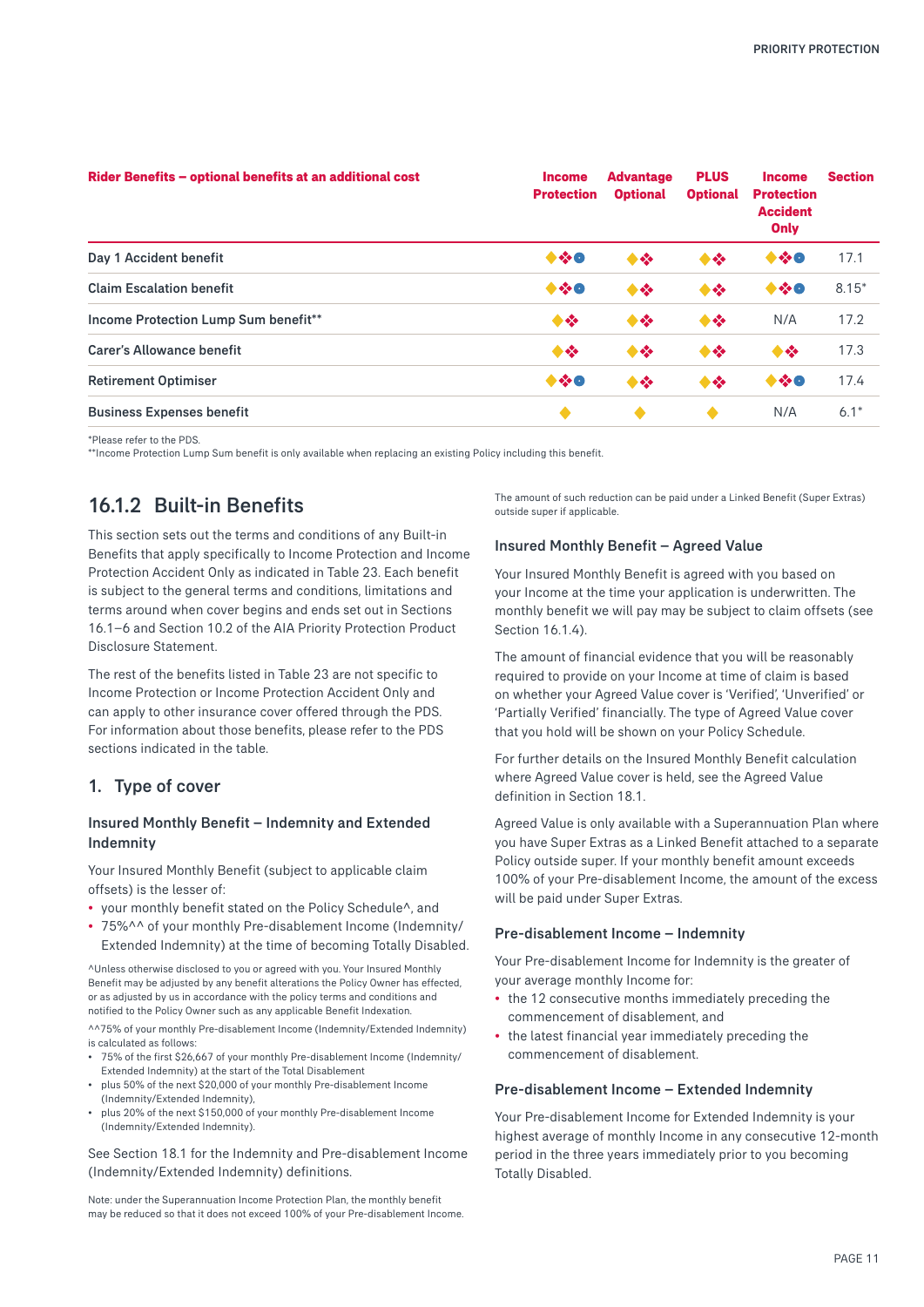## 2. Total Disablement

## Occupation Categories – A1, A2, M, A3, A4

If you are:

- continuously disabled (either Totally Disabled or Partially Disabled) for the duration of the Waiting Period, and
- Totally Disabled from the end of the Waiting Period,

a Total Disablement monthly benefit is payable provided you meet the Total Disablement definition that applies to you at the end of the Waiting Period.

The monthly benefit will continue to be paid throughout your selected Benefit Period as long as you continue to meet the relevant Total Disablement definition. Claim offsets and limitations may apply (see Section 16.1.4).

#### Occupation Categories – B1, B2, C1, C2, D and E

If you are:

- Totally Disabled for at least seven out of 12 consecutive days during the Waiting Period
- continuously disabled (either Totally Disabled or Partially Disabled) for the balance of the Waiting Period, and
- Totally Disabled from the end of the Waiting Period,

a Total Disablement monthly benefit is payable provided you meet the Total Disablement definition that applies to you at the end of the Waiting Period.

The monthly benefit will continue to be paid throughout your selected Benefit Period as long as you continue to meet the relevant Total Disablement definition. Claim offsets and limitations may apply (see Section 16.1.4).

#### All Occupation Categories

You can return to work at any time during the Waiting Period without the Waiting Period recommencing, provided you meet the requirements listed in the Waiting Period definition (see Section 18.1). These requirements are based on your Occupation Category and the Waiting Period selected.

If Income Protection Accident Only cover applies, you will only receive a Total Disablement monthly benefit where your disablement results **solely** due to an Accidental Injury.

The benefit is calculated on a daily basis and paid monthly in arrears.

## 3. Partial Disablement

#### Occupation Categories – A1, A2, M, A3, A4

If you are:

- continuously disabled (either Totally Disabled or Partially Disabled) for the duration of the Waiting Period, and
- Partially Disabled from the end of the Waiting Period,
- a Partial Disablement monthly benefit is payable provided you meet the Partial Disablement definition that applies to you.

The monthly benefit will continue to be paid throughout your selected Benefit Period as long as you continue to meet the relevant Partial Disablement definition. Claim offsets and limitations may apply (see Section 16.1.4).

#### Occupation Categories – B1, B2, C1, C2, D and E

If you are:

- Totally Disabled for at least seven out of 12 consecutive days during the Waiting Period
- continuously disabled (either Totally Disabled or Partially Disabled) for the balance of the Waiting Period, and
- Partially Disabled from the end of the Waiting Period,
- a Partial Disablement monthly benefit is payable provided you meet the Partial Disablement definition that applies to you.

The monthly benefit will continue to be paid throughout your selected Benefit Period as long as you continue to meet the relevant Partial Disablement definition. Claim offsets and limitations may apply (see Section 16.1.4).

#### All Occupation Categories

You can return to work at any time during the Waiting Period without the Waiting Period recommencing, provided you meet the requirements listed in the Waiting Period definition (see Section 18.1). These requirements are based on your Occupation Category and the Waiting Period selected.

If Income Protection Accident Only cover applies, you will only receive a Partial Disablement monthly benefit where your disablement results **solely** due to an Accidental Injury.

Where you hold Income Protection cover under an Ordinary Plan and you are earning 25% or less of your Pre-disablement Income during any of the first three months immediately after the end of the Waiting Period, we will pay the Total Disablement benefit for that period. This does not apply where you hold Income Protection cover under a Superannuation Plan.

To calculate your initial monthly benefit payment we take into account a number of factors including your Pre-disablement Income and your Insured Monthly Benefit. For further details on the monthly benefit calculation for Partial Disablement, see the Partial Disablement – Income Protection Capability Clause definition in Section 18.1. The benefit is calculated on a daily basis and paid monthly in arrears.

The amount of benefit payable in a month may be reduced for any claim offsets.

## 4. Recurrent Disablement

We will waive the Waiting Period and recommence benefit payments immediately if:

- you return to full-time work after payment of a Total Disablement or a Partial Disablement benefit, and
- you suffer the same or a related Injury or Sickness (Income Protection benefit), or you suffer from the same Accidental Injury (Income Protection Accident Only benefit) within 12 months of returning to work on a full-time basis.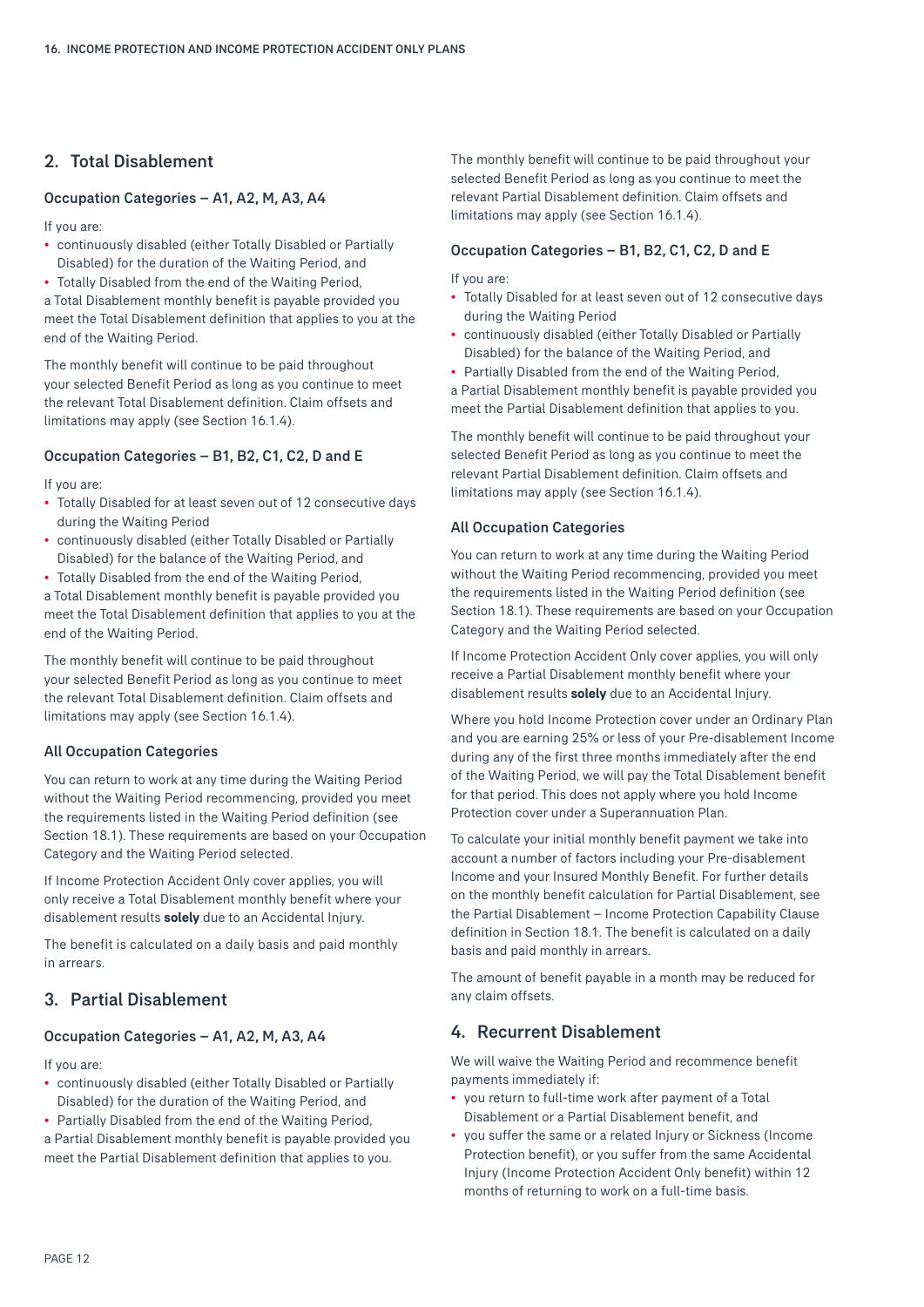The claim will be treated as a continuation of the most recent claim and will be payable for up to the balance of the Benefit Period.

Any recurrence of Total Disablement or Partial Disablement occurring more than 12 months after returning to work on a full-time basis will be subject to a new Waiting Period and a new Benefit Period.

## 5. Waiver of Premium

If a Total Disablement or Partial Disablement benefit is payable for either Income Protection or Income Protection Accident Only, we will:

- Waive the premiums that you would otherwise pay for this benefit, or reimburse you for such premiums paid (including any Rider Benefits attached to your Income Protection cover) until the end of the Benefit Period or until the date the Total Disablement or Partial Disablement ceases (whichever occurs first), and
- Reimburse you for premiums that you paid during the Waiting Period for this benefit.

Where your Policy is held within superannuation, any premiums paid for the Policy will be reimbursed to the trustee of the relevant fund. Where your Policy is held within a risk-only division of a superannuation fund, you will need to nominate details of an account in a complying superannuation fund to which the trustee can roll-over any reimbursement. If no nomination is made to the trustee of the Scheme the monies will be transferred to the ATO.

If you selected Benefit Indexation, this will continue whilst premiums are being Waived.

For the avoidance of doubt, the Income Protection Waiver of Premium benefit does not waive premiums for other Plans on your Policy.

Premium payments must recommence from the date on which the Waiving of premium ceases.

Please refer to the definition of Waive in Section 18.1.

## 6. Death benefit

If you pass away whilst the Income Protection Plan is in force, we will pay a lump sum benefit of six times your Insured Monthly Benefit up to a maximum of \$60,000.

## 7. Terminal Illness benefit

If you are on claim and you are diagnosed with a Terminal Illness we will make an advance payment of the full Death benefit. We will pay this benefit once only.

If we make an advance payment for Terminal Illness, we will not pay the Death benefit again.

We will pay this benefit for Terminal Illness in addition to any other benefits payable whilst you are on claim.

## 8. Rehabilitation Expenses

We will pay the costs of your participation in a rehabilitation program approved by us that is part of a structured return to work program and is necessary to assist in your rehabilitation back to work following your Illness or Sickness.

We will pay this benefit for the following types of programs:

- graded exercise programs
- wellness programs
- business coaching
- graded return-to-work programs
- modification of work environments
- work-related counselling
- career advice and redirection
- re-skilling or retraining
- the supply of ergonomic equipment
- other types of programs which we approve from time to time.

However, we will not reimburse costs of participating in any program where the relevant program:

- involves 'treatment' as defined by the Life Insurance and Health Insurance Acts
- provides ongoing services that do not have the specific and stated objective of leading to an increase in function
- does not have the primary purpose of returning you to paid employment
- does not have goals incorporated into the plan that can be measured; or
- is of a type ordinarily engaged in for general health and wellbeing.

We recommend you seek our approval of the program prior to your participation otherwise there is the risk that you'll be out of pocket for the costs incurred. We won't unreasonably delay letting you know whether or not we'll reimburse you for the proposed rehabilitation program.

This benefit also covers the reimbursement of occupational services, aides, equipment and/or modifications that are considered necessary as part of the structured return to work program. These expenses must be approved by us and are limited to the maximum benefit of 12 times the Insured Monthly Benefit.

This benefit is payable in addition to any other benefit paid.

We will not pay this benefit for expenses that are reimbursed from any other source.

## 9. Severity benefit

If we have been paying a benefit for more than six consecutive months after the Waiting Period, we will pay an additional 1/3rd of your Insured Monthly Benefit until the end of the Benefit Period if you are:

- Totally Disabled to the extent that you cannot perform at least two Activities of Daily Living, and
- under the constant care and supervision of another adult.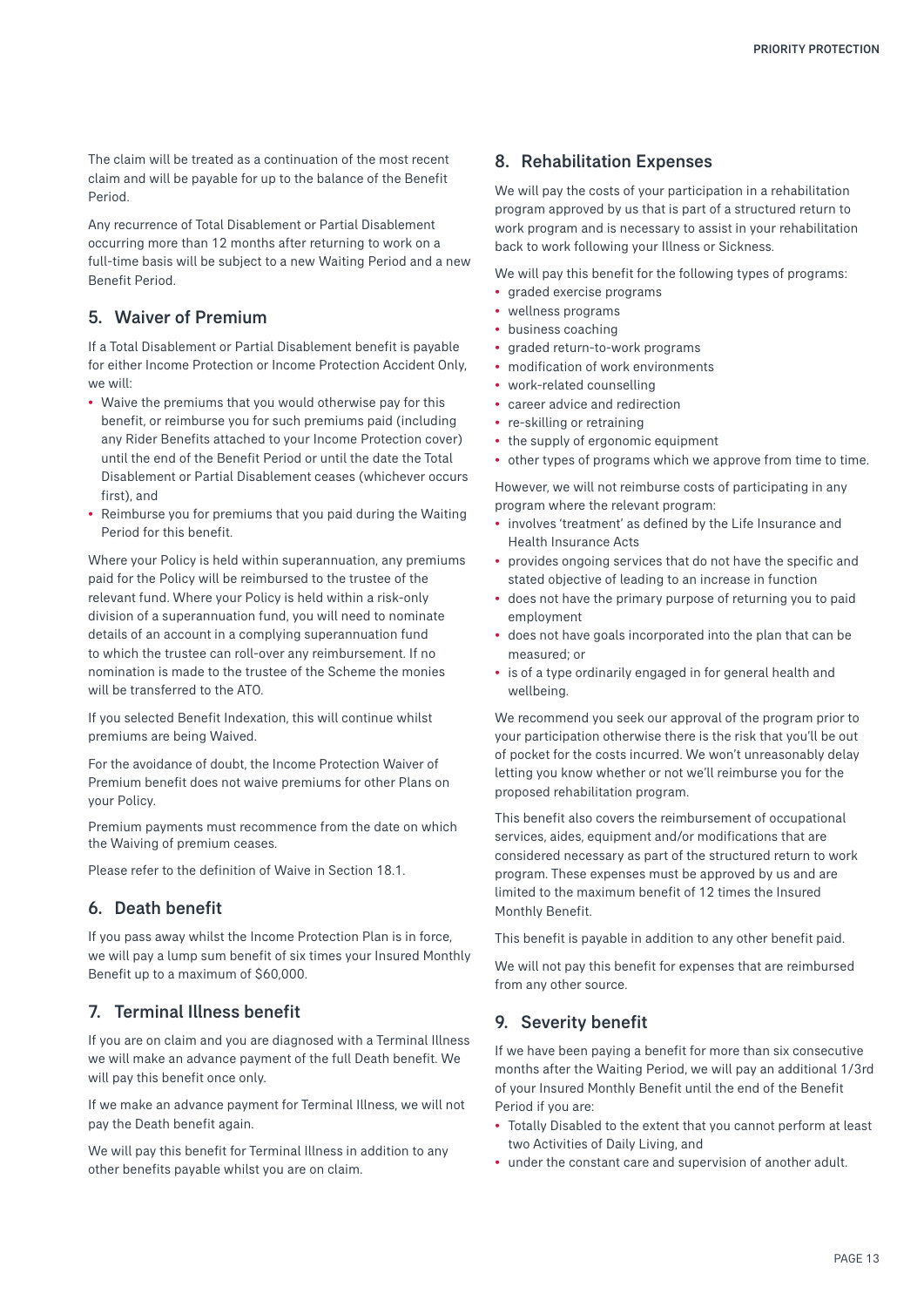We will make this payment as long as you continue to be Totally Disabled to the extent that you are unable to perform at least two of the Activities of Daily Living.

Payment will be subject to re-assessments, based on medical evidence that you require ongoing continuous care and supervision by another adult.

The sum of the Total Disablement and Severity benefit cannot exceed \$30,000 per month, and claim offsets may apply.

## 10. Cosmetic or Elective Surgery benefit

We will pay a Total Disablement benefit if you become Totally Disabled and remain Totally Disabled after the Waiting Period as a result of:

- cosmetic surgery,
- other elective surgery, or
- surgery to transplant an organ or bone marrow from you into the body of another person.

This benefit does not apply if the surgery or transplant takes place within six months of the Income Protection benefit commencing, being reinstated, or increased (but only in relation to the increased amount). In the case of a policy which has been cancelled and replaced, the six month period will start from the date of the original policy commencement.

Normal post-surgery recovery is not considered to be Total Disablement for the purposes of this benefit.

No benefit will be paid for normal post-surgery recovery.

In all cases the surgery must be performed by an appropriately qualified Doctor.

## 11. Multi Definition (Total Disablement and Partial Disablement)

Your claim will be assessed under either:

- Total Disablement Multi Definition, or
- Partial Disablement Multi Definition.

You must meet our definition of Full-time Employment, and not be Occupation Category E.

These enhanced definitions provide more flexibility, for example in relation to the hours you can work or the Income you earn whilst you are Partially or Totally Disabled.

Please refer to Section 18.1 for the terms and conditions that apply.

## 12. Needlestick Injury benefit

Only Occupation Category M is eligible for this benefit.

We will pay a Needlestick Injury benefit if, because of a needlestick injury or a splash injury occurring during the course of carrying out the duties of your normal occupation:

• you become infected with Human Immunodeficiency Virus (HIV), the Acquired Immune Deficiency Syndrome (AIDS), Hepatitis B or Hepatitis C, and

• as a result of infection, you experience a reduction in your earnings, including if your relevant licensing body advises you to cease work or if you have disclosed this infection to your patients.

We will pay this benefit following the Date of Loss (Needlestick) once the Waiting Period (Needlestick) shown on your Policy Schedule expires.

Date of Loss (Needlestick) is determined as the date that sero-conversion takes place, that is, the date on which you are diagnosed as HIV positive, Hepatitis B positive or Hepatitis C positive.

#### Needlestick Injury benefit payable

To calculate the Needlestick Injury benefit payable we take into account a number of factors including your Pre-Needlestick Injury Income and your Insured Monthly Benefit.

The amount of benefit payable in a month may be reduced for any claim offsets.

For further details on how the monthly benefit is calculated for Needlestick Injury, see the Needlestick Injury Benefit Calculation definition in Section 18.1.

#### Limitations

- Infection caused by an intentional self-inflicted act, sexual activity or recreational intravenous drug use is specifically excluded.
- This benefit is only available to you if you are Occupation Category M and are working in a medical or allied occupation at the time of the injury.
- Any injury giving rise to a potential claim must be reported to your relevant licensing body within 30 days and be supported by a negative HIV, Hepatitis B or Hepatitis C antibody test taken within seven days after the injury.
- Sero-conversion evidence of the HIV, Hepatitis B or Hepatitis C infection must occur within six months of the injury.
- We must be given access to test independently all blood samples used, if required.
- We retain the right to take further independent blood tests or other medically accepted HIV tests.
- The Needlestick Injury benefit does not cover any disease, sickness or incapacity other than the occupationally acquired infection of you with HIV, Hepatitis B or Hepatitis C whilst performing the duties of your normal occupation.
- Cover for the Needlestick Injury benefit will not apply where a cure for HIV, AIDS, Hepatitis B or Hepatitis C has become available to the Life Insured before the accident giving rise to a claim.
- The Needlestick Injury benefit is not payable in conjunction with the Accidental HIV Infection Crisis Event under the Crisis Recovery benefit, or the Occupationally Acquired Hepatitis B or Hepatitis C Infection under the PLUS Optional benefit.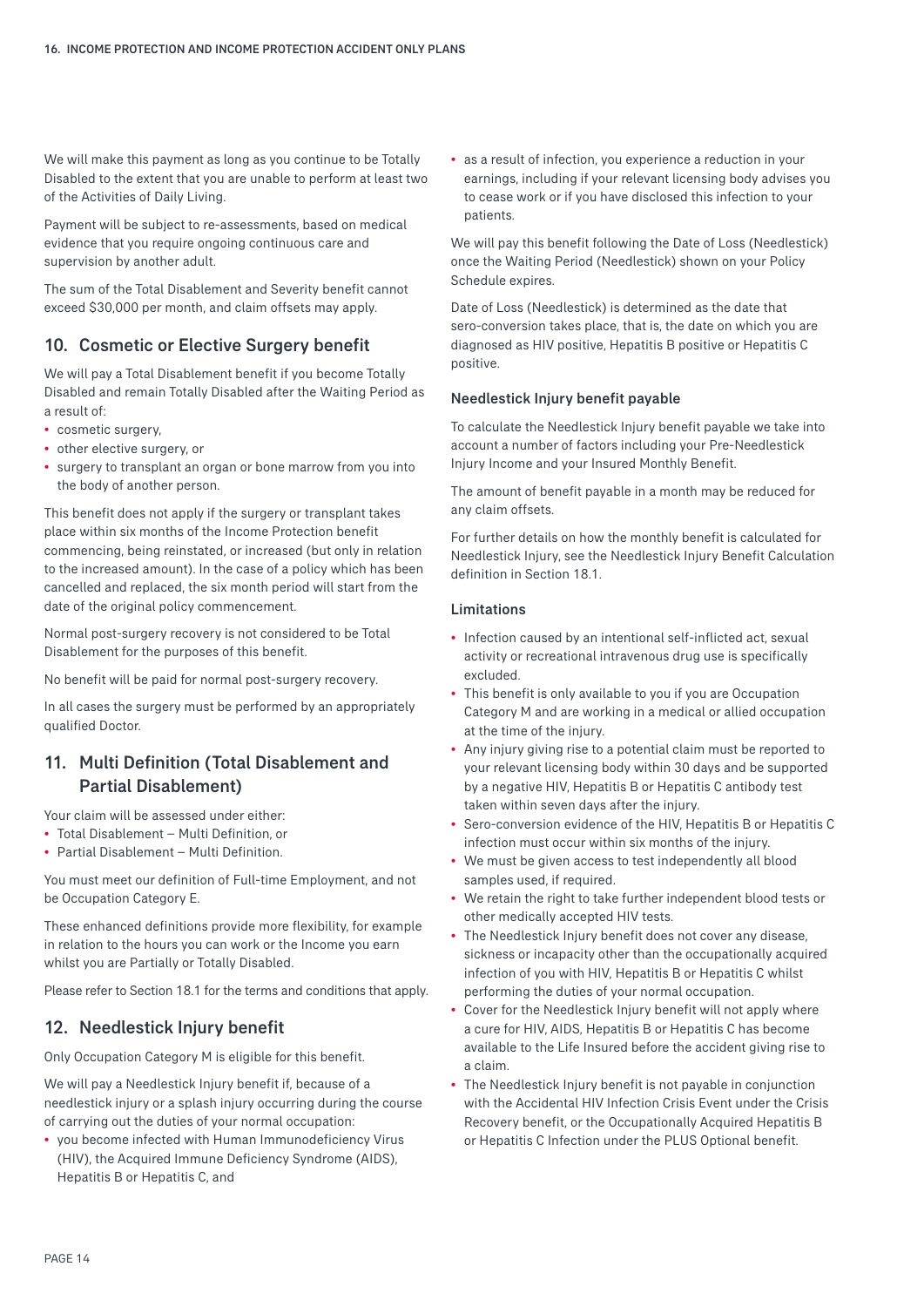## 13. Involuntary Unemployment Waiver of Premium

Where you are the Life Insured and Policy Owner, we will Waive your Income Protection premiums (including any Rider Benefits attached to your Income Protection cover) for a period of up to three months if you become involuntarily unemployed, and suitable evidence is provided to us that shows you meet the definition of Involuntary Unemployment as set out in Section 18.1. Your cover will not cease during this period.

The Involuntary Unemployment needs to have occurred within three months of you contacting us to utilise the Involuntary Unemployment Waiver of Premium feature.

After this benefit has been claimed once, we will not provide the benefit again unless you return to Full-time Employment for at least 12 consecutive months and you are then able to satisfy our definition of Involuntary Unemployment again.

We will only Waive premiums under this feature once for up to three months in any 12-month period.

The Policy must be in-force for a minimum of 12 months from commencement or latest reinstatement date. You must be less than 60 years old at the time of utilising the waiver (in the case of a policy which has been cancelled and replaced, the 12 month period will start from the date of the original policy commencement).

You must be able to provide reasonable evidence of Involuntary Unemployment that we may reasonably request and meet certain conditions, including that you are both the Life Insured and the Policy Owner. The Involuntary Unemployment Waiver of Premium feature will cease if you return to work within three months.

## 14. Specified Injury benefit

The Specified Injury benefit is payable if you suffer one of the Listed Events below as a result of an Injury. We will pay the Insured Monthly Benefit for the payment period applicable to the relevant Listed Event, as set out in the table below. The payment period commences on the date of Injury, even if you are not disabled (either Totally Disabled or Partially Disabled) and applies irrespective of your Waiting Period.

Where you are disabled during the Specified Injury benefit payment period, the benefit will be paid instead of any Total Disablement, Partial Disablement, Bed Confinement or Day 1 Accident benefit otherwise payable in respect of that period.

If you are eligible to claim a Crisis Recovery benefit at the same time as a Specified Injury benefit, we will only pay the benefit with the longest payment period.

If we pay the Specified Injury benefit and you continue to be disabled (either Totally Disabled or Partially Disabled) as a result of the same Listed Event, Total Disablement or Partial Disablement benefits (as applicable) will be paid from the later of the end of the:

- Specified Injury benefit payment period; and
- Waiting Period.

Where the Benefit Period is two or five years, payment of the Specified Injury benefit will reduce your Benefit Period. Where your Benefit Period (after any reduction, if applicable) is shorter than the payment period applicable in relation to the relevant Listed Event, the payment period will be reduced accordingly.

If you suffer another Listed Event during the payment period, we will continue to pay for the balance of the original payment period or the new payment period, whichever is the longer, and no Total Disablement, Partial Disablement, Bed Confinement or Day 1 Accident benefit will be paid in respect of that period.

| <b>Listed Event</b>                                                                 | <b>Payment</b><br>period<br>(months) |
|-------------------------------------------------------------------------------------|--------------------------------------|
| Paralysis (total and permanent)                                                     | $60*$                                |
| $Loss^ of:$                                                                         |                                      |
| both feet or both hands or sight in both eyes                                       | $24*$                                |
| any two of a foot, a hand and sight in one eye                                      | $24*$                                |
| one leg or one arm                                                                  | 18                                   |
| one foot or one hand                                                                | 12                                   |
| • sight in one eye                                                                  | 12                                   |
| • the thumb and index finger of one hand                                            | 6                                    |
| Fracture# of the:                                                                   |                                      |
| thigh (femur)                                                                       | 3                                    |
| • pelvis                                                                            | 3                                    |
| $\bullet$ leg (below the knee and above the ankle joint $-$ tibia<br>and/or fibula) | $\overline{2}$                       |
| • knee cap (patella)                                                                | 2                                    |
| • upper arm (humerus)                                                               | $\overline{2}$                       |
| • shoulder bone (scapula)                                                           | $\overline{2}$                       |
| jaw (maxilla and/or mandible)<br>٠                                                  | $\overline{2}$                       |
| skull (excluding bones of the nose and face)                                        | $\overline{2}$                       |
| forearm (above the wrist joint – radius and/or ulna)                                | 1.5                                  |
| collarbone (clavicle)                                                               | 1.5                                  |
| • ankle joint                                                                       | 1                                    |
| • wrist joint                                                                       | 1                                    |
| • heel (calcaneus)                                                                  | 1                                    |

Or the balance of the Benefit Period if less.

\*If you have selected a two-year Benefit Period, claim payments will cease at the end of the Benefit Period, for example, payments for an Injury that resulted in Paralysis would end after 24 months, not 60 months as shown in the table.

^ 'Loss' means the total and permanent loss of:

- the use of the hand from the wrist or the foot from the ankle joint
- the use of the arm from the elbow or the leg from the knee joint
- the use of the thumb and index finger from the first phalange joint, or • the sight (to the extent of 6/60 or less) in the eye.
- 

# 'Fracture' means any bone fracture requiring the application of a plaster cast or an immobilising device as considered appropriate and necessary by your Medical Practitioner.

## 15. Crisis Recovery benefit

The Crisis Recovery benefit is payable if you are diagnosed with a Crisis Event listed as covered in the table below and survive for 14 days following that diagnosis. The Crisis Recovery benefit payment period is six months commencing on the date of diagnosis and the total benefit payable is equal to six times your Insured Monthly Benefit. You can choose to receive the payment as a lump sum or in equal monthly instalments.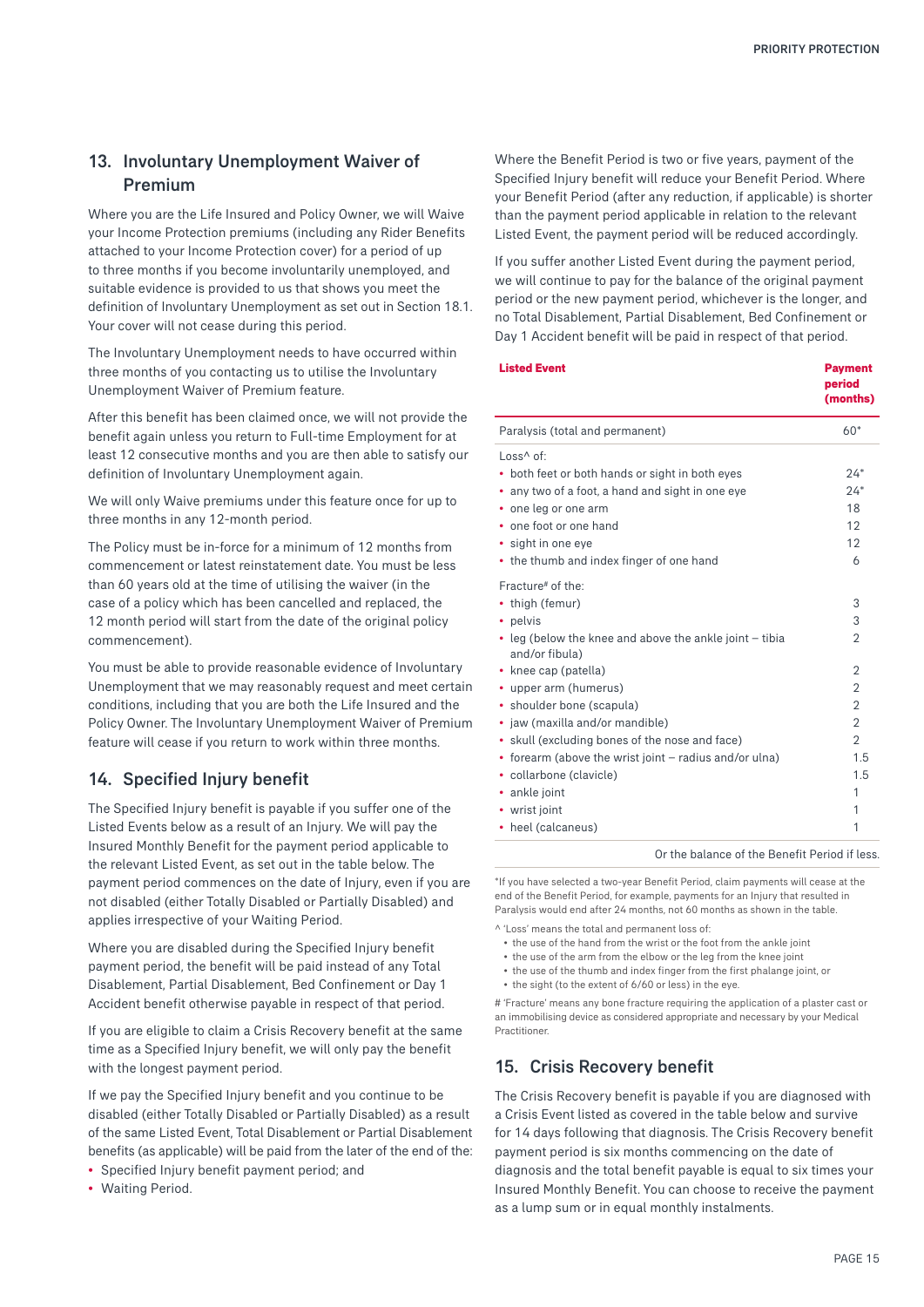The benefit, whether taken as a lump sum or in instalments, will be paid even if you are not disabled (either Totally Disabled or Partially Disabled) and applies irrespective of your Waiting Period. Where you are disabled during the Crisis Recovery benefit payment period, the benefit will be paid instead of any Total Disablement, Partial Disablement, Bed Confinement or Day 1 Accident benefit otherwise payable in respect of that period.

If you are eligible to claim a Specified Injury benefit at the same time as a Crisis Recovery benefit, we will only pay the benefit with the longest payment period.

If we pay the Crisis Recovery benefit and you continue to be disabled (either Totally Disabled or Partially Disabled) as a result of the same Crisis Event, Total Disablement or Partial Disablement benefits (as applicable) will be paid from the later of the end of the:

- Crisis Recovery benefit payment period; and
- Waiting Period.

Where the Benefit Period is two or five years, payment of the Crisis Recovery benefit will reduce your Benefit Period.

## Crisis Events covered

- Accidental HIV Infection\*
- Aplastic Anaemia
- Alzheimer's Disease with significant cognitive impairment • Bacterial Meningitis with serious
- functional impairment
- Benign Brain or Spinal Cord Tumour with serious functional impairment\*
- Blindness
- Cancer\*#
- Cardiac Arrest
- Cardiomyopathy with permanent and serious impairment
- Coma
- Coronary Artery Angioplasty\*# • Coronary Artery Bypass Surgery\*
- Dementia
- 
- End Stage Kidney Failure
- End Stage Liver Failure
- End Stage Lung Failure • Heart Attack\*
- 
- Heart Valve Surgery • Intensive Care
- Loss of Hearing
- Loss of Independence
- Loss of Use of Limbs and/or Sight\*#
- Loss of Speech (complete and irrecoverable)

#### \*90-day qualifying period applies

#You will only be deemed to have suffered this Crisis Event where the criteria for payment of 100% of the Sum Insured is met in accordance with the definition in Section 12.2 of the PDS.

- Major Burns of specified severity
- Major Head Trauma with serious functional impairment
- Major Organ Transplant\* • Motor Neurone Disease
- Multiple Sclerosis
- Muscular Dystrophy
- Occupationally Acquired Hepatitis B or Hepatitis C Infection
- **Other Serious Coronary Artery** Disease
- Paralysis (total and permanent)
- Parkinson's Disease • Pneumonectomy
- Pulmonary Arterial
	- Hypertension (Primary) with serious functional impairment\*
- Severe Diabetes\* Severe Rheumatiod Arthritis
- (failed conventional DMARDs and one bDMARD) • Stroke (acute) with serious
- functional impairment\* Surgery to the Aorta\*
- Terminal Illness\*
- Viral Encephalitis with serious functional impairment

#### Proof of positive diagnosis required

We must receive written confirmation from a Medical Practitioner and/or a legally qualified pathologist to enable us to pay your claim under the Crisis Event. Please refer to Section 4.2 for detailed information about what we require before we can assess a claim.

## Qualifying period

A Crisis Recovery benefit is not payable if the Crisis Event first occurs or is first diagnosed or investigated, or the symptoms are reasonably apparent within three months after this benefit commences, is reinstated or increased (but only in relation to the increased amount). The Crisis Events with this Qualifying Period are noted with an asterisk (\*) symbol in the table above.

In the case of a policy which has been cancelled and replaced, the 3 month period will start from the date of the original policy commencement.

## Limitations

Once the Crisis Recovery benefit has been paid for one of the listed Crisis Events, we will not pay for a second Crisis Event that is related to, or caused by, the medical condition resulting in any previous claim under the Crisis Recovery benefit.

The Crisis Recovery benefit does not cover any disease, sickness or incapacity other than the Crisis Events listed in the table above and defined in Section 12.2, which occur during the period the Crisis Recovery benefit remains in force.

Accidental HIV Infection and Occupationally Acquired Hepatitis B or Hepatitis C Infection Crisis Events are not payable in conjunction with each other.

If you suffer more than one Crisis Event at the same time, we will only pay you for one Crisis Event.

## 16. Bed Confinement benefit

We will pay 1/30th of your Insured Monthly Benefit for each day during the Waiting Period that you are Totally Disabled, confined to bed or hospitalised, and requiring the full-time care of a registered nurse (as confirmed in writing as a medical requirement by a Medical Practitioner).

We will pay the benefit after you have been confined to bed or hospitalised for more than three days until the end of the Waiting Period up to a maximum of 90 days.

The Medical Practitioner and the nurse cannot be the Life Insured, the Policy Owner, a family member, a business partner, or an employee or employer of either the Life Insured or the Policy Owner.

The Bed Confinement benefit will not be paid if you are receiving the Day 1 Accident benefit or the Specified Injury benefit or the Crisis Recovery benefit under PLUS Optional.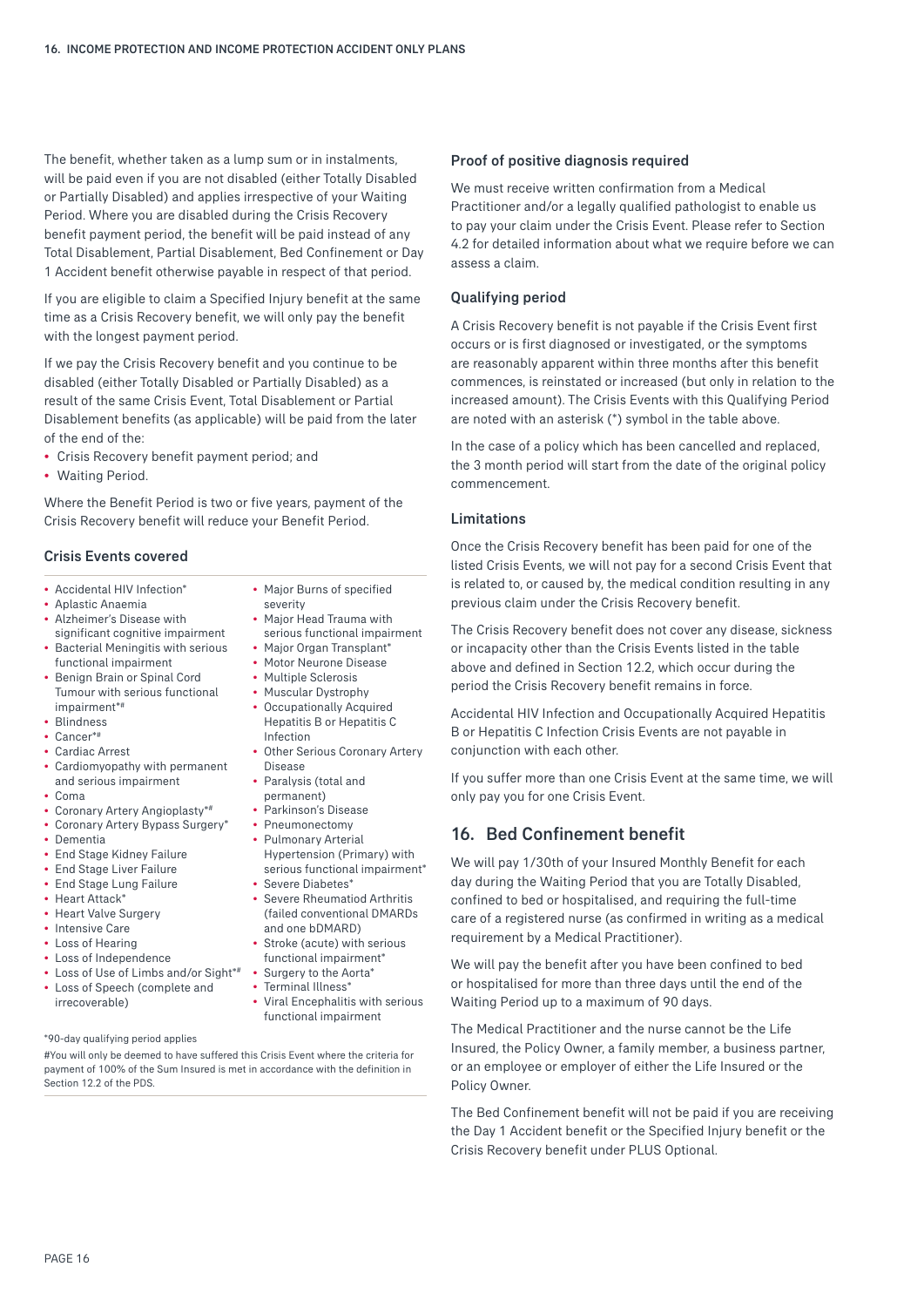## 17. Accommodation benefit

We will pay up to \$250 a day for up to 30 days in any 12-month period if:

- you become Totally Disabled, and
- you are more than 100 kilometres from home, or on the advice of a Medical Practitioner, you travel to a place more than 100 kilometres from home.

The Accommodation benefit will assist an immediate family member with the costs of accommodation to be near you provided you are confined to a bed or hospitalised.

## 18. Family Care benefit

We will pay a monthly benefit if as a result of Total Disablement:

- you are totally dependent on an immediate family member for your essential everyday needs such as feeding, dressing and bathing, and
- consequently your immediate family member's monthly income is reduced as a result of looking after you.

We will pay the lesser of the immediate family member's reduction in pre-tax monthly Income or 50% of the Insured Monthly Benefit, for up to 90 days, starting from the end of the Waiting Period.

## 19. Home Care benefit

We will pay this benefit after the Waiting Period, if you are:

- Totally Disabled
- confined to or near a bed other than in a hospital or a similar institution that provides nursing care, and
- totally dependent on a paid professional home carer (excluding relatives and immediate family members).

We will reimburse the lesser of \$150 a day or 100% of your Insured Monthly Benefit, for up to six months, to help cover the cost provided you remain totally dependent upon the professional home carer.

This benefit will not be paid if you are already receiving the Family Care benefit or the Accommodation benefit.

## 20. No Claim Bonus

We will reward your claim-free years with a 'no claim bonus' that will increase your Insured Monthly Benefit by the percentage shown below.

| <b>Claim-Free Years</b> | <b>Bonus</b> |
|-------------------------|--------------|
| 3                       | 5%           |
|                         | 10%          |
| 5 or more               | 15%          |

The increased benefit will be paid for up to 12 months while claim payments are being made.

This benefit is only payable once per policy.

## 21. Relocation benefit

If you become Totally Disabled for over three months while travelling or residing outside of Australia, we will reimburse you for the lesser of the cost of a single standard economy airfare to Australia via the most direct route available, or three times your Insured Monthly Benefit.

The amount of this benefit will be reduced by any other reimbursements to which you are entitled in respect of the transportation, such as benefits provided by private medical and health insurance and travel insurance.

## 22. Rehabilitation Incentive benefit

We will pay a benefit of three times your Insured Monthly Benefit if you return to paid Full-time Employment after attending a rehabilitation program that is part of a structured return to work program that is reasonably necessary to assist in your rehabilitation back to work following your Illness or Sickness, or is otherwise approved by us, and you remain in paid Full-time Employment for six consecutive months. We will pay this benefit once only.

We will pay this benefit where you participated in the following types of programs:

- graded exercise programs
- wellness programs
- business coaching
- graded return-to-work programs
- modification of work environments
- work-related counselling
- career advice and redirection
- re-skilling or retraining
- the supply of ergonomic equipment
- other types of programs which we approve from time to time.

However, we will not pay this benefit where the relevant program:

- involves 'treatment' as defined by the Life Insurance and Health Insurance Acts
- provides ongoing services that do not have the specific and stated objective of leading to an increase in function
- does not have the primary purpose of returning you to paid employment
- does not have goals incorporated into the plan that can be measured; or
- is of a type ordinarily engaged in for general health and wellbeing.

We recommend you seek our approval of the program prior to your participation otherwise there is the risk that you will not receive this benefit. We won't unreasonably delay letting you know whether or not we approve the program for the purpose of this benefit.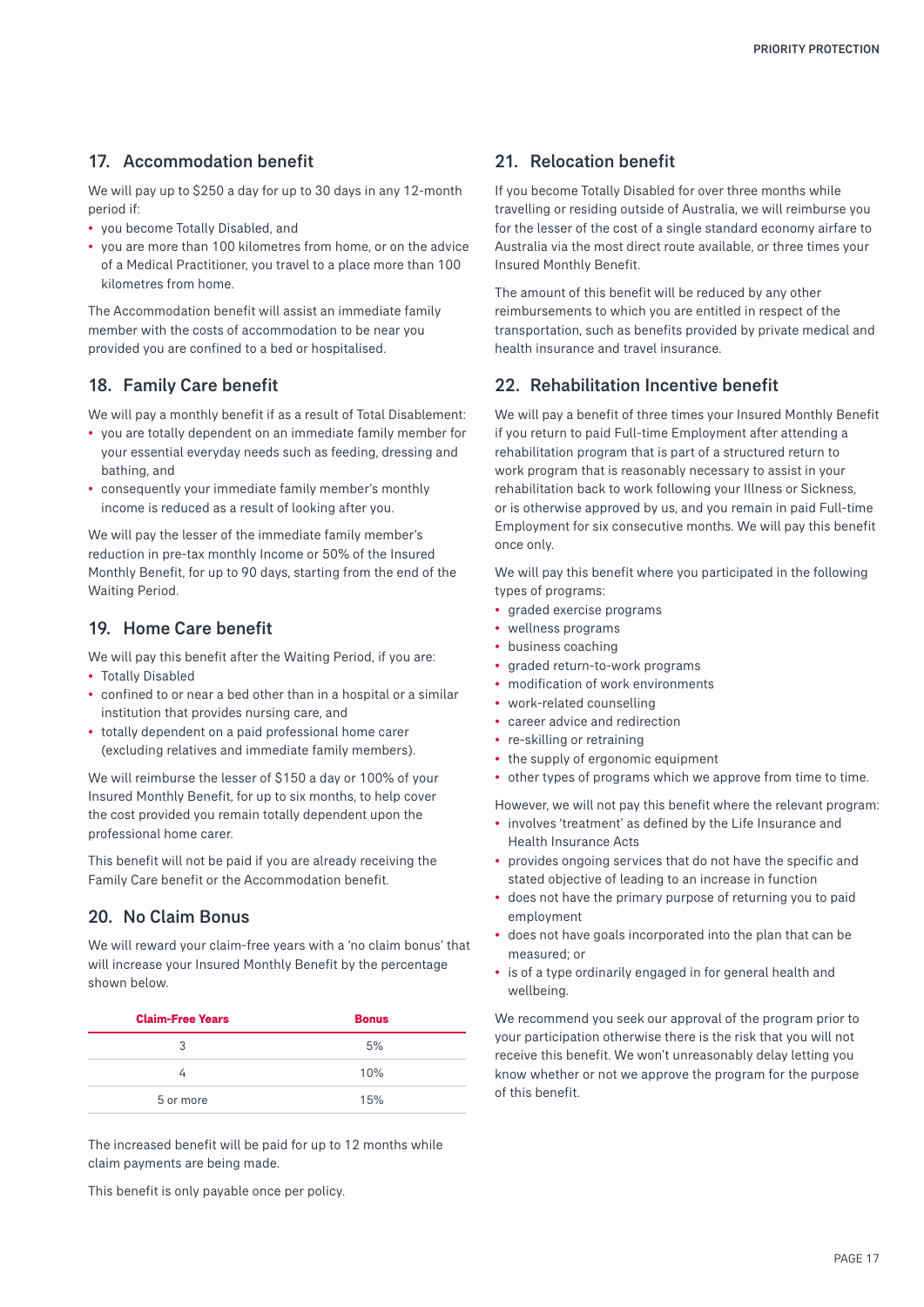## 23. AIDS Cover benefit

This benefit provides cover if you are disabled due directly or indirectly to the Human Immunodeficiency Virus (HIV) or the Acquired Immune Deficiency Syndrome (AIDS) from any cause, first diagnosed during the term of the benefit.

We may require you to undergo an HIV test at the time of application for new or increased cover to ensure that you are not HIV positive at the commencement of the benefit. This does not apply to the cancellation and replacement of an existing policy.

This benefit is not available under Income Protection Accident Only.

## 24. To age 70 Benefit Period

The Rider benefits available under this benefit are:

- Claim Escalation<sup>1</sup>
- PLUS Optional (under Super Extras)
- Advantage Optional (under Super Extras)
- Day 1 Accident<sup>1</sup>
- Income Protection Lump Sum (under Super Extras)
- Carer's Allowance (under Super Extras)
- Retirement Optimiser<sup>2</sup>
- Business Expenses (under an Ordinary Plan)

Not all of the above benefits will continue to be available until the Policy Anniversary prior to Age 70. Benefits will cease as per the Expiry Date stated in each benefit section.

- 1. Under a Superannuation Income Protection Plan, the monthly benefit cannot exceed 100% of your Pre-disablement Income.
- 2. Under a Superannuation Income Protection Plan the total of the Income Protection or Income Protection Accident Only monthly benefit and the Retirement Optimiser monthly benefit cannot exceed 100% of your Pre-disablement Income. These benefits will be reduced by the same proportion if necessary to comply with this rule.

## 25. Optional Benefit Indexation

If your cover includes Benefit Indexation, we will automatically increase the applicable Sum Insured or Insured Monthly Benefit at the Policy Anniversary each year by the higher of the CPI Increase and 3%.

For policies with a Stepped premium structure, the premium will be adjusted according to your age at the time of the increase. The same applies to Optimum premium structures during the 'Stepped premium' phase.

For policies with Level or Term Level premium structures, the premium will be adjusted according to your age at the time the benefit commenced, provided that the benefit was not subsequently cancelled. The same applies to Optimum premium structures during the 'level premium' phase. At the end of the Term Level initial term, premiums will convert to 'Stepped' and indexation increases will be adjusted to allow for the higher Sum Insured and your age at that time.

You can opt out of Benefit Indexation increases either on your application form, at the time of a policy cancellation and replacement or by contacting us before your Policy Anniversary. If you opt out one year, we will still offer you the automatic

increase the following year. If you wish to stop all increases occurring in the future, you will need to advise us in writing.

If a Benefit Indexation increase has been applied and you do not wish to accept the increase, you will need to advise us in writing within one month after the Policy Anniversary date at which the increase became effective.

Benefit Indexation will cease at the earliest of:

- the Policy Anniversary on or prior to your 70th birthday, and
- the Expiry Date of the benefit.

Benefit Indexation will not be offered when Premium Freeze is in force.

#### Benefit reductions

Under Superannuation Income Protection Plans, the Insured Monthly Benefit may be reduced so that it does not exceed 100% of your Pre-disablement Income. The amount of the reduction can be paid under a Linked Benefit (Super Extras) outside super, if applicable.

## 26. Guaranteed Insurability Option

Guaranteed Future Insurability is a Built-in Benefit to Income Protection and Income Protection Accident Only. It provides you with an option to increase your Income Protection Sum Insured without supplying further evidence of your health or insurability, whenever you receive a permanent increase in your salary package.

| <b>Type of event</b>               | <b>Sum Insured increase</b>                                                                                                                                                                                                                            |  |  |  |  |
|------------------------------------|--------------------------------------------------------------------------------------------------------------------------------------------------------------------------------------------------------------------------------------------------------|--|--|--|--|
| Increase in your<br>salary package | The lesser of:<br>• 15% of the Insured Monthly Benefit (after the<br>addition of any Benefit Indexation increases<br>since the commencement of the Income<br>Protection benefit*, and<br>$\cdot$ \$2.500<br>The Sum Insured increase applies to Income |  |  |  |  |
|                                    | Protection insurance cover.                                                                                                                                                                                                                            |  |  |  |  |

\*In the case of a policy which has been cancelled and replaced, this will include increases since the commencement of the original Policy.

#### Limitations

You must apply for the increase in the Income Protection Sum Insured within the first 60 days after the permanent increase in your salary package. We will require reasonable proof of the event, e.g, a letter from your employer confirming your new salary package. Increases in your salary package due to temporary secondments are excluded.

To be eligible for this option, the following applies:

- you must be 50 years old or younger at the commencement of the Income Protection benefit (in the case of a policy which has been cancelled and replaced, this will relate to your age at the commencement of the original policy)
- you must meet our definition of Employee (not self-employed) at the time you apply to exercise the option, and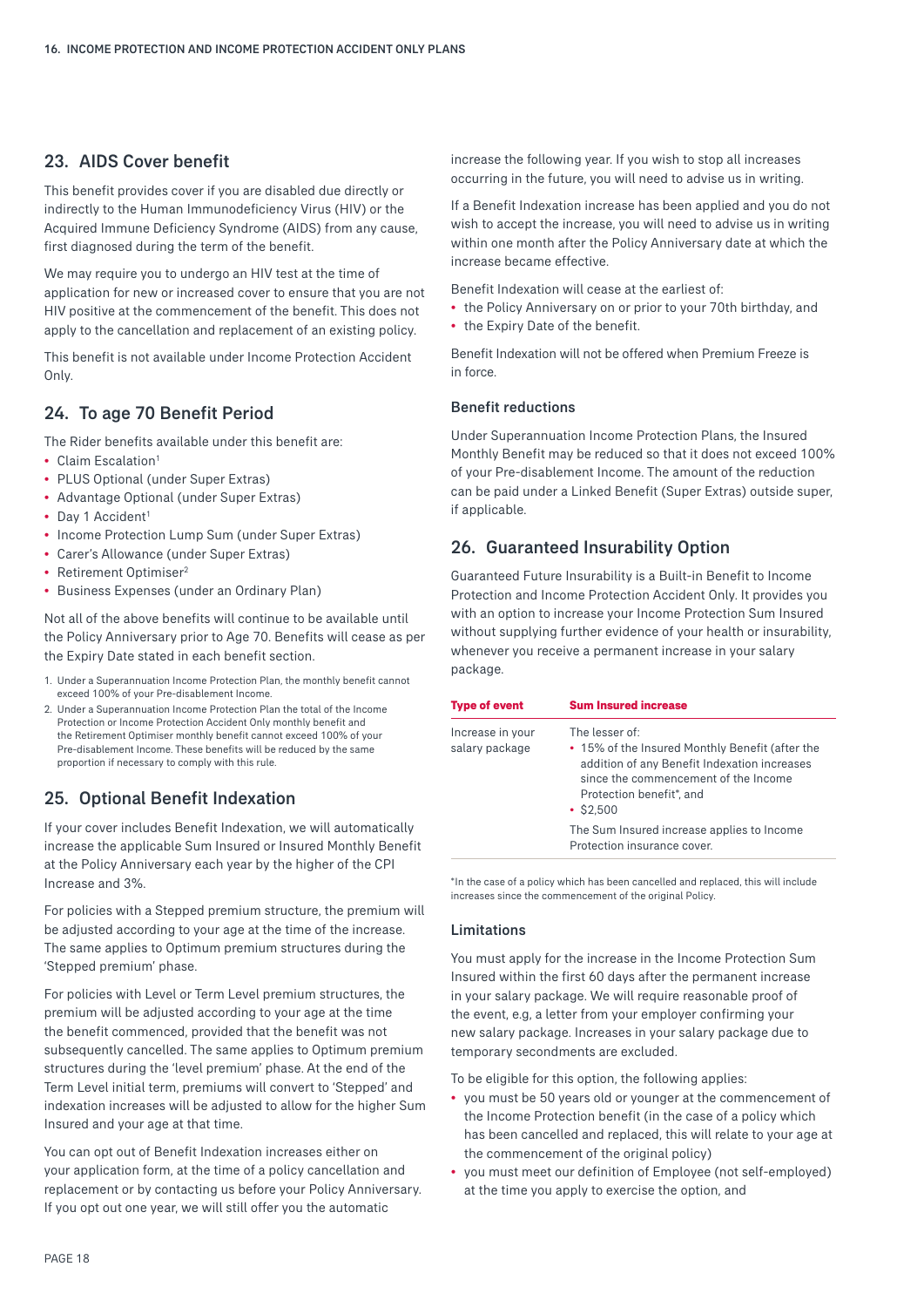• we accepted your original application for insurance cover on standard terms without any policy loadings/exclusions or other policy restrictions.

The option can be exercised once only within any 12-month period, and only if:

- you have not made a claim or intend to make a claim on any life insurance policy with income protection issued by us or any other insurer, at the time of the request to exercise the option
- you are under 55 years of age at the time of the request to exercise the option, and
- the Sum Insured under all income protection benefits with us and other insurers is less than the maximum Sum Insured allowed under the Policy for you.

The total Income Protection Sum Insured, after any increase, cannot exceed 75% of the first \$26,667 of your monthly Income at the time of the increase, plus 50%\* of the next \$20,000 of your monthly Income at the time of the increase.

Under a Superannuation Income Protection Plan, the monthly benefit payable cannot exceed 100% of your Pre-disablement Income.

The total of all increases in the Sum Insured cannot exceed the initial Sum Insured. For example, if you selected a Sum Insured of \$5,000 when cover originally commenced, you cannot increase the Sum Insured amount under the Guaranteed Future Insurability benefit by more than \$5,000.

## 16.1.3 General terms and conditions

## Sum Insured limits

In determining the maximum monthly benefit, we consider the benefits payable to you under any other income protection or business expenses policy that is in force or you have applied for. If any such benefits are not disclosed to us at the time of a application for new cover or to increase your existing cover, we may reduce the amount of the Insured Monthly Benefit otherwise payable if a claim occurs.

| <b>Benefit Period</b>                                                                                                 | <b>Occupation Categories</b>         |                                    |                                    | <b>Conditions</b> |                       |                                                                                                                                                                                                                                                                                                                                                                                                                                                             |
|-----------------------------------------------------------------------------------------------------------------------|--------------------------------------|------------------------------------|------------------------------------|-------------------|-----------------------|-------------------------------------------------------------------------------------------------------------------------------------------------------------------------------------------------------------------------------------------------------------------------------------------------------------------------------------------------------------------------------------------------------------------------------------------------------------|
|                                                                                                                       | A1, A2, M, A3, A4                    | B1, B2, C1, C2 D                   |                                    | Е                 | Home<br><b>Duties</b> |                                                                                                                                                                                                                                                                                                                                                                                                                                                             |
| $\cdot$ 2 Years <sup>1</sup><br>$\cdot$ 5 Years <sup>1</sup><br>$\cdot$ To Age 65 <sup>1</sup><br>• To Age $70^{1,2}$ | \$30,000<br>per month <sup>3,4</sup> | \$25,000<br>per month <sup>3</sup> | \$15,000<br>per month <sup>3</sup> | \$10,000          | N/A                   | 1. Available under Income Protection, Income<br>Protection Accident Only, Advantage Optional and<br>PLUS Optional and Income Protection CORE.<br>2. To Age 70 Benefit Period is only available for<br>Occupation Categories A1, A2, M, A3, A4.<br>3. Maximum limit applies to the total sums insured<br>for income protection with us and other insurers.<br>4. Not available to all occupations - speak to your<br>financial adviser for more information. |
| <b>Benefit Period</b>                                                                                                 | <b>Occupation Categories</b>         |                                    |                                    |                   |                       | <b>Conditions</b>                                                                                                                                                                                                                                                                                                                                                                                                                                           |
|                                                                                                                       | A1, A2, M, A3, A4                    | B1, B2, C1, C2, D, E, Home Duties  |                                    |                   |                       |                                                                                                                                                                                                                                                                                                                                                                                                                                                             |
| • Two-year<br><b>Benefit Period</b><br>to Age $705$                                                                   | \$20,000 per<br>month                | N/A                                |                                    |                   |                       | Available under Income Protection as Indemnity<br>5.<br>cover only.                                                                                                                                                                                                                                                                                                                                                                                         |

#### Maximum monthly benefit for Income Protection only

Maximum total Insured Monthly Benefit for combined Income Protection, Income Protection Accident Only, Income Protection Essentials, Income Protection CORE and Business Expenses cover

|                                                          | <b>Occupation Categories</b>       |                                    |                                    | <b>Conditions</b>                  |                                      |                    |                                                                                                                                                                                                                                                                                                                                                   |
|----------------------------------------------------------|------------------------------------|------------------------------------|------------------------------------|------------------------------------|--------------------------------------|--------------------|---------------------------------------------------------------------------------------------------------------------------------------------------------------------------------------------------------------------------------------------------------------------------------------------------------------------------------------------------|
|                                                          | A1. A2. M                          | A3. A4                             | <b>B1.B2</b>                       | C1. C2. D                          | Е                                    | <b>Home Duties</b> |                                                                                                                                                                                                                                                                                                                                                   |
| Maximum<br>total<br>Insured<br>Monthly<br><b>Benefit</b> | \$90,000<br>per month <sup>1</sup> | \$60,000<br>per month <sup>1</sup> | \$40,000<br>per month <sup>1</sup> | \$25,000<br>per month <sup>1</sup> | \$10,000<br>per month <sup>1,2</sup> | N/A                | Maximum combined total sums insured monthly<br>benefit for Income Protection, Income Protection<br>Accident Only and Business Expenses with us<br>and similar policies held with other insurers.<br>2. If you are Occupation Category E, Advantage<br>Optional, PLUS Optional, Income Protection<br>CORE and Business Expenses are not available. |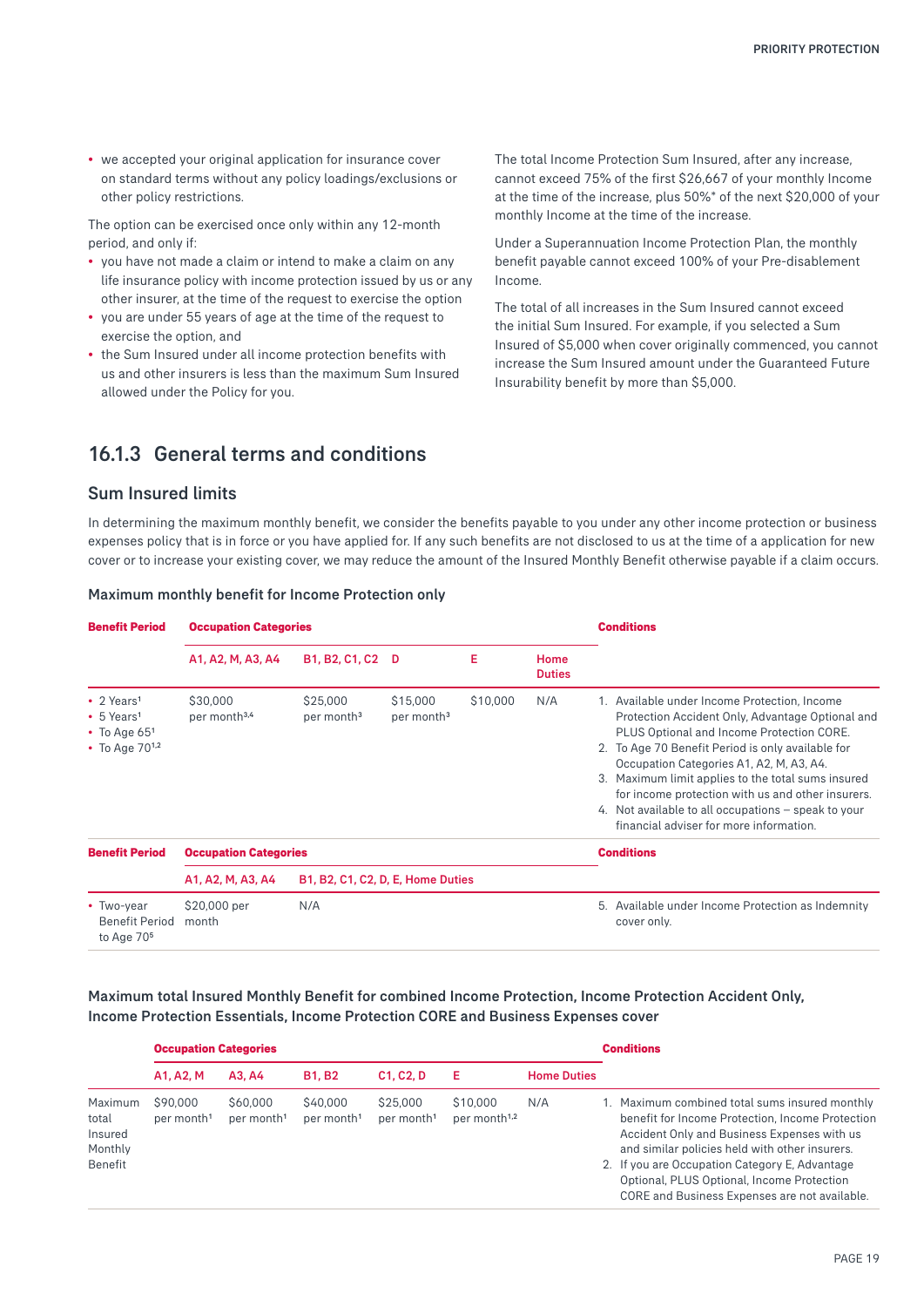#### Entry age

| <b>Benefit Period</b>                  | <b>Premium type</b> | Minimum entry age*                              | <b>Maximum entry age*</b>           |                   |          |                    |
|----------------------------------------|---------------------|-------------------------------------------------|-------------------------------------|-------------------|----------|--------------------|
|                                        |                     | <b>All occupations</b><br>(N/A for Home Duties) | A1, A2, M, A3, A4,<br><b>B1, B2</b> | C1, C2, D         | Е.       | <b>Home Duties</b> |
| $\cdot$ 2 Years<br>$\cdot$ 5 Years     | Stepped & Level     | 15 years                                        | 59 years                            | 54 years          | 49 years | N/A                |
| $\cdot$ To Age 65<br>$\cdot$ To Age 70 | Optimum             | 34 years                                        | 59 years                            | 54 years          | 49 years | N/A                |
| <b>Benefit Period</b>                  | <b>Premium type</b> | A1, A2, M, A3, A4 only                          | A1, A2, M, A3, A4                   | B1, B2, C1, C2, D | Е        | <b>Home Duties</b> |
| Two-year Benefit<br>Period to Age 70   | Stepped only        | 60 years                                        | 64 years                            | N/A               | N/A      | N/A                |

\*The same minimum and maximum entry ages apply to Advantage Optional and PLUS Optional, except covers are not available for Occupation E.

#### Expiry Date

The Expiry Date is the Policy Anniversary prior to your:

| <b>Benefit Period</b>                                    | <b>Occupation Categories</b> |                   |               |                    |  |  |
|----------------------------------------------------------|------------------------------|-------------------|---------------|--------------------|--|--|
|                                                          | A1, A2, M, A3, A4            | B1, B2, C1, C2, D | Е             | <b>Home Duties</b> |  |  |
| $\cdot$ 2 Years<br>$\cdot$ 5 Years<br>$\cdot$ To Age 65  | 65th birthday                | 65th birthday     | 55th birthday | N/A                |  |  |
| $\cdot$ To Age 70<br>• Two-year Benefit Period to Age 70 | 70th birthday                | N/A               | N/A           | N/A                |  |  |
| • Income Protection Accident Only                        | 65th birthday                | 65th birthday     | 55th birthday | N/A                |  |  |

## 16.1.4 Limitations and exclusions

Limitations and exclusions that apply to all Income Protection insurance covers are set out below. If you hold cover through a Superannuation Plan, conditions of release of the relevant fund will also need to be satisfied before a claim payment can be released to you (see Section 9 of the PDS).

## Limitations

#### Two and Five Year Benefit Periods

Where a claim for a condition has been paid for the maximum Benefit Period (two or five years), we will not accept any subsequent claim for the same condition or associated complications of the same condition unless:

- you make a full recovery (as certified by a Medical Practitioner), and
- you have returned to Full-time Employment and have fully undertaken all of the important income-producing duties of your occupation for a period of at least 12 months prior to the subsequent claim.

For a subsequent claim that is independent of the original claim, a new Waiting Period and Benefit Period will apply.

#### To age 70 Benefit Period

Benefit reductions apply if you are aged 65 to 70. Any government age pension you are being paid will be offset against any claim payments made under this benefit.

The following benefits cease at the Policy Anniversary prior to your 65th birthday:

- Benefit Indexation\*
- Claim Escalation\*
- PLUS Optional (under Super Extras)
- Advantage Optional (under Super Extras)
- Day 1 Accident<sup>\*</sup>
- Income Protection Lump Sum (under Super Extras)
- Carer's Allowance (under Super Extras)
- Level premiums
- Optimum premiums

\* Under a Superannuation Income Protection Plan, the monthly benefit cannot exceed 100% of your Pre-disablement Income.

#### Two-year Benefit Period to age 70

- Indemnity only (Extended Indemnity is not available).
- Benefit Indexation will apply only until the Policy Anniversary prior to your 65th birthday.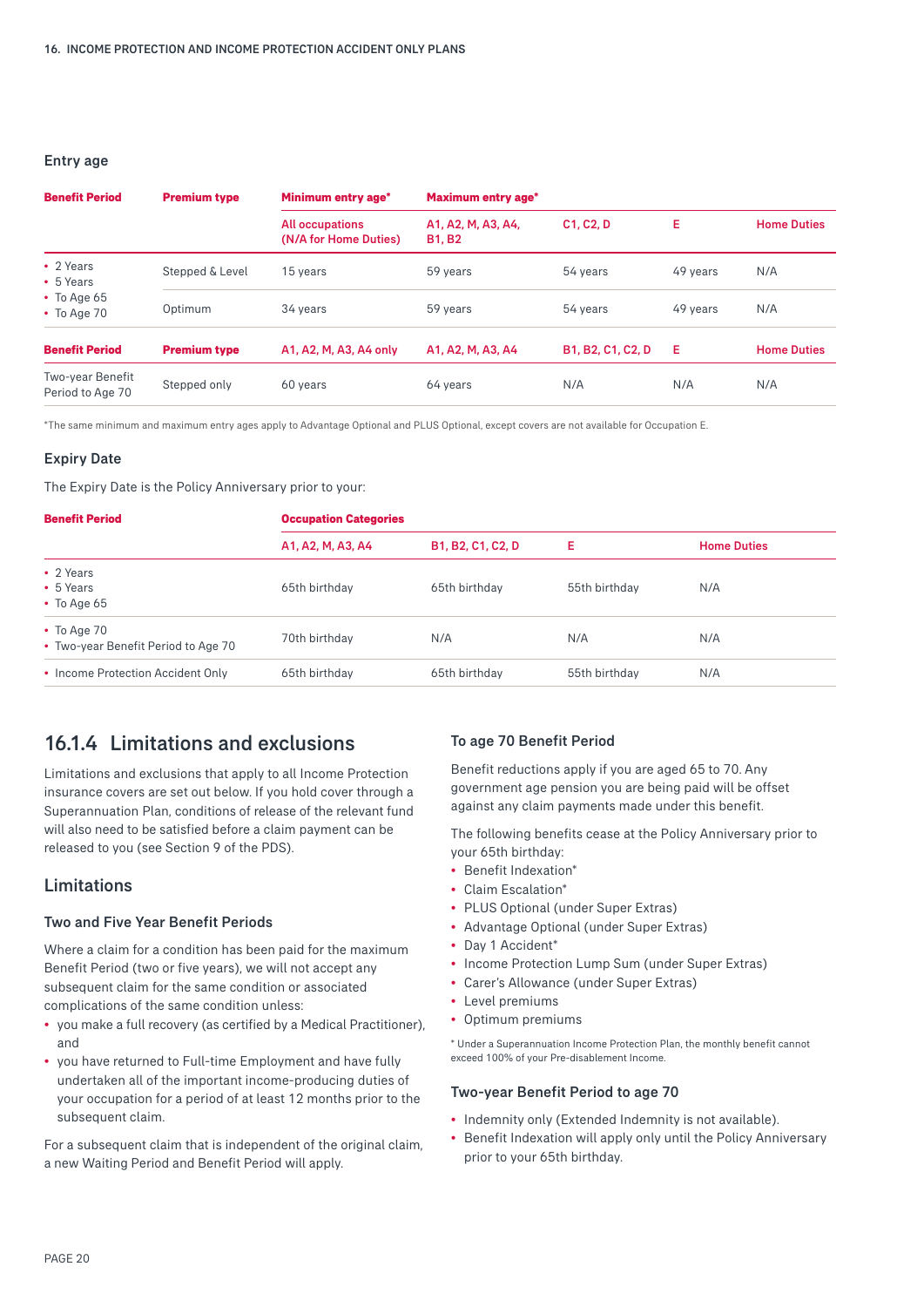- If you are being paid a government age pension, this payment will not be offset against any claim payments made under this benefit.
- The Expiry Date is the Policy Anniversary prior to your 70th birthday. Any claim under this benefit, in course of payment at the benefit Expiry Date, will cease at that date.

## **Exclusions**

We will not pay a death or disablement benefit claim:

- where death is the result of suicide within the first 13 months of the commencement, re-instatement, or increase of the benefit (but only in relation to the increased amount)\*
- where disablement is due to intentional self-inflicted injury or any such attempt by you
- where death or disablement is due to your participation in criminal activity or resulting from incarceration
- for any period you are incarcerated arising from your participation in criminal activity
- where disablement is due to you engaging in or taking part in service in the armed forces of any country, or
- for normal pregnancy, uncomplicated childbirth or miscarriage.

\*This exclusion will be waived in respect of any Death benefit under the Policy provided the Policy is replacing the death benefit from us or a previous insurer and the full suicide exclusion period under the in force policy to be replaced has elapsed. The waiver only applies to the amount of the death benefit that has been replaced by the Policy.

## Benefit reductions

#### Additional rules where the Benefit Period is 'to age 70'

The following rules apply to Income Protection on an Agreed Value, Indemnity and Extended Indemnity basis where the Benefit Period is 'To age 70'. (This does not apply where the Benefit Period is 'Two-year Benefit Period to age 70'.)

The Insured Monthly Benefit will be reduced after the Policy Anniversary prior to your 65th birthday. To calculate the reduction, the Insured Monthly Benefit is multiplied by the percentage shown in the table below and will remain at that amount for the duration of that claim. The premium you pay will be based on the reduced Insured Monthly Benefit.

| <b>Policy Anniversary prior to your</b> | <b>Percentage of the Insured</b><br><b>Monthly Benefit payable</b> |
|-----------------------------------------|--------------------------------------------------------------------|
| 65th birthday                           | 100%                                                               |
| 66th birthday                           | 80%                                                                |
| 67th birthday                           | 60%                                                                |
| 68th birthday                           | 40%                                                                |
| 69th birthday                           | 20%                                                                |

You cannot increase your Insured Monthly Benefit on or after the Policy Anniversary prior to your 65th birthday.

## Claim offsets

#### Ordinary Plans – Occupation Categories: A1, A2, M

This condition applies to Income Protection cover, including the Needlestick Injury benefit, and Income Protection Accident Only cover.

If you make a claim for a Total Disablement or Partial Disablement benefit, we will reduce your benefit amount by the amount of any payments received relating to loss of income, loss of earning capacity or any other economic loss caused by the relevant Injury or Sickness from another insurance policy, or from a superannuation/pension plan that you did not disclose when you applied for this Policy, or when you applied for an increase in cover under this Policy. If the Income Protection cover has a Benefit Period of 'To age 70', then any government age pension you receive can also be offset.

If any of these payments are received as a lump sum rather than a monthly payment they will be converted, for the purpose of applying this offset provision, to a monthly amount equivalent to one-sixtieth (1/60th) of the lump sum amount for a period of 5 years.

You must provide to us, as soon as reasonably practicable, a breakdown of any lump sum received. This should include (where applicable) the portions of the lump sum relating to loss of income, loss of earning capacity or any other economic loss as a result of the Injury or Sickness, and any other information we reasonably require for the purpose of verifying the amount of such payments.

Where you do not provide sufficient information for us to reasonably identify the above portions of the lump sum received, for the purposes of calculating the amount to be offset we will (acting reasonably on the basis of the information which we have received regarding the lump sum payment), decide what portion of the lump sum relates to loss of income, loss of earning capacity or any other economic loss as a result of the Injury or Sickness and advise you of this in writing prior to applying the offset based on the lump sum payment. Should you disagree with our assessment, you can request a review at which point we will act reasonably in considering any additional information you provide in relation to the lump sum payment.

Any lump sum TPD, Crisis Recovery or Terminal Illness benefit payments will not be offset against your Total Disablement or Partial Disablement benefit payments.

We will reduce the Total Disablement benefit only to the extent that the sum of the Total Disablement benefit and any other payments received cannot exceed:

- 75% of the first \$26,667 of your monthly Pre-disablement Income
- plus 50% of the next \$20,000 of your monthly Pre-disablement Income
- plus 20% of the next \$150,000 of your monthly Pre-disablement Income.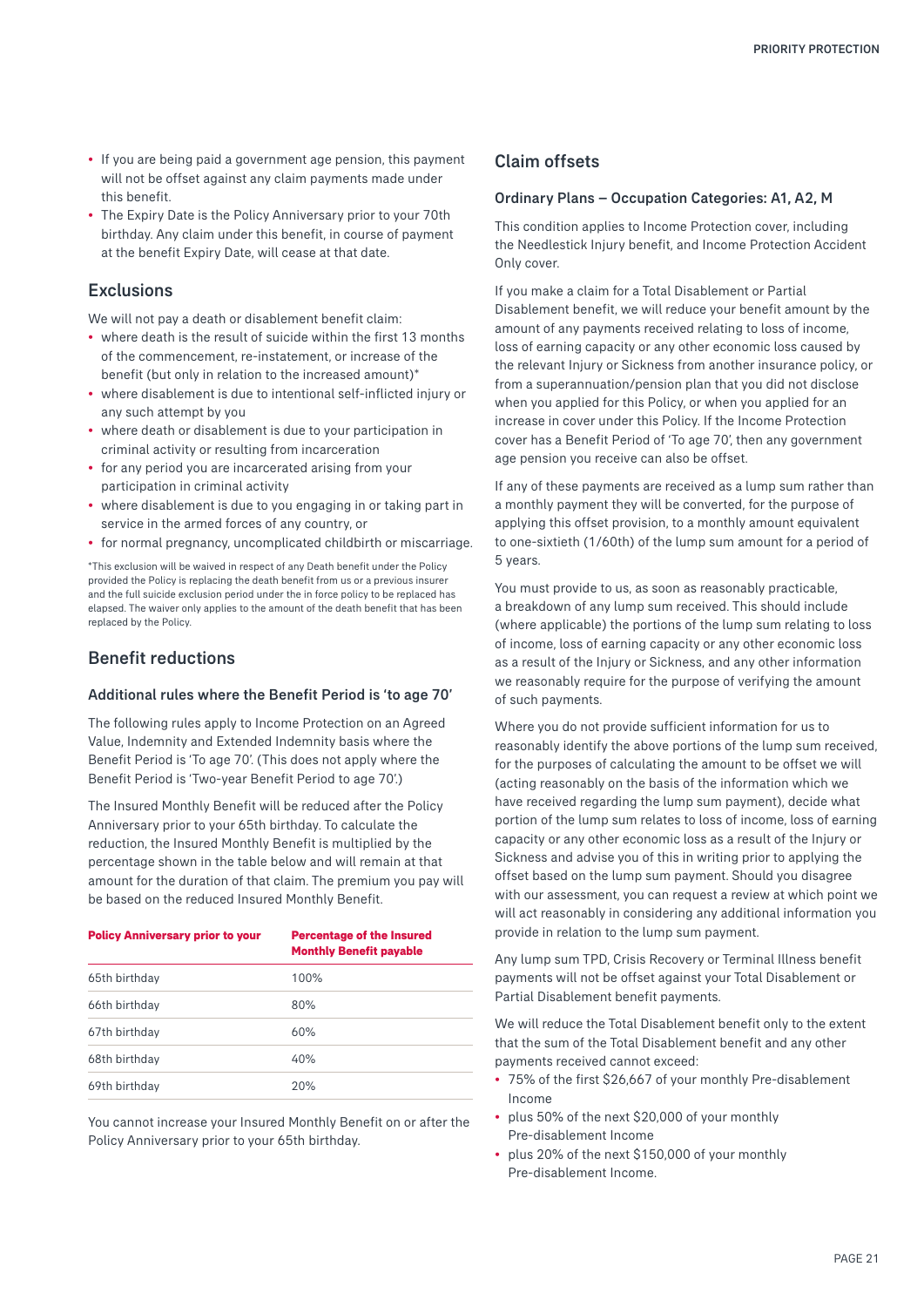We will reduce the Partial Disablement benefit to the extent that the sum of the Partial Disablement benefit, your monthly Income and any other payments received cannot exceed 100% of your monthly Pre-disablement Income.

### Ordinary Plans – Occupation Categories: A3, A4, B1, B2, C1, C2, D and E

This condition applies to Income Protection cover and Income Protection Accident Only cover.

If you make a claim for a Total Disablement or Partial Disablement benefit, the benefit amount you are entitled to receive will be reduced by payments received by you relating to loss of income, loss of earning capacity or any other economic loss caused by the relevant Injury or Sickness:

- (i) as a result of a claim made under workers compensation, a motor accident claim or any other similar claim made under the legislation of any Australian state, territory or the Commonwealth, and
- (ii) from another insurance policy, or from a superannuation/ pension plan that you didn't disclose when you applied for this Policy, or when you applied to increase cover under this Policy.

In addition, we will reduce your benefit amount by any payments you receive or become entitled to in respect of your Injury or Sickness under any statute, or as damages under common law (whether or not modified by statute), for loss of income, loss of earning capacity or any other economic loss (including any benefits or payments for work injury damages), whether paid as a lump sum or not.

If any of these payments are received as a lump sum rather than a monthly payment they will be converted, for the purpose of applying this offset provision, to a monthly amount equivalent to one-sixtieth (1/60th) of the lump sum amount for a period of 5 years.

You must provide to us, as soon as reasonably practicable, a breakdown of any lump sum received. This should include (where applicable) the portions of the lump sum relating to loss of income, loss of earning capacity or any other economic loss as a result of the Injury or Sickness, and any other information we reasonably require for the purpose of verifying the amount of such payments.

Where you do not provide sufficient information for us to reasonably identify the above portions of the lump sum received, for the purposes of calculating the amount to be offset we will (acting reasonably on the basis of the information which we have received regarding the lump sum payment), decide what portion of the lump sum relates to loss of income, loss of earning capacity or any other economic loss as a result of the Injury or Sickness and advise you of this in writing prior to applying the offset based on the lump sum payment. Should you disagree with our assessment, you can request a review at which point we will act reasonably in considering any additional information you provide in relation to the lump sum payment.

Any lump sum TPD, Crisis Recovery or Terminal Illness benefit payments will not be offset against your Total Disablement or Partial Disablement benefit payments.

We will reduce the Total Disablement or Partial Disablement benefit only to the extent that the sum of the Total Disablement benefit and any other payments received cannot exceed:

- 75% of the first \$26,667 of your monthly Pre-disablement Income
- plus 50% of the next \$20,000 of your monthly Pre-disablement Income
- plus 20% of the next \$150,000 of your monthly Pre-disablement Income.

We will reduce the Partial Disablement benefit to the extent that the sum of the Partial Disablement benefit, your monthly Income and any other payments received cannot exceed 100% of your monthly Pre-disablement Income.

## Superannuation Plans – all occupations (except Home Duties)

This condition applies to Income Protection and Income Protection Accident Only cover.

If you make a claim for a Total Disablement or Partial Disablement benefit, the benefit amount you are entitled to receive will be reduced by payments received by you relating to loss of income, loss of earning capacity or any other economic loss caused by the relevant Injury or Sickness:

- (i) as a result of a claim made under workers compensation, a motor accident claim, sick leave, annual leave, long service leave, common law entitlements or any claim made under the legislation of any Australian state, territory or the Commonwealth
- (ii) from any non-superannuation Income Protection Plan or from a superannuation/pension plan, but only if that policy/ plan was not disclosed to us when you applied for your Policy, or when you applied for an increase in cover under this Policy, and
- (iii) as government pension payments, where the Income Protection cover has a Benefit Period of 'To age 70'.

In addition, we will reduce your benefit amount by any payments you receive or become entitled to in respect of your Injury or Sickness under any statute, or as damages under common law (whether or not modified by statute), for loss of income, loss of earning capacity or any other economic loss (including any benefits or payments for work injury damages), whether paid as a lump sum or not.

If any of these payments are received as a lump sum rather than a monthly payment they will be converted, for the purpose of applying this offset provision, to a monthly amount equivalent to one-sixtieth (1/60th) of the lump sum amount for a period of 5 years.

You must provide to us, as soon as reasonably practicable, a breakdown of any lump sum received. This should include (where applicable) the portions of the lump sum relating to loss of income, loss of earning capacity or any other economic loss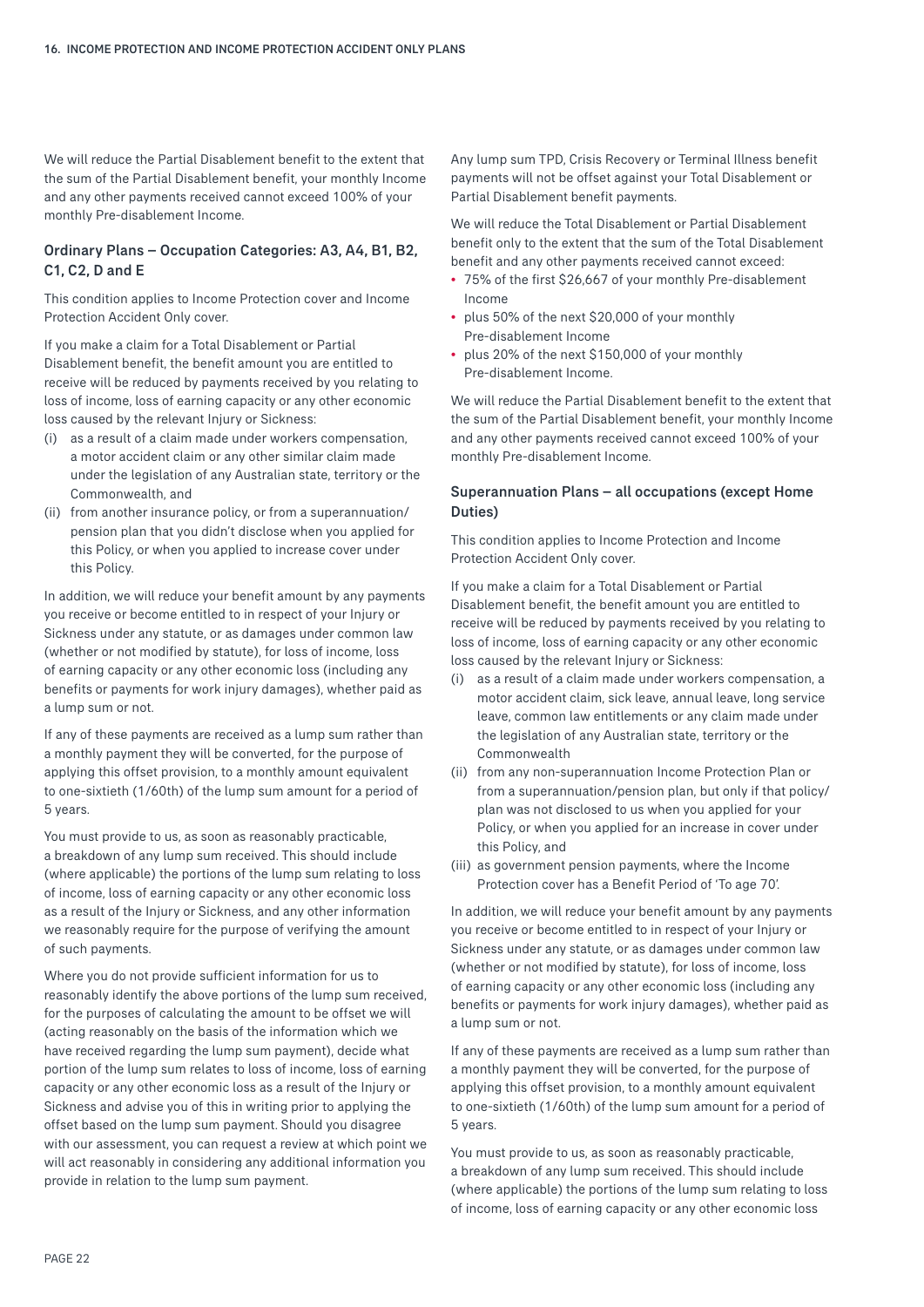as a result of the Injury or Sickness, and any other information we reasonably require for the purpose of verifying the amount of such payments.

Where you do not provide sufficient information for us to reasonably identify the above portions of the lump sum received, for the purposes of calculating the amount to be offset we will (acting reasonably on the basis of the information which we have received regarding the lump sum payment), decide what portion of the lump sum relates to loss of income, loss of earning capacity or any other economic loss as a result of the Injury or Sickness and advise you of this in writing prior to applying the offset based on the lump sum payment. Should you disagree with our assessment, you can request a review at which point we will act reasonably in considering any additional information you provide in relation to the lump sum payment.

Any lump sum TPD, Crisis Recovery or Terminal Illness benefit payments will not be offset against your Total Disablement or Partial Disablement benefit payments.

We will reduce the Total Disablement or Partial Disablement benefit only to the extent that the sum of the Total Disablement benefit and any other payments received cannot exceed:

- 75% of the first \$26,667 of your monthly Pre-disablement Income
- plus 50% of the next \$20,000 of your monthly Pre-disablement Income
- plus 20% of the next \$150,000 of your monthly Pre-disablement Income.

We will reduce the Partial Disablement benefit to the extent that the sum of the Partial Disablement benefit, your monthly Income and any other payments received cannot exceed 100% of your monthly Pre-disablement Income.

## 16.1.5 When benefit payments cease

Benefit payments will cease at the earlier of:

- you cease to be disabled, or
- the Benefit Period or the insurance cover ends (whichever comes first).

## 16.1.6 When cover begins and ends

Income Protection and Income Protection Accident Only cover will begin on the applicable Commencement Date shown on your Policy Schedule and end at the earliest of:

- payment of the Income Protection Lump Sum benefit
- your permanent retirement from the workforce except as a direct result of disablement
- the lapse or cancellation of the benefit or Policy (see Section 10.2 of the AIA Priority Protection Product Disclosure Statement)
- the lapse or cancellation of the Superannuation Income Protection Plan (at which point any linked Super Extras benefits will also end)
- the lapse or cancellation of the linked Super Extras benefit (at which point the Superannuation Income Protection Plan to which this benefit is linked will also end)
- your passing away, or
- the Expiry Date of the benefit.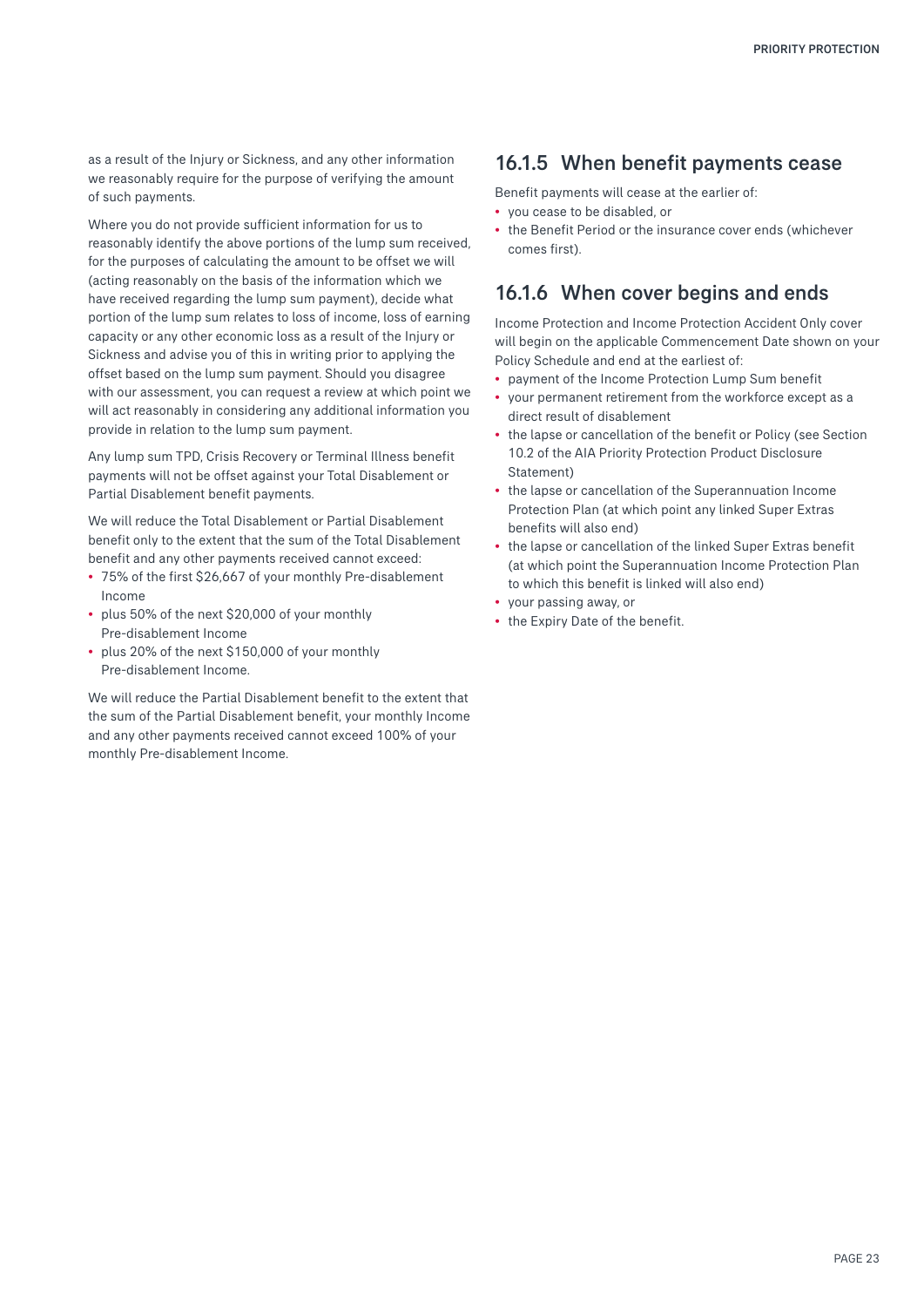# <span id="page-25-0"></span>16.2 Super Extras

## Your optional benefit

Superannuation law restricts the payment of certain benefits within Income Protection cover, so Super Extras allows you to set up your existing or replacement Income Protection cover inside and outside of super, giving you access to enhanced cover and optional benefits not available inside super.

It also allows you to pay part of your premium from super and structure your Income Protection cover in a tax-effective way. Speak to your financial adviser or tax adviser for further details.

If you have chosen to structure your existing or replacement Income Protection Plan through superannuation, important information about holding insurance through superannuation, is provided in Section 9 of the PDS.

## Availability

• When cancelling and replacing an existing Priority Protection Income Protection or Income Protection Accident Only policy, Super Extras is available outside superannuation to provide additional benefits.

Super Extras may also be added to an existing Priority Protection or Income Protection Accident Only policy inside superannuation.

- Super Extras is not available or applicable to Income Protection CORE.
- To access the Advantage Optional, PLUS Optional benefits or Income Protection Lump Sum within Super Extras you must:
	- be in an Occupation Category other than Category E or Home Duties, and
	- be in Full-time Employment.

## In this section

- 16.2.1 Benefit overview
- 16.2.2 How Super Extras works
- 16.2.3 Limitations
- 16.2.4 When cover ends

## 16.2.1 Benefit overview

Super Extras provides you with a non-superannuation version of each benefit you have under your Income Protection or Income Protection Accident Only Cover (as applicable) through superannuation, as well as built-in benefits which are available under Income Protection or Income Protection Accident Only cover (as applicable) under an Ordinary Income Protection Plan (see Sections 16.1.1–6).

If you are cancelling an Ordinary Income Protection policy and replacing it with a Superannuation Plan, a new Super Extras policy can be issued to reflect the existing benefits available under the Ordinary policy.

Super Extras has a number of optional benefits which can also be added to a existing Super Extras policy. Table 24 shows the optional benefits available under Super Extras. The brief descriptions given in the table are a summary only. For the detailed terms, please refer to the relevant section noted in the table below. The benefits that apply to you will be shown on your Policy Schedule.

## Table 24

| <b>Benefit availability</b>                                                                                                           | Ordinary Plan | ❖ Linked Benefit            | • Superannuation Plan    |                                                  |                |
|---------------------------------------------------------------------------------------------------------------------------------------|---------------|-----------------------------|--------------------------|--------------------------------------------------|----------------|
| Optional benefits available under<br><b>Super Extras</b>                                                                              |               | <b>Benefit availability</b> | <b>Income Protection</b> | <b>Income Protection</b><br><b>Accident Only</b> | <b>Section</b> |
| <b>Advantage Optional</b><br>• Total Disablement - Multi Definition<br>• Partial Disablement - Multi Definition<br>• Specified Injury |               | ≪                           |                          | x                                                | 16.1           |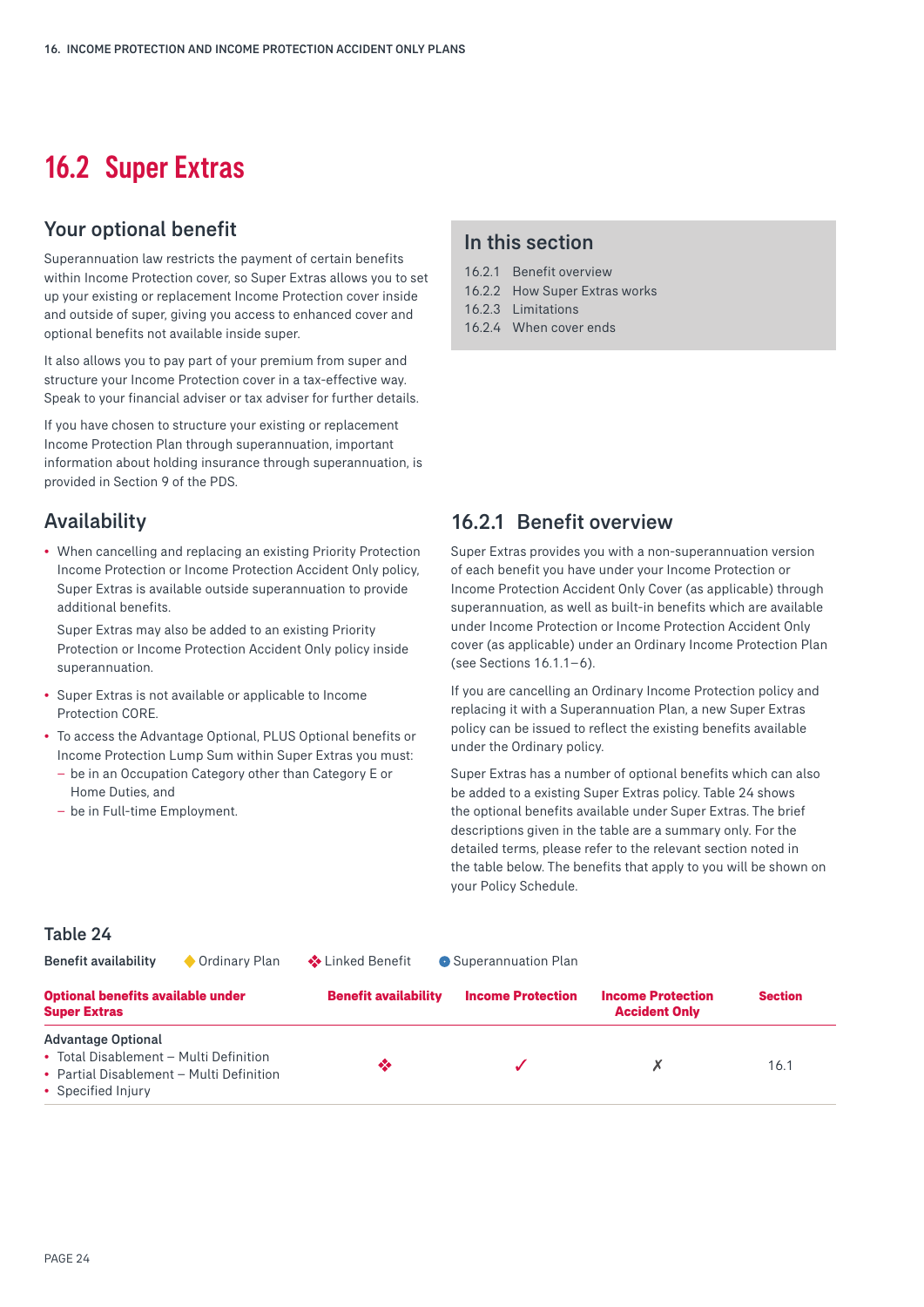| <b>Optional benefits available under</b><br><b>Super Extras</b>                                                                                                                                                                                                                                 | <b>Benefit availability</b> | <b>Income Protection</b> | <b>Income Protection</b><br><b>Accident Only</b> | <b>Section</b> |
|-------------------------------------------------------------------------------------------------------------------------------------------------------------------------------------------------------------------------------------------------------------------------------------------------|-----------------------------|--------------------------|--------------------------------------------------|----------------|
| <b>PLUS Optional</b><br>• Total Disablement – Multi Definition<br>• Partial Disablement – Multi Definition<br>• Specified Injury<br>• Crisis Recovery<br>• Bed Confinement<br>• Accommodation<br>• Family Care<br>• Home Care<br>• No Claim Bonus<br>• Relocation<br>• Rehabilitation Incentive | 幸                           |                          | Х                                                | 16.1           |
| <b>Income Protection Lump Sum</b>                                                                                                                                                                                                                                                               | 嗪                           |                          | Х                                                | 17.2           |
| <b>Carer's Allowance</b>                                                                                                                                                                                                                                                                        | 幸                           |                          |                                                  | 17.3           |

## 16.2.2 How Super Extras works

By having Super Extras outside super as a Linked Benefit to your existing or replacement Superannuation Income Protection Plan, it allows you to access Income Protection cover inside and outside of super.

Income Protection benefits that cannot be paid within superannuation because they do not satisfy a Permitted Condition of Release (see Section 9.1 of the PDS) may be paid outside of the superannuation via Super Extras instead.

If an Income Protection claim is made, it will firstly be assessed under the Superannuation Income Protection Plan. If the benefit payment is payable under superannuation law, the benefit will be paid to the trustee of the relevant fund. The trustee will then process the benefit according to the governing rules of the superannuation fund and superannuation law.

If the benefit payment is not payable under superannuation law, the benefit will be paid to you under your Super Extras Policy.

| <b>Outside super</b><br><b>Linked Benefits</b>                                         | <b>Inside super</b><br><b>(Superannuation</b><br><b>Income Protection Plan)</b> |
|----------------------------------------------------------------------------------------|---------------------------------------------------------------------------------|
| Owned by you through Super Extras cover                                                | Owned by the trustee of<br>the relevant fund                                    |
| Pays benefits available under Super Extras<br>(less any benefits payable inside super) | Pays benefits permitted<br>under super law                                      |

The applicable policy fee will be applied to the Superannuation Income Protection Plan.

## 16.2.3 Limitations

Super Extras is only available as an Indemnity based cover, unless the Policy is replacing Agreed Value Super Extras from AIA Australia and the cancel and replace is being performed for an administrative reason where an alteration to the existing policy is not available, for example, to facilitate a change of ownership or correct an administrative error affecting the existing policy.

The Insured Monthly Benefit amount and the cover type (e.g. Indemnity) under both your Income Protection Policies must be the same at all times.

The total benefit payable under both Policies cannot exceed the total Insured Monthly Benefit under the Superannuation Income Protection Plan.

## Benefit reductions

If the Insured Monthly Benefit for your Income Protection benefit is reduced under either the Superannuation Policy or the Linked Benefit, the same reduction will apply to the other Policy. We may also reduce the Insured Monthly Benefit under the Superannuation Income Protection Plan so that it does not exceed 100% of your Pre-disablement Income. If this occurs, the amount of such reduction can be paid under a Linked Benefit (Super Extras), if applicable. See Section 16 for the exclusions that apply to Income Protection cover.

## 16.2.4 When cover ends

If cover ends under your Superannuation Income Protection Plan, your selected Super Extras cover will also end and vice versa. See Section 9.1 of the PDS for more information.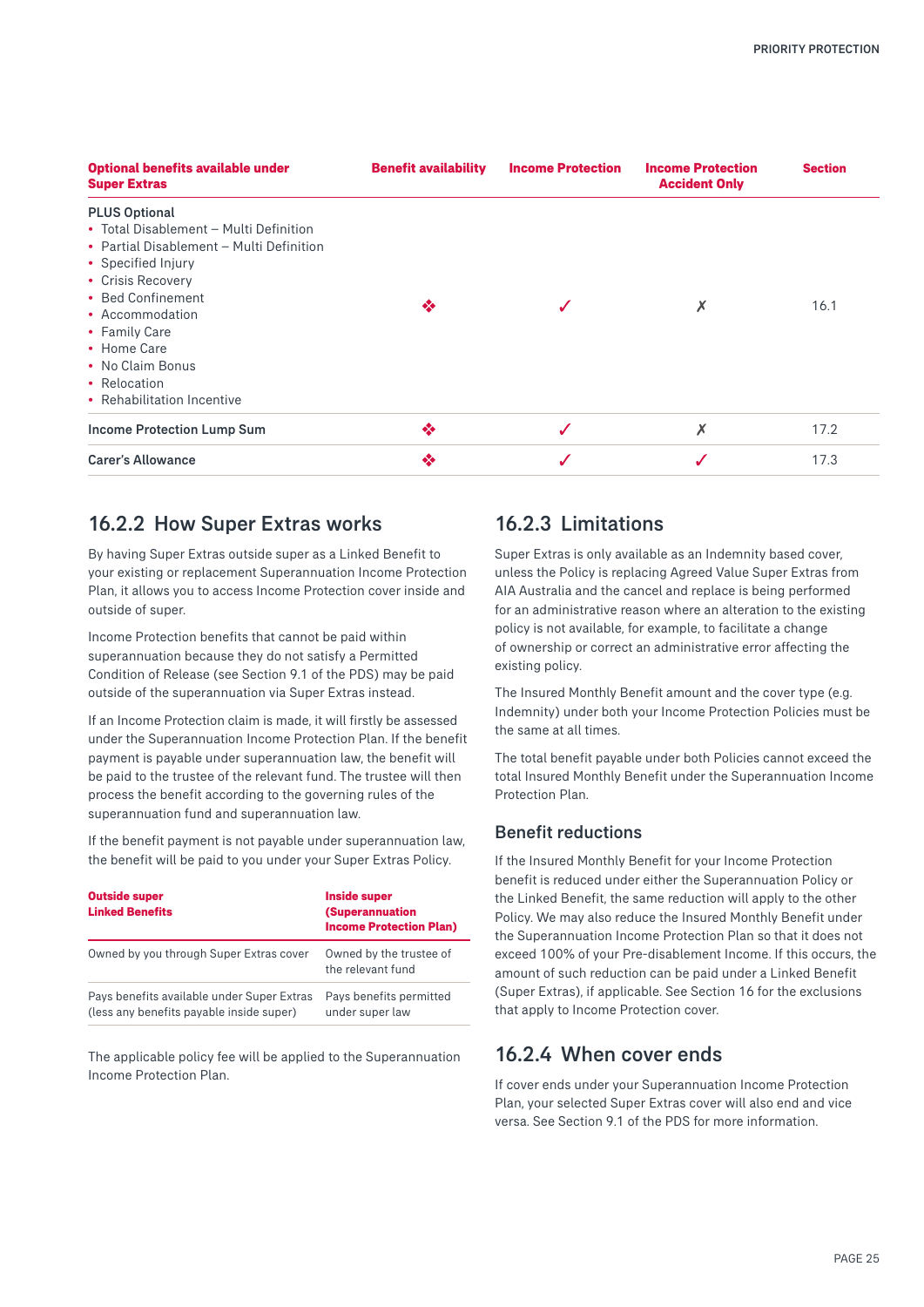# <span id="page-27-0"></span>17. INCOME PROTECTION AND INCOME PROTECTION ACCIDENT ONLY – RIDER BENEFITS

Rider Benefits are optional benefits that can be added to your existing or replacement Income Protection and Income Protection Accident Only cover at an additional cost.

Section 1 of the PDS shows how these optional benefits can be structured within these Income Protection Plans.

Please also refer to Section 8.15 of the PDS for detail of the Claims Escalation Benefit which can also be added to the above plans.

The availability of Rider Benefits inside super (Superannuation Plan) and outside super (Ordinary Plan/Linked Benefit) are set out in each section below.

To link superannuation cover with benefits under an Income Protection Ordinary Plan, you can select the Linked Benefits (Super Extras).

For details on Super Extras please refer to Sections 9 of the PDS and 16.2 of this document.

## In this section

- 17.1 Day 1 Accident
- 17.2 Income Protection Lump Sum
- 17.3 Carer's Allowance
- 17.4 Retirement Optimiser

## Important

As well as the information about Rider Benefits provided in this section, the PDS contains important information about holding insurance cover described in this document including when the insurance is available and how it can be structured (inside or outside superannuation).

You should read the PDS and this document in full before making a decision about the Rider Benefits described in this section.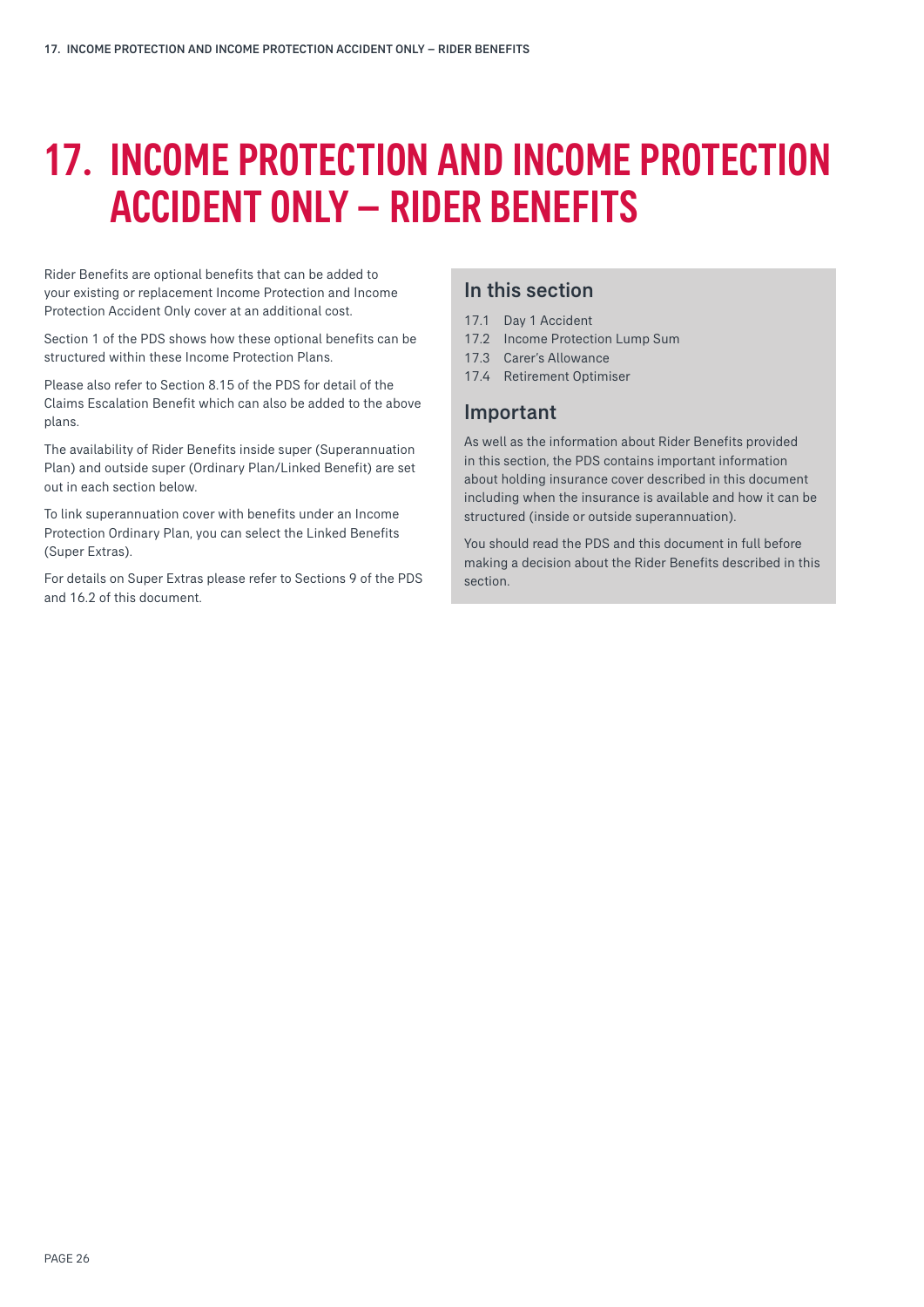# <span id="page-28-0"></span>17.1 Day 1 Accident

## Your optional benefit

Day 1 Accident provides you with a benefit payment during the Waiting Period options of 30, 60 or 90 days.

## Availability

- Day 1 Accident can be a Rider Benefit to, or issued as a cancellation and replacement of, existing:
	- Income Protection or Income Protection Accident Only cover as shown in the table below,
- Day 1 Accident is not available if your Income Protection cover has a 14-day Waiting Period.

## In this section

- 17.1.1 Built-in Benefits
- 17.1.2 General terms and conditions
- 17.1.3 Limitations and exclusions
- 17.1.4 When cover begins and ends

| <b>Cover type</b> | <b>Outside super</b> | <b>Inside super</b>   |
|-------------------|----------------------|-----------------------|
| Day 1 Accident    | ◆ Ordinary Plan      | • Superannuation Plan |

## 17.1.1 Built-in Benefits

This section sets out the terms and conditions of any Built-in Benefits that apply specifically to Day 1 Accident. Each benefit is subject to the general terms and conditions, limitations and terms around when cover begins and ends set out in Sections 17.1.2–4 and Section 10.2 of the PDS.

If you are Totally Disabled as a result of Accidental Injury for the selected qualifying period, we will pay 1/30th of your Insured Monthly Benefit in arrears, for each complete day that you are Totally Disabled until the end of your selected Day 1 Accident Benefit Period.

Your Benefit Period options for Day 1 Accident are:

- 30 days
- 60 days, or
- 90 days.

## Qualifying period

You can select a qualifying period of:

- 3 days all Occupation Categories except for Occupation Category E, or
- 30 days all Occupation Categories.

## 17.1.2 General terms and conditions

## Sum Insured limits

| <b>Benefit</b>             | <b>Occupation Categories</b> |                                            |          |          | <b>Conditions</b>                                       |                                                                                                                       |
|----------------------------|------------------------------|--------------------------------------------|----------|----------|---------------------------------------------------------|-----------------------------------------------------------------------------------------------------------------------|
| Day 1 Accident             |                              | <b>Monthly Sum Insured limit</b>           |          |          |                                                         |                                                                                                                       |
| Rider Benefit<br>to Income | A1, A2, M.<br>A3. A4         | B <sub>1</sub> . B <sub>2</sub> .<br>C1.C2 | D        |          | Home<br>Duties                                          | Maximum limit applies to the total sums insured for income<br>protection with us and other insurers.                  |
| Protection                 |                              |                                            |          |          | Maximum limits also apply to the combined total Insured |                                                                                                                       |
|                            | \$30,000                     | \$25,000                                   | \$15,000 | \$10,000 | N/A                                                     | Monthly Benefit for Income Protection, Income Protection<br>Accident Only and Business Expenses (see Section 16.1.3). |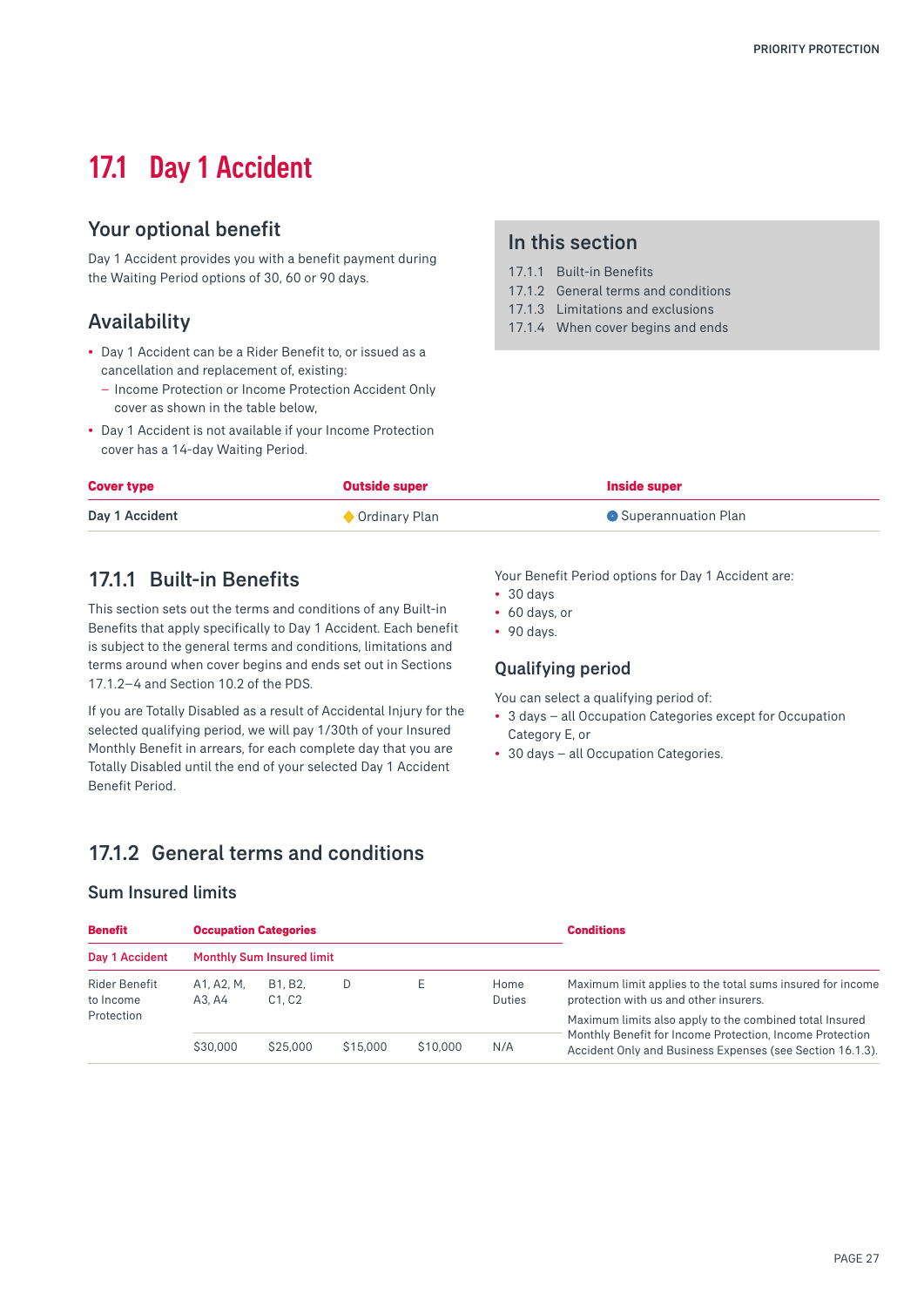## Entry age

| <b>Benefit</b>                        | <b>Premium type</b> | <b>Minimum entry age</b>                 | <b>Maximum entry age</b>     |           |          |                    |
|---------------------------------------|---------------------|------------------------------------------|------------------------------|-----------|----------|--------------------|
| Day 1 Accident                        |                     | All occupations<br>(N/A for Home Duties) | A1, A2, M, A3,<br>A4, B1, B2 | C1. C2. D |          | <b>Home Duties</b> |
| Rider Benefit to<br>Income Protection | Stepped & Level     | 15 vears                                 | 59 vears                     | 54 vears  | 49 vears | N/A                |
|                                       | Optimum             | 34 vears                                 | 59 years                     | 54 vears  | 49 vears | N/A                |

## Expiry Date

The Expiry Date is the Policy Anniversary prior to your:

| Day 1 Accident                        | A1, A2, M, A3, A4<br>To Age 70 Benefit Periods | A1, A2, M, A3, A4<br>2 Year, 5 Year, To Age 65<br><b>Benefit Periods</b> | <b>B1, B2,</b><br>C1. C2. D |               | Home<br><b>Duties</b> |
|---------------------------------------|------------------------------------------------|--------------------------------------------------------------------------|-----------------------------|---------------|-----------------------|
| Rider Benefit to<br>Income Protection | 70th birthday                                  | 65th birthdav                                                            | 65th birthdav               | 55th birthdav | N/A                   |

## 17.1.3 Limitations and exclusions

Limitations and exclusions that apply to this Rider Benefit are set out below. If you hold cover through a Superannuation Plan, the conditions of release of the relevant fund will also need to be satisfied before a claim payment can be released to you (see Section 9 of the PDS).

## Limitations

The Day 1 Accident Benefit Period (30, 60 or 90 days) cannot exceed the Waiting Period that applies to your Income Protection or Income Protection Accident Only cover.

Day 1 Accident is not available if your Income Protection cover has a 14-day Waiting Period.

## Benefit reductions

Amounts payable under the Bed Confinement, Specified Injury or Crisis Recovery benefit will be deducted from the Day 1 Accident benefit amount.

## Exclusions

No Day 1 Accident benefit will be payable in relation to:

- disablement due to intentional self-inflicted injury or any such attempt by you
- disablement due to you engaging in or taking part in service in the armed forces of any country, or
- normal pregnancy, uncomplicated childbirth or miscarriage.

## 17.1.4 When cover begins and ends

The Day 1 Accident benefit will begin on the Commencement Date shown on your Policy Schedule and end at the earliest of:

- the lapse or cancellation of the benefit or Policy (see Section 10.2 of the PDS)
- your passing away
- cover ending for the main benefit the Day 1 Accident is linked to, or
- the Expiry Date of the benefit.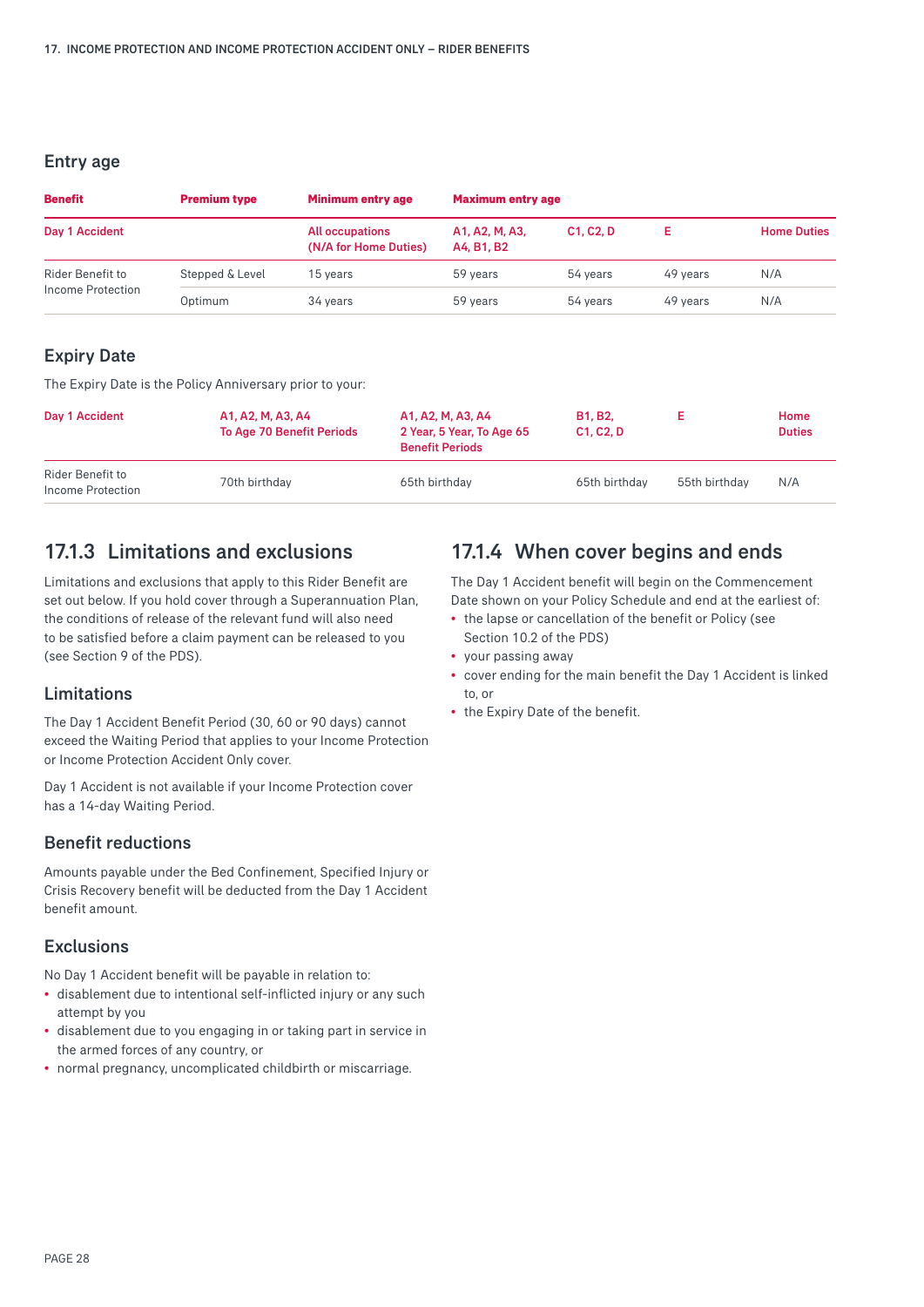## <span id="page-30-0"></span>17.2 Income Protection Lump Sum

## Your optional benefit

If you make a claim on your Income Protection insurance cover, you may be eligible for payment of a lump sum benefit of up to the lesser of \$3 million and 180 times your Insured Monthly Benefit.

## In this section

- 17.2.1 Built-in Benefits
- 17.2.2 General terms and conditions
- 17.2.3 Limitations and exclusions
- 17.2.4 When cover begins and ends

## Availability

• Income Protection Lump Sum benefit is only available through the cancellation and replacement of an existing Income Protection Plan with Income Protection Lump Sum Benefit.

| <b>Cover type</b>                 | Outside super   |                                 |  |
|-----------------------------------|-----------------|---------------------------------|--|
| <b>Income Protection Lump Sum</b> | ◆ Ordinary Plan | ❖ Linked Benefit (Super Extras) |  |

## 17.2.1 Built-in Benefits

This section sets out the terms and conditions of any Built-in Benefits that apply specifically to Income Protection Lump Sum. Each benefit is subject to the general terms and conditions, limitations and terms around when cover begins and ends set out in Sections 17.2.2–4 and Section 10.2 of the PDS.

If your disablement meets the Total and Permanent Disablement definition set out below and we have accepted a claim on your Income Protection insurance cover, you may be eligible for payment of a lump sum benefit.

Total and Permanent Disablement for the purposes of this benefit means:

- a) you have suffered the total and irrecoverable loss of the:
	- sight of both eyes,
	- use of two limbs, or
	- sight of one eye and use of one limb,

or

- b) you have been absent from your own occupation **solely** as a result of Injury or Sickness for an uninterrupted period of at least three consecutive months,
	- are attending a Medical Practitioner and have undergone all reasonable and usual treatment including rehabilitation for the Injury or Sickness, and
	- at the end of the period of three months after the date of lodgement of the claim for Total and Permanent Disablement, and after consideration of all the medical evidence and such other evidence as we may require. have become incapacitated to such an extent as to render you unlikely ever to engage in your own occupation,

or

c) you have suffered Loss of Independence.

The Income Protection Lump Sum benefit is calculated using the multiple based on your age at the date that you have first met the Total and Permanent Disablement definition for the purposes of this benefit.

The lump sum payable depends on your age at time of making a claim.

## Lump sum payable

The Income Protection Lump Sum benefit is calculated as the lesser of:

- \$3 million, and
- an annualised monthly benefit multiplied by a factor based on your age.

The annualised monthly benefit is 12 times your total Insured Monthly Benefit at the date you first became Totally and Permanently Disabled, including Claim Escalation benefit increases (if applicable), less any offsets that would have been applied to the monthly benefit if you had not chosen to receive the Income Protection Lump Sum benefit.

| <b>Factor your Annualised</b><br><b>Monthly Benefit is</b><br>multiplied by:              | Your age range      |
|-------------------------------------------------------------------------------------------|---------------------|
| 15                                                                                        | 38 or less          |
| 13                                                                                        | 39 <sub>to</sub> 43 |
| 11                                                                                        | 44 to 48            |
| 9                                                                                         | 49 to 54            |
| 64 less your age when the Income<br><b>Protection Lump Sum Benefit</b><br>becomes payable | 55 or older         |

If the lesser of the above amounts is nil or a negative amount, no Income Protection Lump Sum benefit is payable.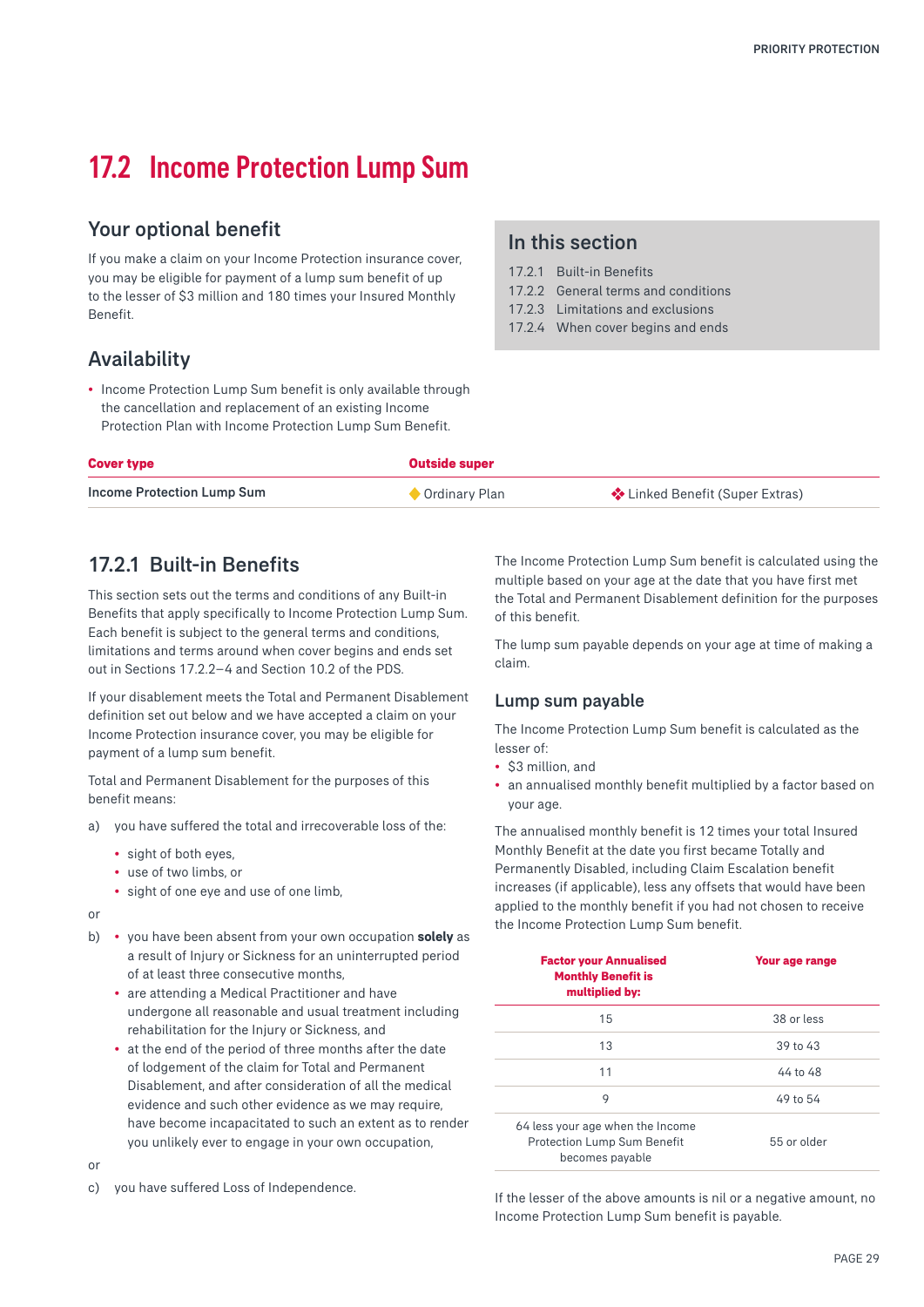## 17.2.2 General terms and conditions

## Sum Insured limits

| <b>Benefit</b>                   | <b>Occupation Categories</b>                                                                    |     |     |                       |  |  |
|----------------------------------|-------------------------------------------------------------------------------------------------|-----|-----|-----------------------|--|--|
|                                  | A1, A2, M, A3, A4,<br>B1, B2, C1, C2                                                            | D   |     | Home<br><b>Duties</b> |  |  |
| Income<br>Protection<br>Lump Sum | Lesser of:<br>• \$3 million, and<br>• Insured Monthly Benefit<br>x age factor (see table above) | N/A | N/A | N/A                   |  |  |

## Entry age

| <b>Benefit</b>                   | <b>Minimum</b><br><b>Maximum entry age</b><br>entry age |                              |                                |                             |
|----------------------------------|---------------------------------------------------------|------------------------------|--------------------------------|-----------------------------|
|                                  | All<br>occupations                                      | A1, A2, M, A3,<br>A4, B1, B2 | C <sub>1</sub> .C <sub>2</sub> | D, E, Home<br><b>Duties</b> |
| Income<br>Protection<br>Lump Sum | 15 years                                                | 59 years                     | 54 years                       | N/A                         |

## Expiry Date

The Expiry Date is the Policy Anniversary prior to your:

| <b>Benefit</b>                       | <b>Occupation Categories</b>                |                   |  |  |  |
|--------------------------------------|---------------------------------------------|-------------------|--|--|--|
|                                      | A1, A2, M, A3, A4,<br><b>B1. B2. C1. C2</b> | D, E, Home Duties |  |  |  |
| <b>Income Protection</b><br>Lump Sum | 65th birthday                               | N/A               |  |  |  |

## 17.2.3 Limitations and exclusions

Limitations and exclusions that apply to this Rider Benefit are set out below.

## Limitations

Income Protection Lump Sum benefit is only available through the cancellation and replacement of an existing Income Protection Plan with Income Protection Lump Sum Benefit.

If you cancel your Income Protection Lump Sum Benefit, your Income Protection Plan will also cancel.

This benefit will not be paid in conjunction with the Specified Injury or the Severity benefit.

We will not pay an Income Protection Lump Sum benefit if the Injury or Sickness causing the Total and Permanent Disablement will lead to you passing away within 12 months of the date we determine you to be Totally and Permanently Disabled.

If we pay you an Income Protection Lump Sum benefit, no further benefit under the Income Protection benefit will be payable and the Income Protection benefit will end.

## Benefit reductions

If Total or Partial Disablement benefits have been paid under the Income Protection Plan beyond the date of determination of Total and Permanent Disablement, these amounts will be offset in their entirety from the Income Protection Lump Sum benefit payable.

## Exclusions

No Income Protection Lump Sum Benefit payment will be made in relation to:

- disablement due to intentional self-inflicted injury or any such attempt by you
- disablement due to you engaging in or taking part in service in the armed forces of any country
- normal pregnancy, uncomplicated childbirth or miscarriage, or
- an event caused by intentional self-inflicted injury or any such attempt by you.

## 17.2.4 When cover begins and ends

The Income Protection Lump Sum benefit will begin on the Commencement Date shown on your Policy Schedule and end at the earliest of:

- the lapse or cancellation of the benefit or Policy (see Section 10.2 of the AIA Priority Protection Product Disclosure Statement)
- the lapse or cancellation of the Superannuation Income Protection Plan (where Income Protection Lump Sum benefit is taken as a Super Extras benefit)
- your passing away
- cover ending for the main benefit the Income Protection Lump Sum is linked to, or
- the Expiry Date of the benefit.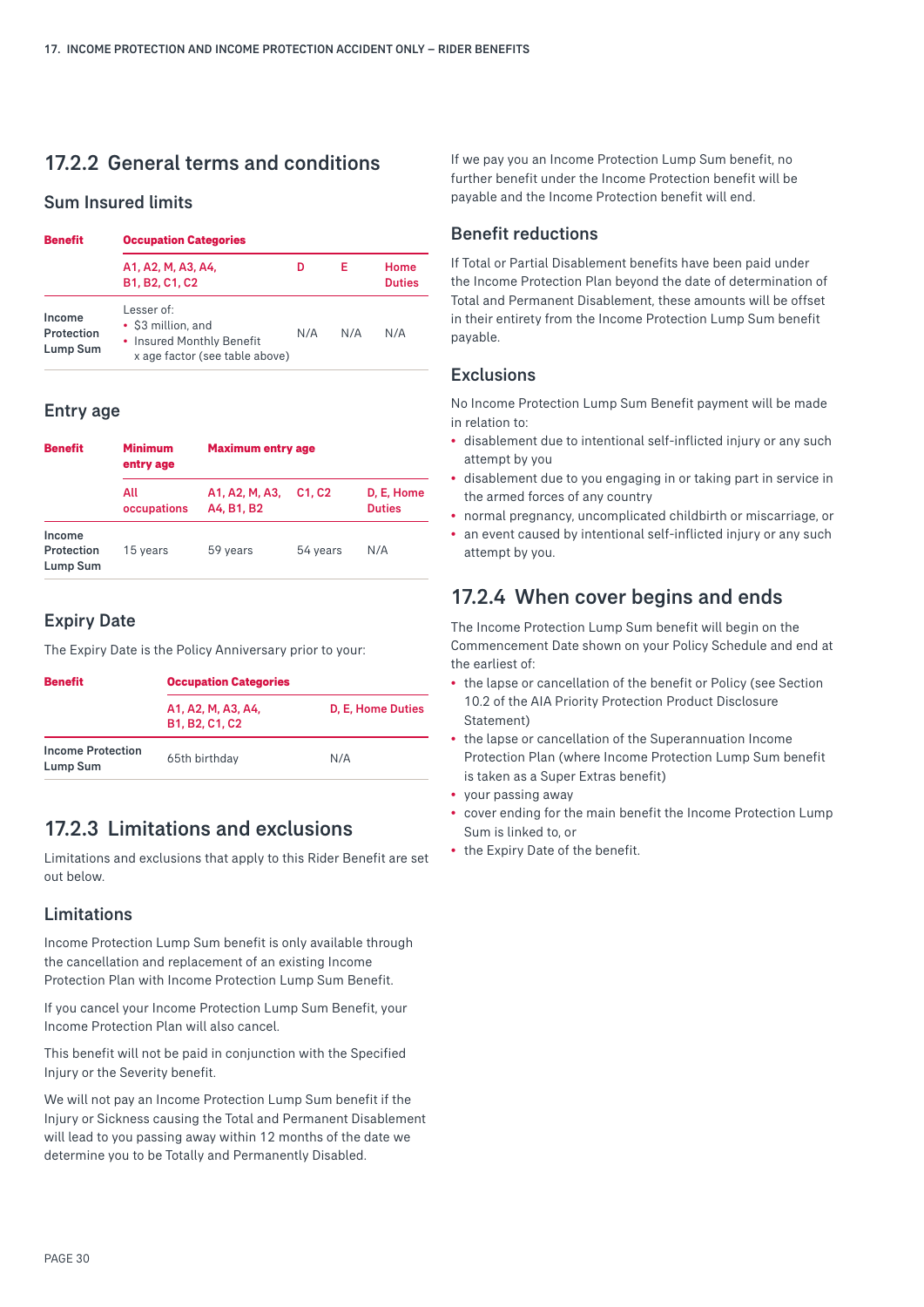# <span id="page-32-0"></span>17.3 Carer's Allowance

## Your optional benefit

We will pay up to \$2,000 per month for up to six months if you are not earning any Income because your Insured Child becomes totally dependent on you **solely** and directly due to Accidental Injury or Sickness.

## Availability

Carer's Allowance can be issued as a Rider to, or as a cancellation and replacement of, an existing Income Protection or Income Protection Accident Only Policy.

## In this section

- 17.3.1 Built-in Benefits
- 17.3.2 General terms and conditions
- 17.3.3 Limitations and exclusions
- 17.3.4 When cover begins and ends

| <b>Cover type</b>        | <b>Outside super</b> |                               |  |
|--------------------------|----------------------|-------------------------------|--|
| <b>Carer's Allowance</b> | Ordinary Plan        | Linked Benefit (Super Extras) |  |

## 17.3.1 Built-in Benefits

This section sets out the terms and conditions of any Builtin Benefits that apply specifically to Carer's Allowance. Each benefit is subject to the general terms and conditions, limitations and terms around when cover begins and ends set out in Sections 17.3.2–4 and Section 10.2 of the PDS.

We will pay up to \$2,000 per month, for up to six months, if you are not earning any Income because your Insured Child becomes totally dependent on you for their essential everyday needs **solely** and directly due to Accidental Injury or Sickness.

The benefit payment will be 25% of your Insured Monthly Benefit (excluding any Retirement Optimiser) up to a maximum of \$2,000 per month.

For each Insured Child, this benefit is payable for a maximum of six months and is payable only once in any 12-month period.

## Insured Child

This benefit is available for your Children if they are aged from two to 15. The Insured Child must be your natural child, stepchild or adopted child.

This benefit will end at the Policy Anniversary prior to your Insured Child's 18th birthday.

You must apply in writing for an Insured Child to be added to the Policy, and their application will be subject to our approval.

You can cover up to 10 Insured Children and a separate benefit will apply to each Insured Child.

## Benefit Period

We will pay this benefit in respect of an Insured Child until the earlier of:

- six monthly payments have been made, or
- the Insured Child is no longer totally dependent on you for their essential everyday needs.

## Waiting Period

If the Insured Child suffers a Sickness, the Waiting Period is 30 days.

If the Insured Child suffers an Accidental Injury, the Waiting Period is 14 days.

The Waiting Period is the number of days from the date the insured Child is first confined to or near a bed at home or in hospital as certified by a Medical Practitioner.

We will begin payment of the benefit after completion of the Waiting Period.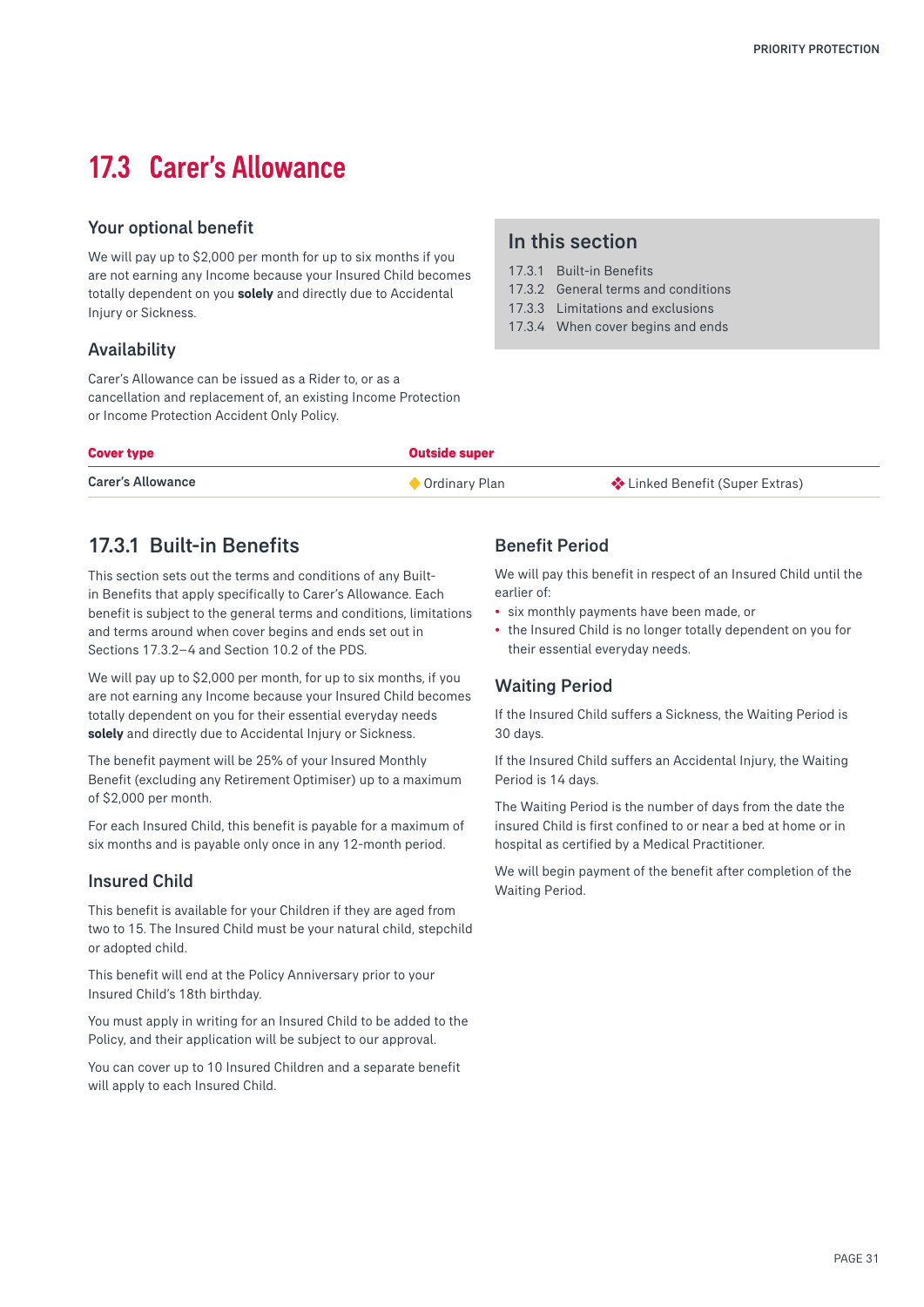## 17.3.2 General terms and conditions

## Sum Insured limits

| <b>Benefit</b>           | <b>All occupations (excluding Home Duties)</b> |
|--------------------------|------------------------------------------------|
| <b>Carer's Allowance</b> | \$2,000 per month                              |

## Entry age

|                      | <b>Minimum entry age</b>                        | <b>Maximum entry age</b>            |           |          |                    |
|----------------------|-------------------------------------------------|-------------------------------------|-----------|----------|--------------------|
|                      | <b>All occupations</b><br>(N/A for Home Duties) | A1, A2, M, A3, A4,<br><b>B1, B2</b> | C1, C2, D |          | <b>Home Duties</b> |
| Life Insured (Adult) | 15 years                                        | 59 years                            | 54 years  | 49 vears | N/A                |
| <b>Insured Child</b> | 2 years                                         | 15 years                            |           |          |                    |

## Expiry Date

The Expiry Date is the Policy Anniversary prior to your:

|                      | To Age 70<br><b>Benefit Period</b> | 2 Year, 5 Year, To Age 65<br><b>Benefit Periods</b> | <b>All Benefit Periods</b>                                                         |               |                    |
|----------------------|------------------------------------|-----------------------------------------------------|------------------------------------------------------------------------------------|---------------|--------------------|
|                      | A1, A2, M, A3, A4                  | A1, A2, M, A3, A4                                   | B <sub>1</sub> , B <sub>2</sub> , C <sub>1</sub> , C <sub>2</sub> , D <sub>1</sub> | E.            | <b>Home Duties</b> |
| Life Insured (Adult) | 70th birthday                      | 65th birthday                                       | 65th birthday                                                                      | 55th birthday | N/A                |
| <b>Insured Child</b> |                                    |                                                     | 18th birthday                                                                      |               |                    |

## 17.3.3 Limitations and exclusions

Limitations and exclusions that apply to this Rider Benefit are set out below.

Carer's Allowance can be issued as a cancellation and replacement of an existing Income Protection or Income Protection Accident Only Policy, but only where the new benefit is replacing an existing Carer's Allowance benefit.

## **Exclusions**

No Carer's Allowance benefit payment will be made if disablement is due to intentional self-inflicted injury or any such attempt by the Insured Child.

## 17.3.4 When cover begins and ends

The Carer's Allowance benefit will begin on the Commencement Date shown on your Policy Schedule and end at the earliest of:

- the lapse or cancellation of the benefit or Policy (see Section 10.2 of the PDS)
- the lapse or cancellation of the Superannuation Income Protection Plan (where Carer's Allowance benefit is taken as a Super Extras benefit)
- your or your Insured Child's passing away
- cover ending for the main benefit the Carer's Allowance is linked to, or
- the Expiry Date of the benefit.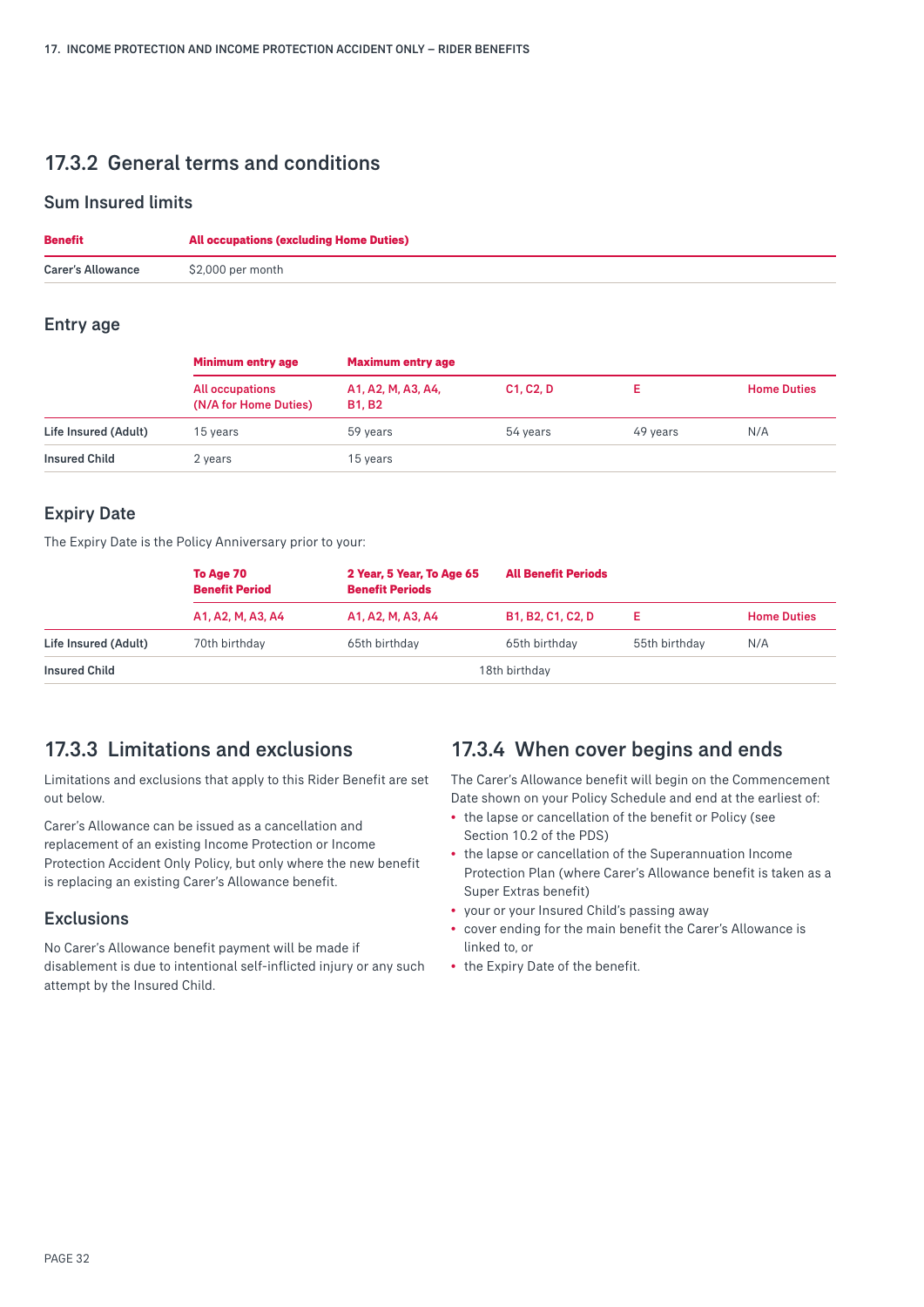## <span id="page-34-0"></span>17.4 Retirement Optimiser

## Your optional benefit

Retirement Optimiser allows you to continue superannuation contributions whilst you are receiving Income Protection benefit payments.

## Availability

Retirement Optimiser can be a Rider Benefit to, or issued as a cancellation and replacement of, an existing Income Protection or Income Protection Accident Only as shown in the table below.

## In this section

17.4.1 Built-in Benefits

17.4.2 General terms and conditions

- 17.4.3 Limitations and exclusions
- 17.4.4 When cover begins and ends

| <b>Cover type</b>           | <b>Outside super</b> | Inside super          |
|-----------------------------|----------------------|-----------------------|
| <b>Retirement Optimiser</b> | Ordinary Plan        | • Superannuation Plan |

## 17.4.1 Built-in Benefits

This section sets out the terms and conditions of any Built-in Benefits that apply specifically to Retirement Optimiser. Each benefit is subject to the general terms and conditions, limitations and terms around when cover begins and ends set out in Sections 17.4.2–4 and Section 10.2 of the PDS.

With Retirement Optimiser, you can insure up to 5% of your average monthly Income so that your nominated superannuation account will continue to accumulate contributions whilst you are being paid an Income Protection benefit.

This means that when we pay your Insured Monthly Benefit for Total Disablement or Partial Disablement, we will also pay an additional amount into your nominated superannuation account.

The amount we pay depends on whether your Income Protection/Income Protection Accident Only insurance cover is Agreed Value, Indemnity or Extended Indemnity (see below).

## When the benefit is payable

We will pay the benefit amount into your nominated superannuation account when we pay a monthly benefit in relation to any one of the following:

- Total Disablement
- Partial Disablement
- Day 1 Accident benefit
- Specified Injury benefit, and
- Crisis Recovery.

If you have selected the Benefit Indexation and/or Claim Escalation Rider Benefits, these will also apply to the Retirement Optimiser benefit payment.

## How the benefit is paid

We will pay the Retirement Optimiser benefit as a contribution to a nominated superannuation fund on your behalf.

You must provide us with your instructions and any information we request to enable us to pay this benefit.

If you are in the AIA Insurance Superannuation Scheme No2, the Retirement Optimiser Benefit Payment will be paid as a contribution to another complying superannuation fund nominated by you.

If you are a member of an SMSF or Approved Superannuation Fund, the Retirement Optimiser Benefit Payment will be paid to your account in the superannuation fund you have nominated to receive the benefit.

We cannot pay the Retirement Optimiser benefit to you in cash.

Under a Superannuation Income Protection Plan, the total monthly benefit for Income Protection, Income Protection Accident Only and Retirement Optimiser cannot exceed 100% of your Pre-disablement Income. If the total monthly benefit does exceed 100% of your Pre-disablement Income, we will reduce the benefits proportionately to comply with this rule.

## **Indemnity**

The Retirement Optimiser Benefit Payment will be the lesser of:

- the Retirement Optimiser Insured Monthly Benefit, adjusted for any applicable claim offsets, Benefit Indexation and Claim Escalation, and
- 5% of your Pre-disablement Income (Indemnity), adjusted for any applicable claim offsets.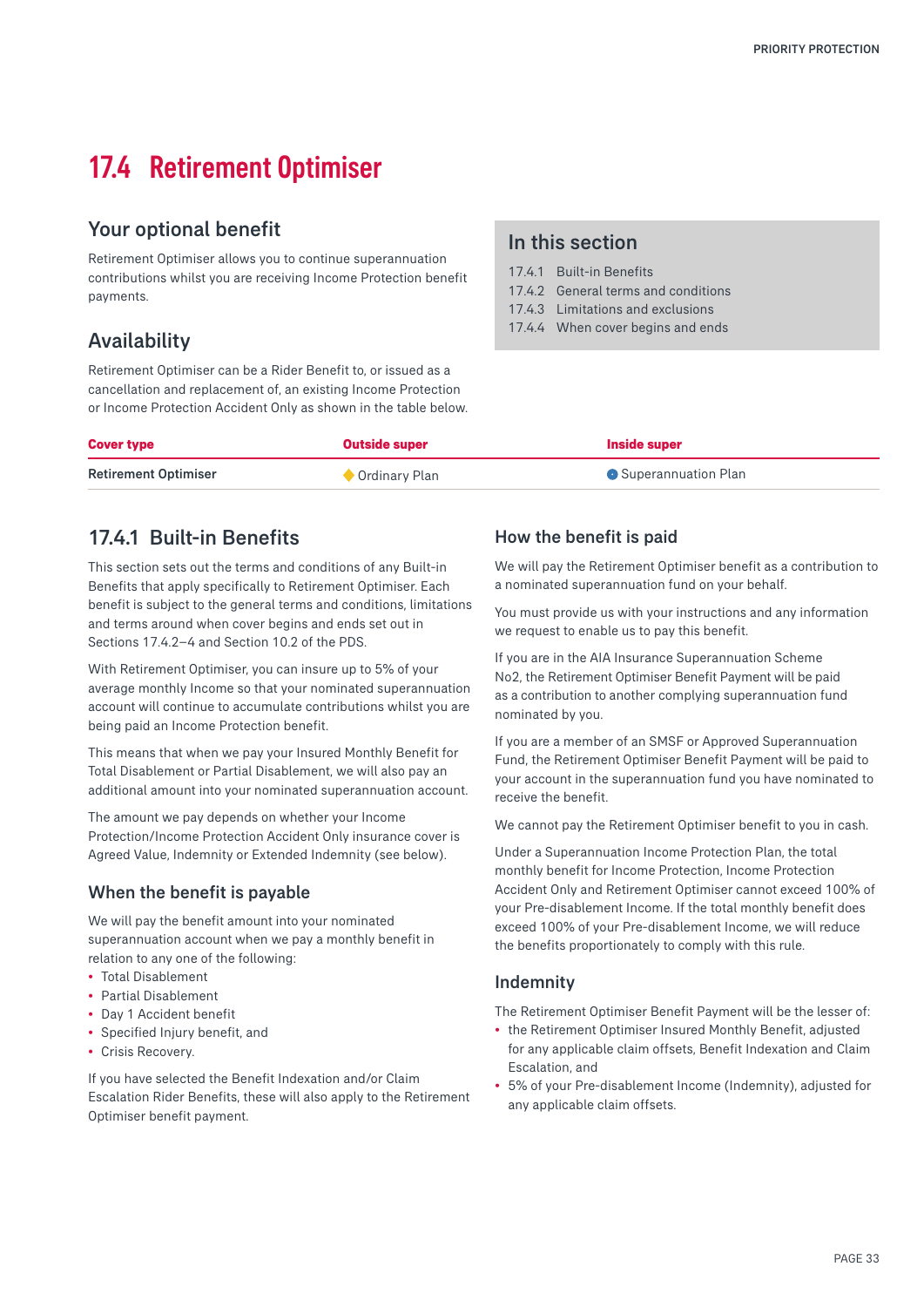## Extended Indemnity

The Retirement Optimiser benefit payment will be the lesser of:

- the Retirement Optimiser Insured Monthly Benefit, adjusted for any applicable claim offsets, Benefit Indexation and Claim Escalation, and
- 5% of your Pre-disablement Income (Extended Indemnity), adjusted for any applicable claim offsets.

Note, the maximum amount payable including the Insured Monthly Benefit and Retirement Optimiser is shown on your Policy Schedule.

## Agreed Value

The Retirement Optimiser benefit payment will be equal to the Retirement Optimiser Insured Monthly Benefit, subject to the rules in the definition of Agreed Value set out in Section 18.1 and adjusted for any applicable claim offsets, Benefit Indexation and Claim Escalation.

## 17.4.2 General terms and conditions

## Sum Insured limits

| <b>Benefit</b>              | <b>All occupations (excluding Home Duties)</b> | <b>Conditions</b>                                                            |
|-----------------------------|------------------------------------------------|------------------------------------------------------------------------------|
| <b>Retirement Optimiser</b> | Insure up to 5% of your average monthly Income | Paid as a contribution to a nominated superannuation fund on<br>your behalf. |
| Entry age                   |                                                |                                                                              |

| <b>Benefit</b>              | Minimum entry age                        | <b>Maximum entry age</b>           |           |          |                    |
|-----------------------------|------------------------------------------|------------------------------------|-----------|----------|--------------------|
|                             | All occupations<br>(N/A for Home Duties) | A1, A2, M, A3, A4,<br><b>B1.B2</b> | C1, C2, D |          | <b>Home Duties</b> |
| <b>Retirement Optimiser</b> | 15 vears                                 | 59 years                           | 54 vears  | 49 vears | N/A                |

## Expiry Date

The Expiry Date is the Policy Anniversary prior to your:

|                             | A1, A2, M, A3, A4, B1, B2, C1, C2, D |               | <b>Home Duties</b> |
|-----------------------------|--------------------------------------|---------------|--------------------|
| <b>Retirement Optimiser</b> | 65th birthdav                        | 55th birthdav | N/A                |

## 17.4.3 Limitations and exclusions

Limitations and exclusions that apply to this Rider Benefit are set out below. If you hold cover through a Superannuation Plan. the conditions of release of the relevant fund will also need to be satisfied before a claim payment can be released to you (see Section 9 of the PDS).

## Benefit reductions

If the monthly benefit payable is reduced because you have a claim offset, or have a Partial Disablement rather than a Total Disablement, then the Retirement Optimiser Benefit Payment will be reduced by the same proportion.

## **Exclusions**

No Retirement Optimiser benefit payment will be made in relation to:

• death

- disablement due to intentional self-inflicted injury or any such attempt by you
- disablement due to you engaging in or taking part in service in the armed forces of any country, or
- normal pregnancy, uncomplicated childbirth or miscarriage.

## 17.4.4 When cover begins and ends

The Retirement Optimiser benefit will begin on the Commencement Date shown on your Policy Schedule and end at the earliest of:

- the lapse or cancellation of the benefit or Policy (see Section 10.2 of the AIA Priority Protection Product Disclosure Statement)
- your passing away
- cover ending for the main benefit the Retirement Optimiser is linked to, or
- the Expiry Date of the benefit.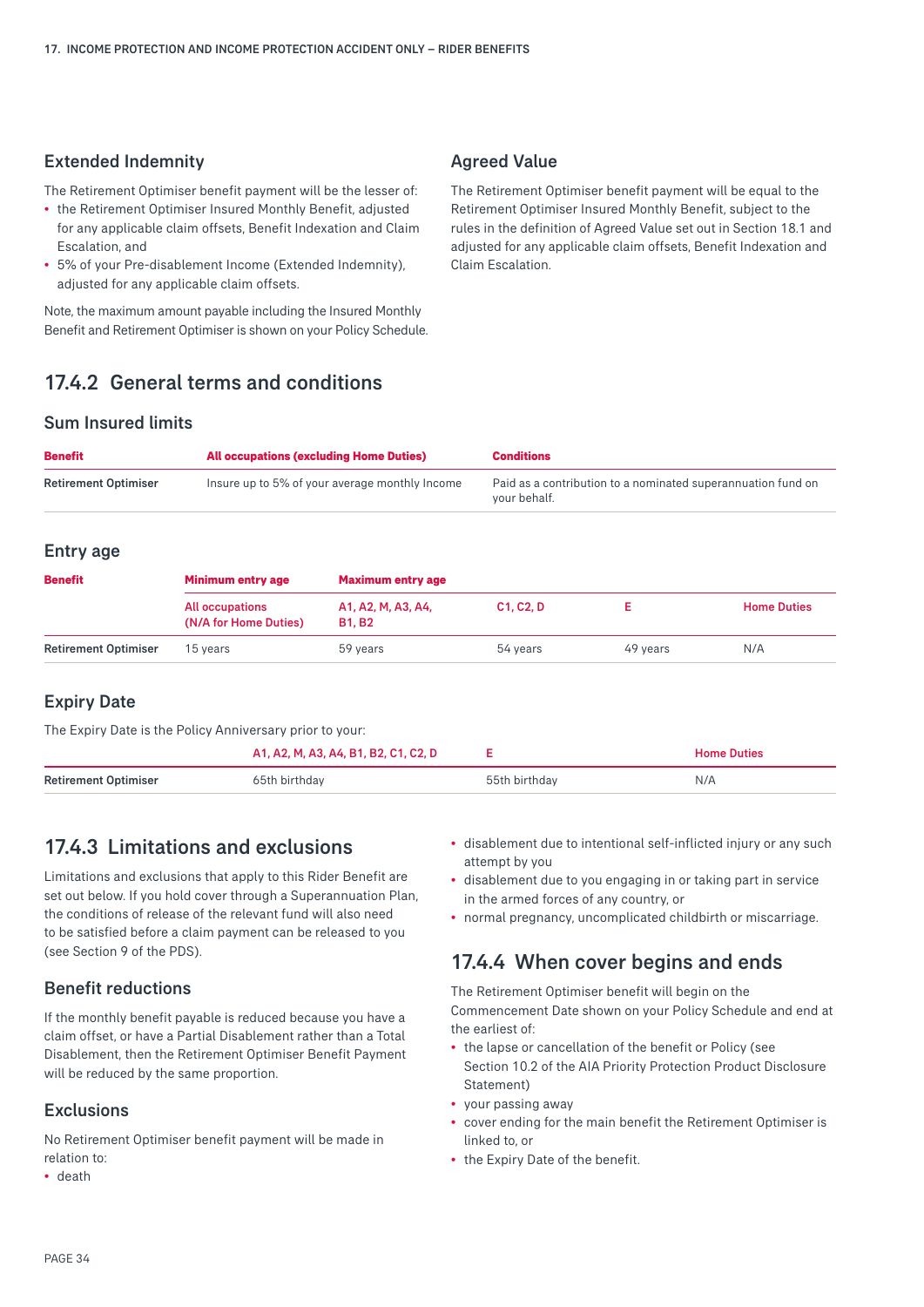# <span id="page-36-0"></span>18. DEFINITIONS

This section sets out the meanings of the capitalised terms used in Sections 16 and 17 of this document.

General Definitions are included in Sections 18.1 below and 12.1 of the AIA Priority Protection Product Disclosure Statement (PDS) and Medical Definitions are shown in Section 12.2 of the PDS. References to 'you', 'we', 'us', 'our', 'insurer', 'AIA Australia' and 'trustee' (and each of their derivatives) have the meaning set out in the 'Defined Terms' section on the inside front cover of of the AIA Priority Protection Product Disclosure Statement.

If you need to make a claim on your Policy, we will rely on the relevant definitions when assessing your claim.

## 18.1 Income Protection and Income Protection Accident Only – General Definitions

**Accidental Death** means death as a result of a physical injury which:

- is caused solely and directly by violent, external and unexpected means; and
- would have occurred in the absence of any mental or physical health condition which you were subject to at or prior to the relevant accident event.

Death resulting from a Sickness does not constitute 'Accidental Death'.

#### **Accidental Injury** means a physical injury which:

- is caused solely and directly by violent, external and unexpected means; and
- would have occurred in the absence of any mental or physical health condition which you were subject to at or prior to the relevant accident event.

Sickness resulting from medical or surgical treatment rendered necessary by the physical injury will not constitute an 'Accidental Injury'.

#### **Activities of Daily Living means the following activities:**

#### Bathing

Means the ability for you to wash yourself either in the bath or shower or by sponge bath without the assistance of another person. You will be considered able to bathe yourself even if the above tasks can only be performed by using equipment or adaptive devices.

#### Dressing

Means the ability to put on and take off all garments and medically necessary braces or artificial limbs usually worn, and to fasten and unfasten them, without the assistance of another person. You will be considered able to dress yourself even if the above tasks can only be performed by using modified clothing or adaptive devices such as tape fasteners or zipper pulls.

#### Eating

Means the ability to get nourishment into the body by any means without the assistance of another person, once it has been prepared and made available to you.

#### **Toileting**

Means the ability to get to and from and on and off the toilet and to maintain a reasonable level of personal hygiene, and to care for clothing without the assistance of another person. You will be considered able to toilet yourself even if you have an ostomy and are able to empty it yourself, or if you are able to use a commode, bedpan or urinal and are able to empty and clean it without the standby assistance of another person.

#### **Transferring**

Means the ability to move in and out of a chair or bed without the assistance of another person. You will be considered able to transfer yourself even if equipment such as canes, quad canes, walkers, crutches or grab bars or other support devices, including mechanical or motorised devices, are used.

#### **Agreed Value** means:

- the Insured Monthly Benefit is agreed with you at the time your application is underwritten and is based on your Income at that time
- the Insured Monthly Benefit is guaranteed subject to receipt by us of reasonable financial evidence in relation to your income at the time your application was underwritten. If reasonable financial evidence in relation to your application is not provided to us at the time your application is underwritten, that evidence must be provided before the payment of any claim. Claim offsets for other sources of income may apply (see Section 16.1.4), and
- cover on an Agreed Value basis is available only to Occupation Categories A1, A2, M, A3, A4, B1, B2, C1 and C2.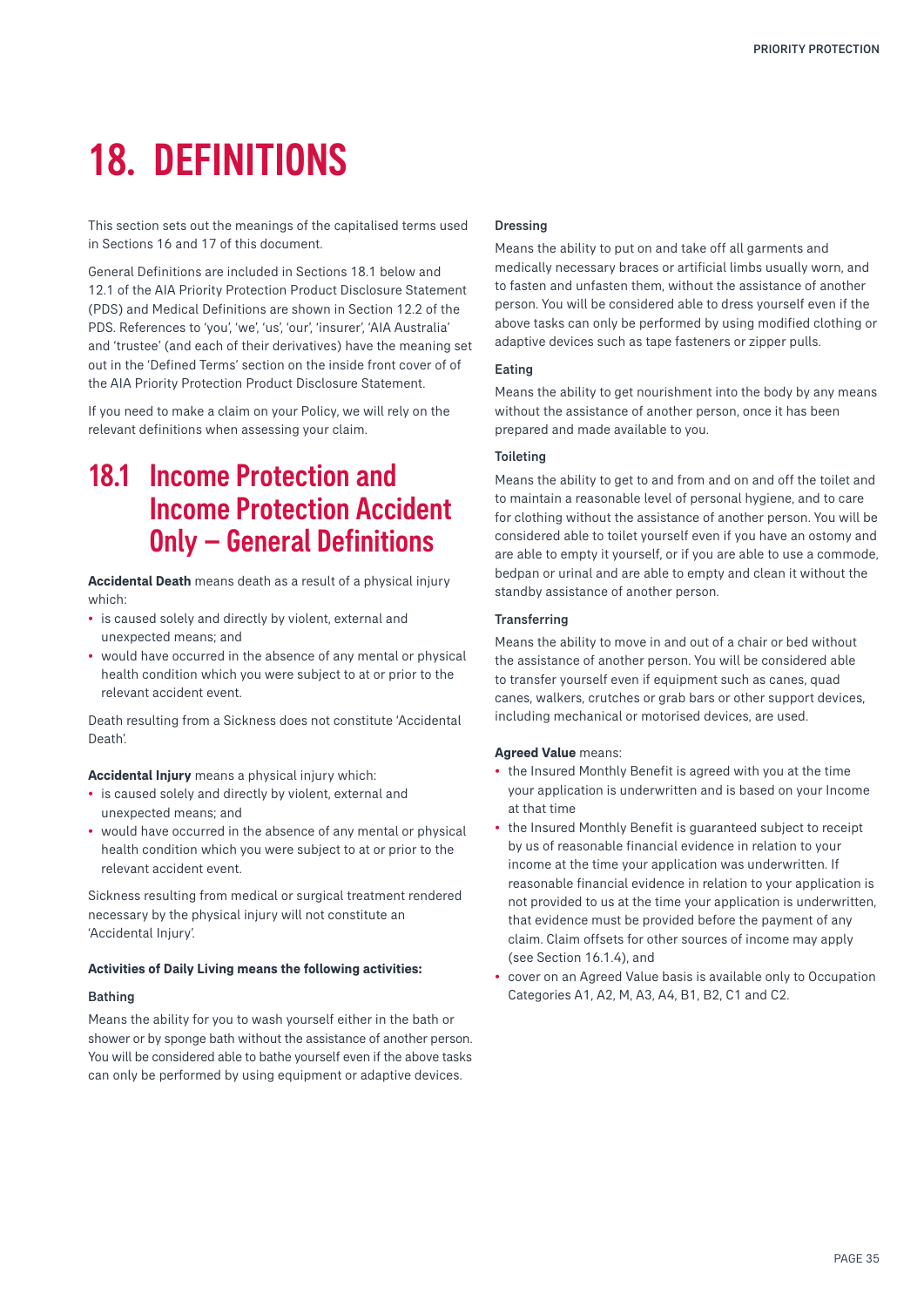#### *Inside Super*

In addition, if you have Agreed Value under the Superannuation Income Protection Plan, it is a requirement under superannuation legislation that you cannot receive more than your Pre-disablement Income. Consequently you will not be able to receive more than the Pre-disablement Income (Agreed Value) from all sources while you are being paid a benefit for Temporary Incapacity within the superannuation environment. Therefore, regardless of any other terms in this document or the PDS, we will reduce any benefit we pay you inside the superannuation environment so that the total of all Income you receive from all sources, except interest, dividends and other similar investment income, does not exceed 100% of your Pre-disablement Income (Agreed Value).

If the Agreed Value monthly benefit payable under the Superannuation Income Protection Plan is reduced due to this cap, the amount of such reduction can be considered under a Linked Benefit (Super Extras) outside super, if applicable.

## • Agreed Value (Verified)

If your Policy Schedule shows that a benefit written on an Agreed Value basis is Agreed Value (Verified), then in the event of a claim, we will only ask the income questions in the AIA Australia claim form. We will not require any additional financial evidence at the time of the claim except in relation to the assessment of a Partial Disablement benefit or where a financial or income offset has been applied to the Policy.

### • Agreed Value (Unverified) and Agreed Value (Partially Verified)

If your Policy Schedule shows that a benefit written on an Agreed Value basis is Agreed Value (Unverified) or Agreed Value (Partially Verified), then in the event of a claim we will require additional financial evidence to verify the Insured Monthly Benefit.

**Approved Superannuation Fund** means a superannuation fund that is a complying fund, and which has an arrangement with us to purchase one or more of the life insurance benefits under the Superannuation Plans for one or more of its fund members as the insured persons. Note that the AIA Insurance Superannuation Scheme No2 is not an Approved Superannuation Fund for this purpose. A list of Approved Superannuation Funds can be obtained by calling us on 1800 333 613.

**Benefit Indexation** means an annual increase in the Sum Insured and/or the Insured Monthly Benefit pursuant to the Benefit Indexation benefit described in Section 7.2 of the AIA Priority Protection Product Disclosure Statement.

**Benefit Period** is stated on the Policy Schedule and is the maximum period during which an Insured Monthly Benefit is payable.

**Child/ren** means your natural child/ren, stepchild/ren or legally adopted child/ren.

**Commencement Date** means the date on which insurance cover begins, as shown on your Policy Schedule.

**Consumer Price Index Increase (CPI Increase)** means the percentage increase in the average CPI for the eight state capital cities published by the Australian Bureau of Statistics and covering the most recent period of 12 months for which figures are available at the date the policy fee, Sum Insured or Insured Monthly Benefit is to be increased. In the event of any suspension or discontinuance of the CPI, such other index as we reasonably consider appropriate shall be adopted for the purposes of the Policy.

**Crisis Event** means a condition that is listed under the relevant insurance benefit. Crisis Events are defined in Section 12.2 of the PDS, under our medical definitions section.

**Date of Loss (Needlestick)** is determined as the date that sero-conversion takes place (i.e. the date upon which you are diagnosed as HIV positive, Hepatitis B positive or Hepatitis C positive).

#### **Dependant** means:

## *Outside Super*

- your Spouse, or
- your Children (including Children of your spouse), or
- a person who is financially dependent on you.

#### *Inside Super*

For Superannuation Plans, 'dependant' is defined in Section 9 of the PDS.

**Employee** means you are paid for time worked and are required to perform the prescribed duties and work hours of your position set by an employer for at least 20 weeks per year. You cannot be Self-employed, an employee of your own company, partner in a partnership or a trustee of a trust, or an Employee of any immediate family member. As an employee you have no ownership interest in the business or practice by whom you are employed, directly or indirectly (except as a shareholder in a publicly listed company).

**Expiry Date** for a benefit means the premium expiry date shown on the Policy Schedule for that benefit.

#### **Extended Indemnity**

• The monthly benefit payable in the event of Total Disablement is the lower of the Insured Monthly Benefit under the Income Protection benefit and 75% of the first \$26,667 of your monthly Pre-disablement Income (Extended Indemnity) at the start of the Total Disablement plus 50% of the next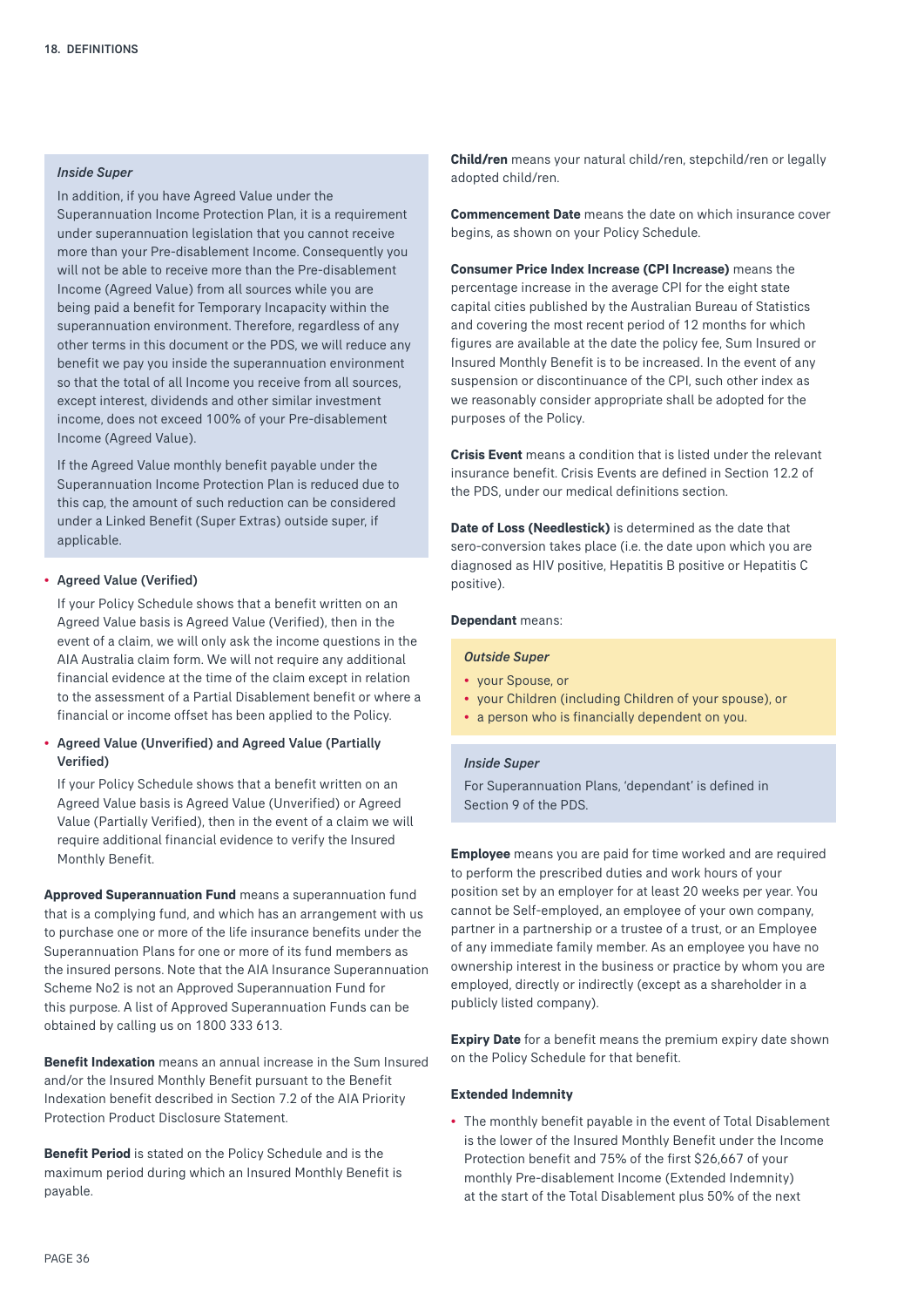\$20,000 of your monthly Pre-disablement Income (Extended Indemnity) plus 20% of the next \$150,000 of your monthly Pre-disablement Income (Extended Indemnity)

- The Insured Monthly Benefit is not guaranteed
- Reasonable financial evidence must be provided before the payment of any claim. Claim offsets for other sources of income may apply (see Section 16.1.4), and
- Cover on an Extended Indemnity basis is available to Occupation Categories A1, A2, M, A3, A4, B1, B2, C1, C2, D and E.

#### *Inside Super*

In addition, if you have Extended Indemnity under the Superannuation Income Protection Plan (when available), it is a requirement under superannuation legislation that you cannot receive more than your Pre-disablement Income. Consequently you will not be able to receive more than the Pre-disablement Income (Extended Indemnity) from all sources while you are being paid a benefit for Temporary Incapacity within the superannuation environment. Therefore, regardless of any other terms in this document or the PDS, we will reduce any benefit we pay you inside the superannuation environment so that the total of all income you receive from all sources, except interest, dividends and other similar investment income, does not exceed 100% of your Pre-disablement Income (Extended Indemnity) as at the date of disablement.

If the Extended Indemnity monthly benefit payable under the Superannuation Income Protection Plan is reduced due to this cap, the amount of such reduction can be considered under a Linked Benefit (Super Extras) outside super, if applicable.

#### **Full-time Employment**

Full-time Employment has two different meanings depending on the type of cover:

- Means working a minimum of 20 hours per week, 48 weeks per year, excluding public holidays, for the following benefits:
	- TPD and TPD Stand Alone
	- Double Total and Permanent Disablement
	- Accidental TPD and Accidental TPD Stand Alone
	- Waiver of Premium under Life Cover, and
	- Repayment Relief.
- Means working a minimum of 25 hours per week, 48 weeks per year, excluding public holidays, for the following benefits:
	- Income Protection and Income Protection Accident Only, and
	- Business Expenses.

#### **Guaranteed Future Insurability**

- Marriage:
	- a marriage or customary union as recognised in terms of the laws of Australia
	- a union recognised as a marriage in accordance with the tenets of any religion
	- two adults who are in a relationship as a couple (whether or not legally married to each other), regardless of their sex, where the two adults live with each other on a permanent and genuine domestic basis and have done so for a continuous period of at least two years
	- an option under the Marriage event can only be exercised once. The event must not have occurred within six months of a Permanent Separation, and
	- you must be a party to the marriage/union.
- Permanent Separation:
	- a permanent separation of two parties to a Marriage as defined above
	- an option under the Permanent Separation event can only be exercised once. The event must not have occurred within six months of the Marriage event, as defined above
	- you must be a party to the Permanent Separation, and
	- the permanent separation to be evidenced by an order of divorce or a statutory declaration signed by both parties.
- First anniversary of Marriage.
- First anniversary of Permanent Separation.
- Death of a Spouse.
- Becoming a Carer (for the first time):
	- you must become a full-time carer for the first time, who continuously provides constant in-home care for at least 20 hours per week, 48 weeks per year, to a Dependant. The Dependant requires assistance due to their disability or medical condition or due to being frail aged.
- Birth or adoption of a Child:
	- the birth or legal adoption of a Child
	- you must be a parent of the Child, and
	- adoption of a Child can be by same sex or heterosexual couples.
- Dependant Child commences Tertiary Education.
- Effecting a first mortgage on the purchase of a home, or increasing an existing first mortgage for the purpose of building or renovation works on the home:
	- the mortgage must be on your principal place of residence with a mortgage provider.

Limits apply to benefit amount increases available under Guaranteed Future Insurability (see Section 7.3 of the PDS).

**Home Duties** means you are wholly engaged in full-time unpaid domestic duties in your own residence.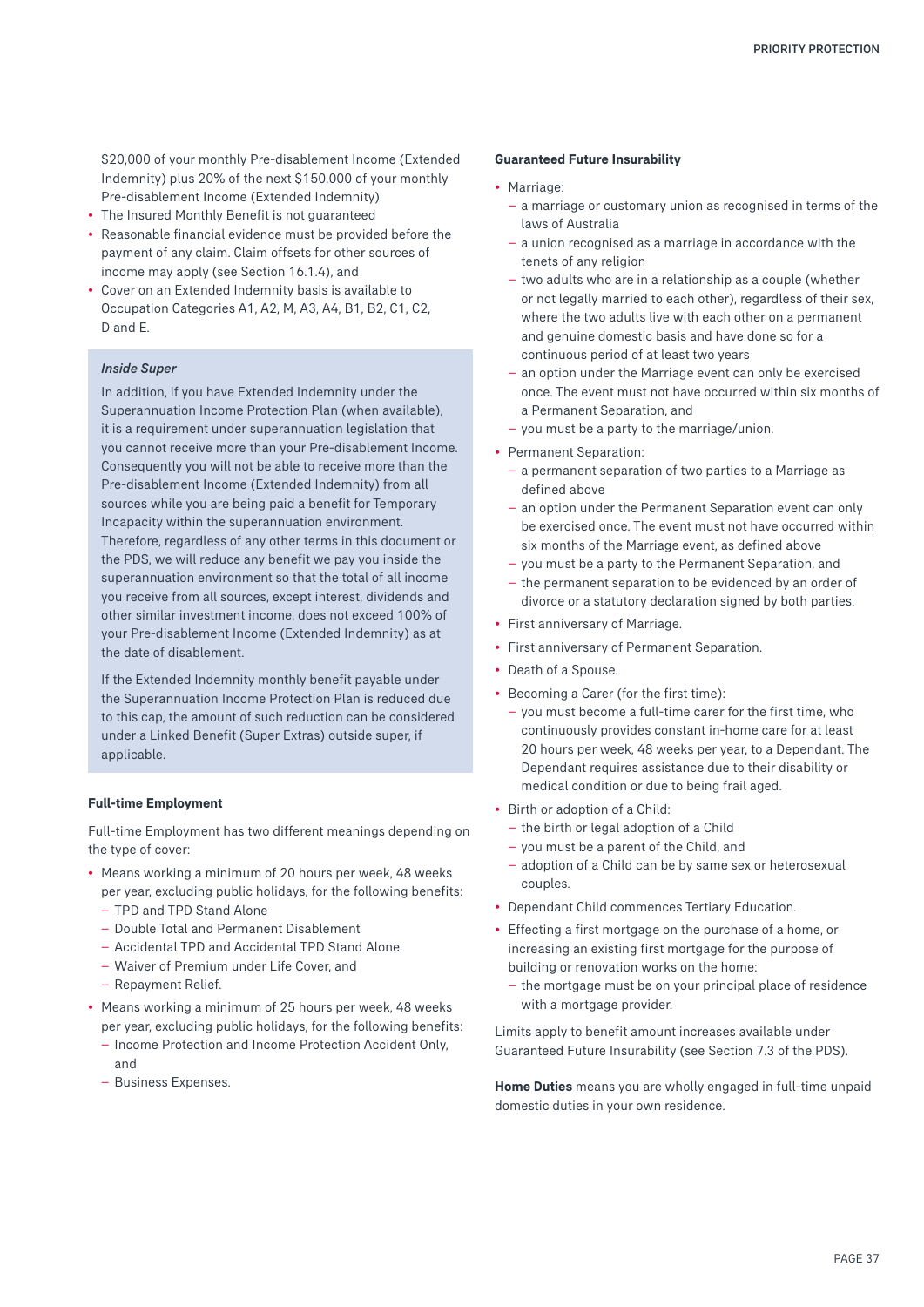#### **Income** means for:

#### • Employed Person

The total pre-tax remuneration paid to an Employed person including salary, commission, bonuses, overtime, fringe benefits and superannuation contributions (statutory and/or voluntary). This does not include income which is not derived from the Life Insured's personal exertion or activities, such as interest or dividend payments.

#### • Self-employed Person

Income that you generate and receive from your business or practice due to your personal exertion or activities, less your share of necessarily incurred business expenses, for the last financial year. Income does not include other unearned income such as dividends, interest, rental income or proceeds from the sale of assets, or royalties.

#### **Indemnity**

- The monthly benefit payable in the event of Total Disablement is the lower of the Insured Monthly Benefit under the Income Protection benefit and 75% of the first \$26,667 of your monthly Pre-disablement Income (Indemnity), at the start of the Total Disablement plus 50% of the next \$20,000 of your monthly Pre-disablement Income (Indemnity) plus 20% of the next \$150,000 of your monthly Pre-disablement Income (Indemnity)
- The Insured Monthly Benefit is not guaranteed
- Reasonable financial evidence must be provided before the payment of any claim. Claim offsets for other sources of income may apply (see Section 16.2.5), and
- Cover on an indemnity basis is available to Occupation Categories A1, A2, M, A3, A4, B1, B2, C1, C2, D and E.

#### *Inside Super*

In addition, if you have Indemnity under the Superannuation Income Protection Plan, it is a requirement under superannuation legislation that you cannot receive more than your Pre-disablement Income. Consequently you will not be able to receive more than the Pre-disablement Income (Indemnity), from all sources while you are being paid a benefit for Temporary Incapacity within the superannuation environment. Therefore, regardless of any other terms in this document or the PDS, we will reduce any benefit we pay you inside the superannuation environment so that the total of all income you receive from all sources, except interest, dividends and other similar investment income, does not exceed 100% of your Pre-disablement Income (Indemnity) as at the date of disablement.

If the Indemnity monthly benefit payable under the Superannuation Income Protection Plan is reduced due to this cap, the amount of such reduction can be considered under a Linked Benefit (Super Extras) outside super, if applicable.

**Injury** means a physical injury which occurs entirely independently of a health condition or any other cause whilst the Policy is in force. The injury must result in disablement within one year of the date of your physical injury. Sickness resulting from medical or surgical treatment rendered necessary by the physical injury will not constitute an 'Injury'.

#### **Insured Monthly Benefit** means;

#### For Agreed Value policies:

Your Insured Monthly Benefit is agreed with you based on your Income at the time your application is underwritten, and will be stated on the Policy Schedule^. The monthly benefit we will pay may be subject to claim offsets (see Section 16.1.4).

The amount of financial evidence that you will be reasonably required to provide on your Income at time of claim is based on whether you have Agreed Value (Verified), Agreed Value (Unverified) or Agreed Value (Partially Verified).

The type of Agreed Value cover that you hold will be shown on your Policy Schedule.

For further details on the monthly benefit calculation where Agreed Value cover is held, see the Agreed Value definition in Section 18.1.

Agreed Value Income Protection insurance cover is only available if the Policy is replacing an existing Priority Protection Agreed Value Income Protection insurance cover from AIA Australia and the cancel and replace is being performed for an administrative reason where an alteration to the existing policy is not available, for example, to facilitate a change of ownership or correct an administrative error affecting the existing policy.

Agreed Value is only available with a Superannuation Plan where you have Super Extras as a Linked Benefit attached to a separate Policy outside super. If your monthly benefit amount exceeds 100% of your Pre-disablement Income, the amount of the excess will be paid under Super Extras.

^Unless otherwise disclosed to you or agreed with you. Your Insured Monthly Benefit may be adjusted by any benefit alterations the Policy Owner has effected, or as adjusted by us in accordance with the policy terms and conditions and notified to the Policy Owner such as any applicable Benefit Indexation.

#### For Indemnity and Extended Indemnity policies (Income Protection cover):

Your Insured Monthly Benefit (subject to applicable claim offsets) is the lesser of:

- your monthly benefit stated on the Policy Schedule^, and
- 75%^^ of your monthly Pre-disablement Income (Indemnity/ Extended Indemnity) at the time of becoming Totally Disabled.

Any amount of the Sum Insured shown on your Policy Schedule relating to Retirement Optimiser will be ignored for all income protection benefits except Retirement Optimiser.

^Unless otherwise disclosed to you or agreed with you. Your Insured Monthly Benefit may be adjusted by any benefit alterations the Policy Owner has effected, or as adjusted by us in accordance with the policy terms and conditions and notified to the Policy Owner such as any applicable Benefit Indexation.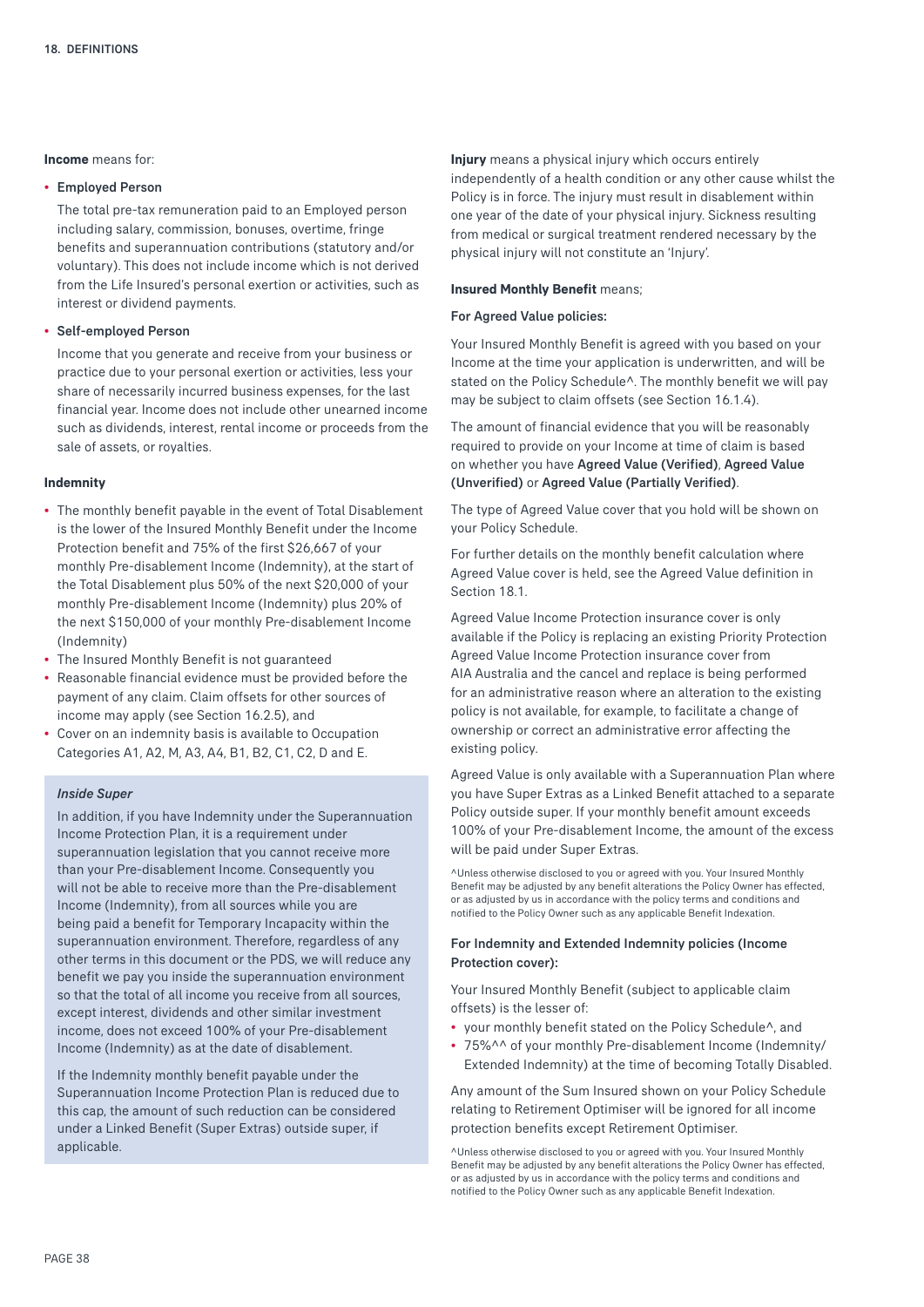^^75% of your monthly Pre-disablement Income (Indemnity/Extended Indemnity) is calculated as follows:

- 75% of the first \$26,667 of your monthly Pre-disablement Income (Indemnity/ Extended Indemnity) at the start of the Total Disablement
- plus 50% of the next \$20,000 of your monthly Pre-disablement Income (Indemnity/Extended Indemnity),
- plus 20% of the next \$150,000 of your monthly Pre-disablement Income (Indemnity/Extended Indemnity).

See Section 18.1 for the Indemnity and Pre-disablement Income (Indemnity/Extended Indemnity) definitions.

Note: under the Superannuation Income Protection Plan, the monthly benefit may be reduced so that it does not exceed 100% of your Pre-disablement Income. The amount of such reduction can be paid under a Linked Benefit (Super Extras) outside super, if applicable.

**Involuntary Unemployment/Involuntarily Unemployed** has two different meanings depending on the type of cover:

- means, for Income Protection and Income Protection Accident Only, you:
	- (a) are no longer employed or working in an occupation that generates Income through no choice or fault of your own and due to factors outside your control
	- (b) have registered with a recognised employment agency
	- (c) are actively seeking employment, and
		- had Full-time Employment and your employer terminated your employment
		- you were made redundant (this does not include an unsuccessful probation period, dismissal due to unsatisfactory performance or unacceptable behaviour, resignation or a voluntary redundancy).
		- you were Self-employed and you stopped work because your business permanently ceased trading for reasons outside of your control, or
		- your fixed term contract stopped before the end of the contract (except in the circumstance where a project was completed early).
- means, for Repayment Relief, you:
	- (a) are no longer employed or working in an occupation that generates Income through no choice or fault of your own and due to factors outside your control
	- (b) have registered with a recognised employment agency
	- (c) are actively seeking employment, and
		- had permanent Full-time Employment or you were a Permanent Part-time Employee and your employer terminated your employment, or
		- you were made redundant (this does not include an unsuccessful probation period, dismissal due to unsatisfactory performance or unacceptable behaviour, resignation or a voluntary redundancy).

Requirements (b) and (c) above are waived where you suffer disablement (either total or partial disablement) or Terminal Illness and involuntary unemployment at the same time.

**Life Insured** means the individual whose life is insured under an insurance policy.

**Linked Benefits** means Superannuation PLUS, Maximiser, Super Extras or Repayment Relief.

#### **Marriage** means:

- a marriage or customary union as recognised in terms of the laws of Australia
- a union recognised as a marriage in accordance with the tenets of any religion, or
- two adults who are in a relationship as a couple (whether or not legally married to each other), regardless of their sex, where the two adults live with each other on a permanent and genuine domestic basis and have done so for a continuous period of at least two years.

**Medical Practitioner** means a legally qualified and registered doctor of medicine, other than the Policy Owner or you, or a family member, business partner, Employee, work colleague or employer of either the Policy Owner or you.

#### **Needlestick Injury Benefit Calculation (all other income protection plans)**

Needlestick Injury Benefit Amount (Agreed Value, Indemnity or Extended Indemnity) will be:

 $(A - B)/A \times C$ 

where

- A = Pre-needlestick Injury Income (Agreed Value, Indemnity or Extended Indemnity),
- B = Monthly Income after Date of Loss (Needlestick), earned during the assessed period, and
- C = Insured Monthly Benefit

If your monthly Income whilst the Needlestick Injury benefit is being paid is negative, we will treat 'B' above as zero.

If there is a delay between the time you generate the monthly Income and when you actually received it, we will deem the Income to have been received in the month in which it was actually generated and this Income will form the basis of our calculation of 'B'.

The amount of benefit payable in a month may be reduced by any claim offsets (see Section 16.1.4).

#### Indemnity and Extended Indemnity

The aggregate of the Needlestick Injury Benefit Amount, your earnings in that month from personal exertion and any other payments received by you (see (i) and (ii) of the 'claim offset' condition in 16.1.4) where applicable, cannot exceed the lower of the Insured Monthly Benefit under the Needlestick Injury Benefit Amount and 100% of your Pre-needlestick Injury Income for Indemnity or Extended Indemnity.

See the definitions for Date of Loss (Needlestick), Waiting Period (Needlestick) and Pre-needlestick Injury Income (Agreed Value, Indemnity or Extended Indemnity). Different definitions apply to Agreed Value, Indemnity and Extended Indemnity.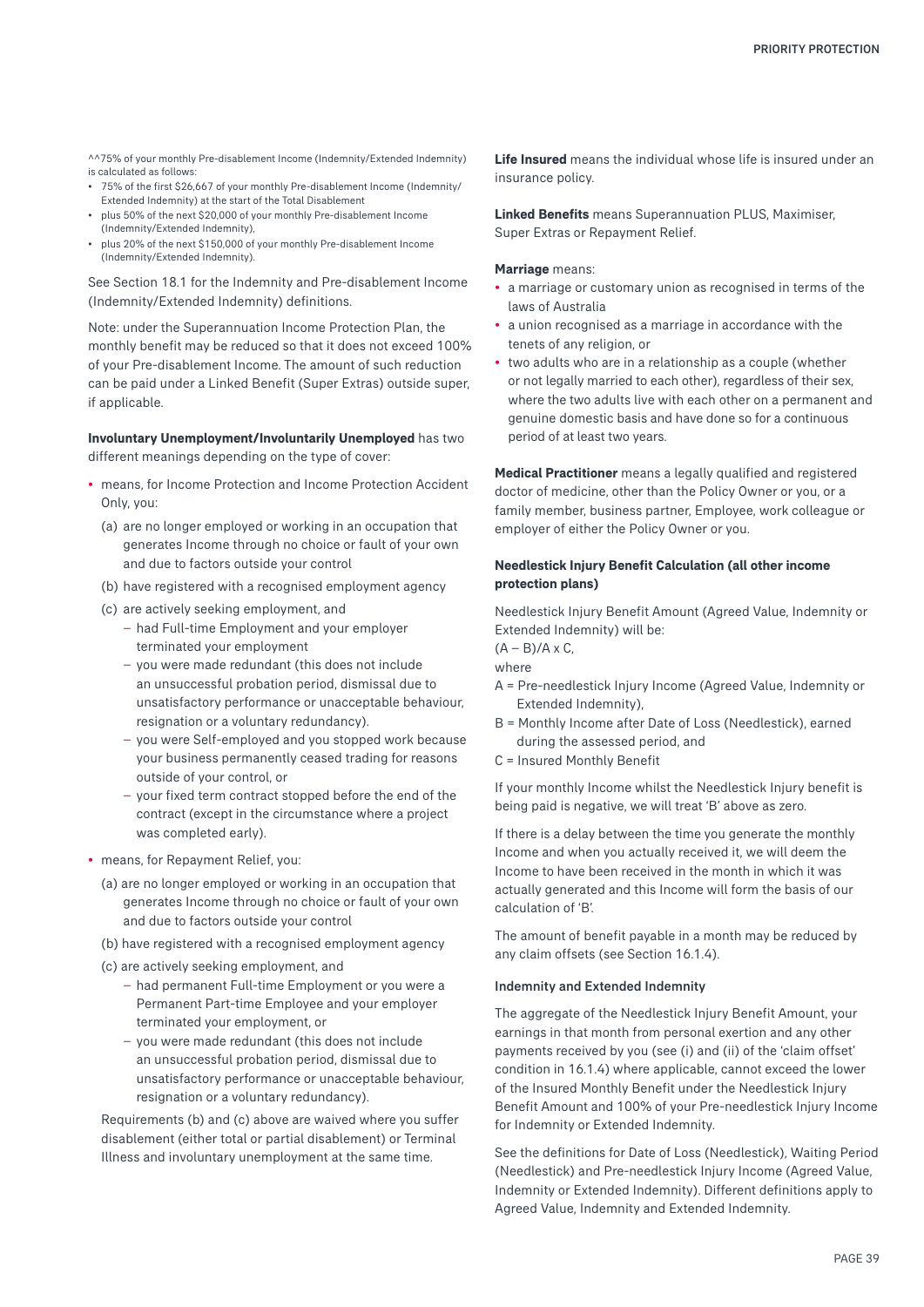**Non-smoker** means that, at a point in time, not having smoked tobacco or any other substance for a continuous period of 12 months prior to that point in time.

**Normal Domestic Duties** means the following household duties:

- cooking and preparing meals meaning the ability to prepare meals using kitchen appliances
- cleaning the home meaning the ability to carry out the basic internal household chores using domestic equipment such as a vacuum and mop
- washing clothes meaning the ability to do the household's laundry to a basic standard
- shopping for groceries meaning the ability to leave the home to purchase general household grocery items, and
- caring for Children meaning the ability to care for and supervise Children (where applicable).

You will be considered able to carry out all Normal Domestic Duties if you are able to perform any one of these duties to the standard that they would ordinarily be performed by a person completing unpaid domestic duties.

**Occupation Category** means the classification of your occupation as follows: A1, A2, M, A3, A4, B1, B2, C1, C2, D, E and Home Duties. Your occupation class is shown in your Policy Schedule.

| <b>Category</b> | <b>Occupation Description</b>                                                                                                                                                                                                                                                                 |                                                                          | pe<br>pl                |
|-----------------|-----------------------------------------------------------------------------------------------------------------------------------------------------------------------------------------------------------------------------------------------------------------------------------------------|--------------------------------------------------------------------------|-------------------------|
| A <sub>1</sub>  | • For professionals, executives and senior management<br>earning more than \$120,000 per annum over the last two<br>years and in an office-based management role.                                                                                                                             | Е<br>$\cdot$ Ur<br>Ξ.<br>• Th                                            |                         |
|                 | • Or, for professionals, executives and senior management<br>whose income is less than \$120,000 per annum over<br>the last two years, then they must have a tertiary<br>qualification <sup>*</sup> related to their current occupation and they<br>must work in an office-based environment. | Home<br><b>Duties</b>                                                    | or<br>$\bullet$ W<br>do |
|                 | *Tertiary qualification means a Bachelor's degree, Master's degree<br>or PhD granted by a recognised third level institution.                                                                                                                                                                 | <b>Ordinary Plan r</b>                                                   |                         |
| A2              | • Primarily for Science and IT Professionals that are office<br>and/or laboratory based. This category also includes<br>select Engineering professionals that may not be<br>solely office bound. Includes Civil Engineers, Research<br>Chemists, and Computer Programmers.                    | Alone Plan, Inco<br>Plan not owned<br>requires, Ordina<br>owned by a sup |                         |
| M               | • Select highly qualified medical professionals requiring<br>membership of a professional or government body in<br>order to practise that occupation.                                                                                                                                         | <b>Partially Disabl</b><br><b>Partial Disablen</b>                       |                         |
|                 | • Includes Doctor (medical), Anaesthetist, and Cardiologist.<br>This category excludes allied health professionals such<br>as chiropractors, osteopaths and physiotherapists.                                                                                                                 |                                                                          |                         |
| A <sub>3</sub>  | • White collar occupations that involve clerical and<br>administrative work only, who are not working in a<br>warehouse, manufacturing or industrial environment.                                                                                                                             |                                                                          |                         |

Includes data entry operators, clerks, and copywriters.

#### **Occupation Description Category**

| A4             | • Select white collar occupations that are not strictly office<br>or deskbound and whose roles may include a degree of<br>driving or travel. This category is also for select allied<br>health professionals whose roles may require some<br>clinical hands-on duties. Includes Interior Designers,<br>Osteopaths and Agricultural Consultants. |
|----------------|-------------------------------------------------------------------------------------------------------------------------------------------------------------------------------------------------------------------------------------------------------------------------------------------------------------------------------------------------|
| <b>B1</b>      | Occupations not classified as white collar and may involve<br>some very light manual work. Includes supervisors and<br>persons working in environments with a low accident or<br>sickness risk.                                                                                                                                                 |
| <b>B2</b>      | • Occupations that involve light manual work or limited<br>driving or working in environments with an increased<br>accident or sickness risk.                                                                                                                                                                                                   |
| C <sub>1</sub> | • People who perform predominantly light to moderate<br>manual duties in various industries and environments<br>with a moderately increased accident or sickness risk,<br>including selected tradespeople.*<br>*Trade certification and licencing and currently working in that trade.                                                          |
| C <sub>2</sub> | • People who perform moderate to heavy manual duties in<br>various industries and environments with a moderately<br>high risk of accident or sickness, including selected<br>tradespeople.*<br>*Trade certification and licencing and currently working in that trade.                                                                          |
| D              | • Semi-skilled workers and unqualified tradespersons, who<br>perform heavy manual work - e.g. fencing contractor,<br>plasterers, cleaners.                                                                                                                                                                                                      |
| E              | • Unskilled workers who perform extra heavy manual work<br>- e.g. concreters, earth-moving workers, carpet layers.<br>• The working environment may present a significant injury<br>or sickness risk.                                                                                                                                           |
| Home<br>Duties | • Where you are wholly engaged in full-time unpaid<br>domestic duties in your own residence.                                                                                                                                                                                                                                                    |

neans Life Cover Plan, Crisis Recovery Stand ome Protection Plan or Business Expenses by a superannuation fund. Where the context ry Plan also refers to any Linked Benefits not berannuation fund.

ed/Partial Disablement means the relevant nent definition that applies to you.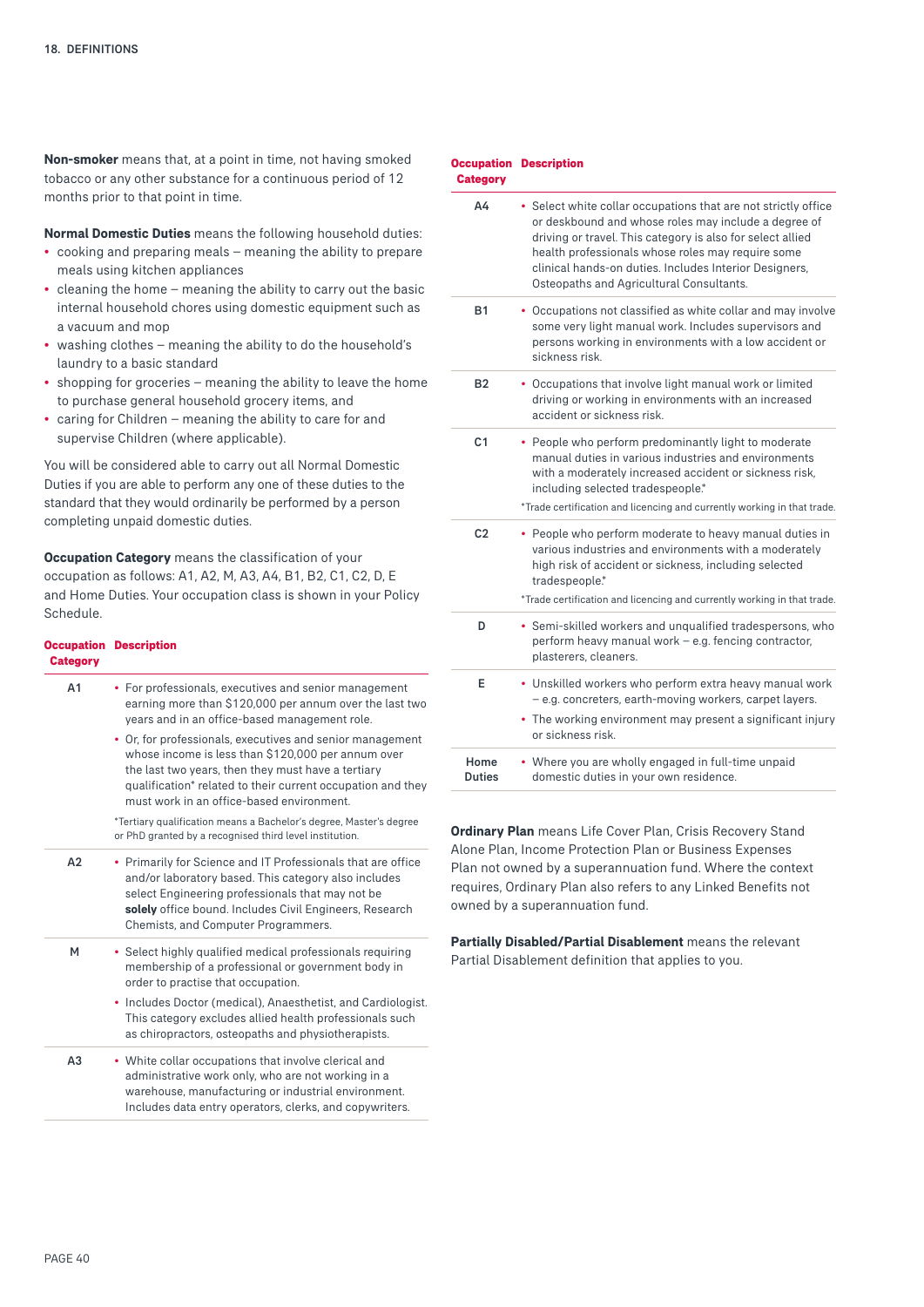#### **Partial Disablement** means:

#### *Outside Super*

that **solely** due to Injury or Sickness, you are:

- unable to work in your own occupation at full capacity but are working in a reduced capacity in any occupation
- earning a monthly Income which is less than your Pre-disablement Income, and
- under the regular care of, and following the advice of, a Medical Practitioner.

#### *Inside Super*

that **solely** due to Injury or Sickness you are:

- unable to work in your own occupation at full capacity
- working in a reduced capacity in any occupation
- earning a monthly Income which is less than your Pre-disablement Income
- under the regular care of and following the advice of a Medical Practitioner, and
- at the time of the making of the claim, disabled in a manner consistent with the Temporary Incapacity condition of release under the *Superannuation Industry (Supervision) Regulations 1994*.

#### **Partial Disablement – Income Protection Capability Clause**

Partial Disablement benefit amount (Agreed Value, Indemnity or Extended Indemnity) will be:

 $(A - B)/A \times C$ 

where

- A = Pre-disablement Income (Agreed Value) Pre-disablement Income (Indemnity)
- Pre-disablement Income (Extended Indemnity),
- B = Monthly Income while Partially Disabled, and
- C = Insured Monthly Benefit

If your monthly Income while Partially Disabled is negative, we will treat it as zero. If there is a delay between the time you generate the monthly Income and when you actually received it, we will deem the Income to have been received in the month in which it was actually generated and this Income will form the basis of our calculation of 'B'.

If you are Partially Disabled and are not working to the extent of your capability, or working in a reduced capacity which is less than your capability, as a result of causes other than Injury or Sickness, and this situation continues for at least two months, then 'B' will be calculated based on what you could reasonably be expected to earn if you were working to the extent of your capability.

Your capability (having regard to your Injury or Sickness) and what you could reasonably be expected to earn if you were working to the extent of your capability will be determined by taking into account available medical evidence (including the opinion of your Medical Practitioner) and any other relevant considerations directly related to your medical condition (including information provided by you).

If we are making monthly benefit payments and these are adjusted in accordance with the terms of the Policy due to a change in how we calculate 'B', we will notify you 30 days prior to this taking place.

If you are unable to perform the important Income-producing duties of your usual occupation for more than 10 hours per week then we will not change how we calculate 'B'.

The amount of benefit payable will be adjusted for any claim offsets (see condition 16.2.4).

### *Outside Super*

Under an Ordinary Plan only, if you are earning 25% or less of Pre-disablement Income (Agreed Value), Pre-disablement Income (Indemnity) or Pre-disablement Income (Extended Indemnity), during any of the first three months immediately after the end of the Waiting Period, we will pay the Total Disablement benefit for that month.

#### **Partial Disablement – Multi Definition**

Applicable only if the Advantage Optional or PLUS Optional benefit is selected.

If you are employed, or have been unemployed or on maternity or paternity leave for less than 12 consecutive months immediately before your disablement started, we will consider you to be Partially Disabled if, **solely** due to Sickness or Injury:

- you are working for more than 10 hours per week in your usual occupation, or a gainful occupation
- your monthly Income is more than 20% of your Predisablement Income but less than 100% of your Predisablement Income
- you are working in a reduced capacity in your usual occupation or a gainful occupation
- you are not Totally Disabled, and
- you are under the regular care of, and following the advice of, a Medical Practitioner.

If you have been unemployed or on maternity or paternity leave for 12 consecutive months or longer immediately before your disablement started, we will treat your usual occupation as being 'any occupation for which you are reasonably suited by education training or experience'.

If the Advantage Optional benefit or the PLUS Optional benefit is selected, this Partial Disablement – Multi Definition will be applicable to:

- Business Expenses when Business Expenses is selected as a Rider Benefit under an Income Protection Plan, and
- Business Expenses Stand Alone.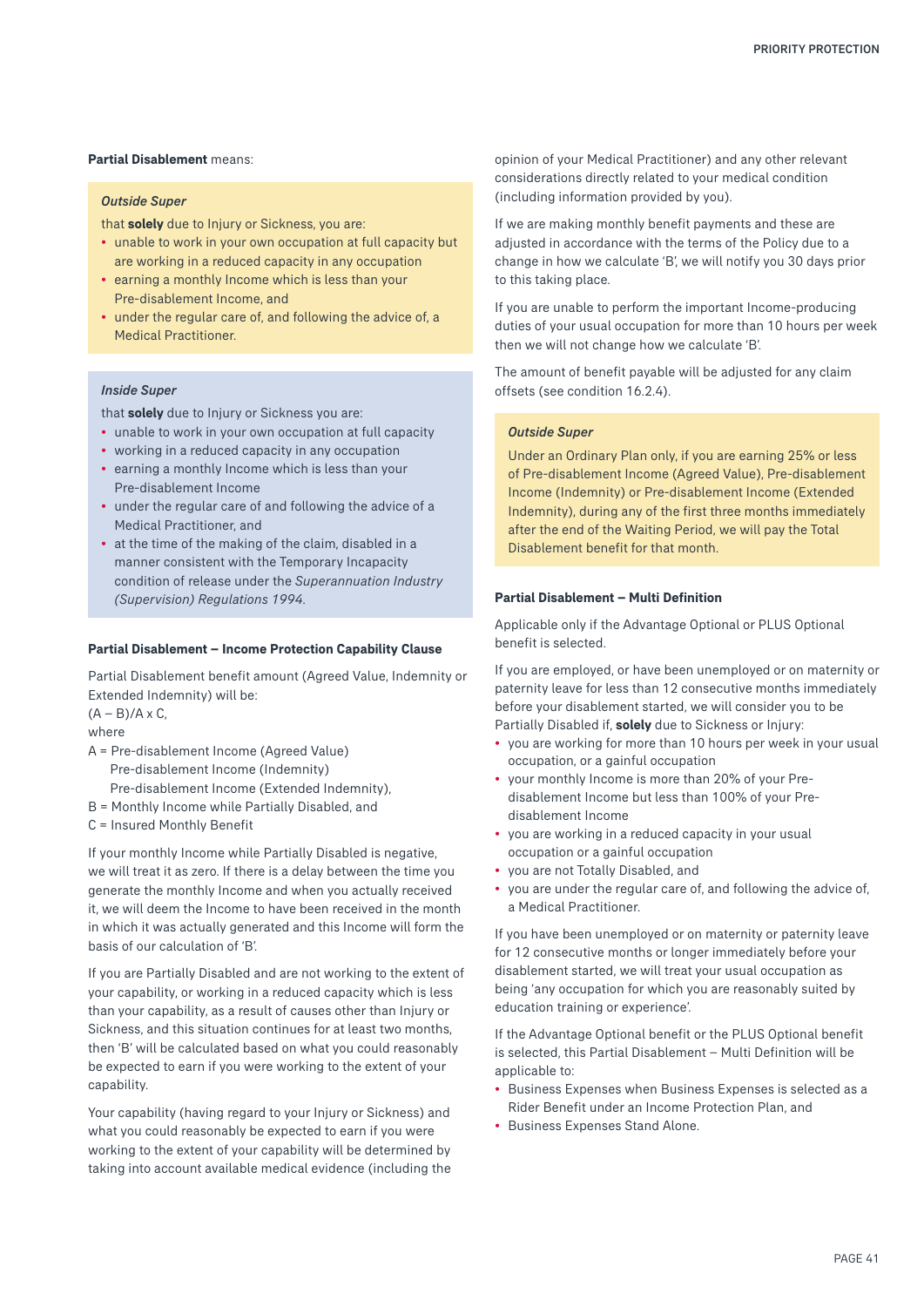**Permanent Part-time Employee** means, for Income Protection and Income Protection Accident Only, a person who is employed to undertake identifiable duties for at least three days a week and for a minimum of 20 hours per week, for 48 weeks per year (excluding public holidays), and with paid sick and holiday leave entitlements.

People who are Self-employed are not eligible to be considered as a Permanent Part-time Employee.

#### **Permitted Condition of Release**

The proceeds of any claim on the Policy under which your Superannuation Plan benefits are provided cannot be paid to you by the trustee if, in the trustee's opinion, a condition of release has not been satisfied under the *Superannuation Industry (Supervision) Regulations 1994*.

Schedule 1 of the *Superannuation Industry (Supervision) Regulations 1994* sets out the conditions of release under which a superannuation benefit can be paid. All trustees must be satisfied that any insurance proceeds they receive can be paid from the relevant fund under a prescribed condition of release, and trustees are prohibited from acquiring benefits which may provide a payment in circumstances where a prescribed condition of release has not been met.

The prescribed conditions of release relevant to life insurance are: • death

- a terminal medical condition
- permanent incapacity, and
- temporary incapacity (income protection only).

**Policy** means an insurance policy providing Ordinary Plan or Superannuation Plan benefits, the terms of which are set out under:

- the AIA Priority Protection PDS including this incorporated by reference material,
- the Policy Schedule, including any endorsements and conditions specified in or attached to that schedule, and
- the application for the Policy, including any declaration and statements relating to the Policy in that application.

These documents constitute the entire agreement between AIA Australia and the Policy Owner in respect of the Policy. To the extent that the AIA Priority Protection PDS describes your rights and obligations as a member of a superannuation fund (including as a member of the Scheme), these rights and obligations are not terms of a Policy that is acquired on your behalf by the trustee of the relevant fund.

Any variation of the Policy must be evidenced in writing bearing the signature of one of our authorised officials.

**Policy Anniversary** means an anniversary of the due date of the first premium shown on the Policy Schedule.

**Policy Owner** means the person or entity who legally owns an insurance policy, including the trustee of a superannuation fund when a Superannuation Plan is issued.

**Policy Schedule** means the schedule provided to the Policy Owner when we accepted your application for insurance cover or agree to cancel and replace an existing policy. The schedule sets out the cover specific to your Policy. The Policy Schedule (including any endorsements or conditions specified in it), the PDS (including this incorporated by reference material) and the application for the Policy, together make up the Policy.

**Pre-disablement Income** means the relevant Pre-disablement Income definition that applies to you.

**Pre-disablement Income (Agreed Value)** is your highest average monthly Income for any financial year since the date two years before the Commencement Date of the Income Protection benefit up to the commencement of disablement. (In the case of a policy which has been cancelled and replaced, this will be the commencement of the original policy.)

During disablement the Pre-disablement Income (Agreed Value) amount will be increased every 12 months, following the date of disablement, by the Consumer Price Index Increase (CPI Increase).

#### *Inside Super*

Under the Superannuation Income Protection Plan, your Pre-disablement Income (Agreed Value) is the greater of your average monthly income for the:

- 12 consecutive months preceding the commencement of disablement, and
- latest financial year preceding the commencement of disablement.

If the monthly benefit payable under the Superannuation Income Protection Plan is reduced due to this definition, the amount of such reduction can be paid under a Linked Benefit (Super Extras) outside super, if relevant.

During disablement the Pre-disablement Income (Agreed Value) amount will be increased every 12 months, following the date of disablement, by the Consumer Price Index Increase (CPI Increase).

**Pre-disablement Income (Extended Indemnity)** is your highest average monthly income for any consecutive 12 months over the three years prior to disablement.

During disablement the Pre-disablement Income (Extended Indemnity) amount will be increased every 12 months, following the date of disablement, by the Consumer Price Index Increase (CPI Increase).

**Pre-disablement Income (Indemnity)** is the greater of your average monthly income for:

- the 12 consecutive months preceding the commencement of disablement, and
- the latest financial year preceding the commencement of disablement.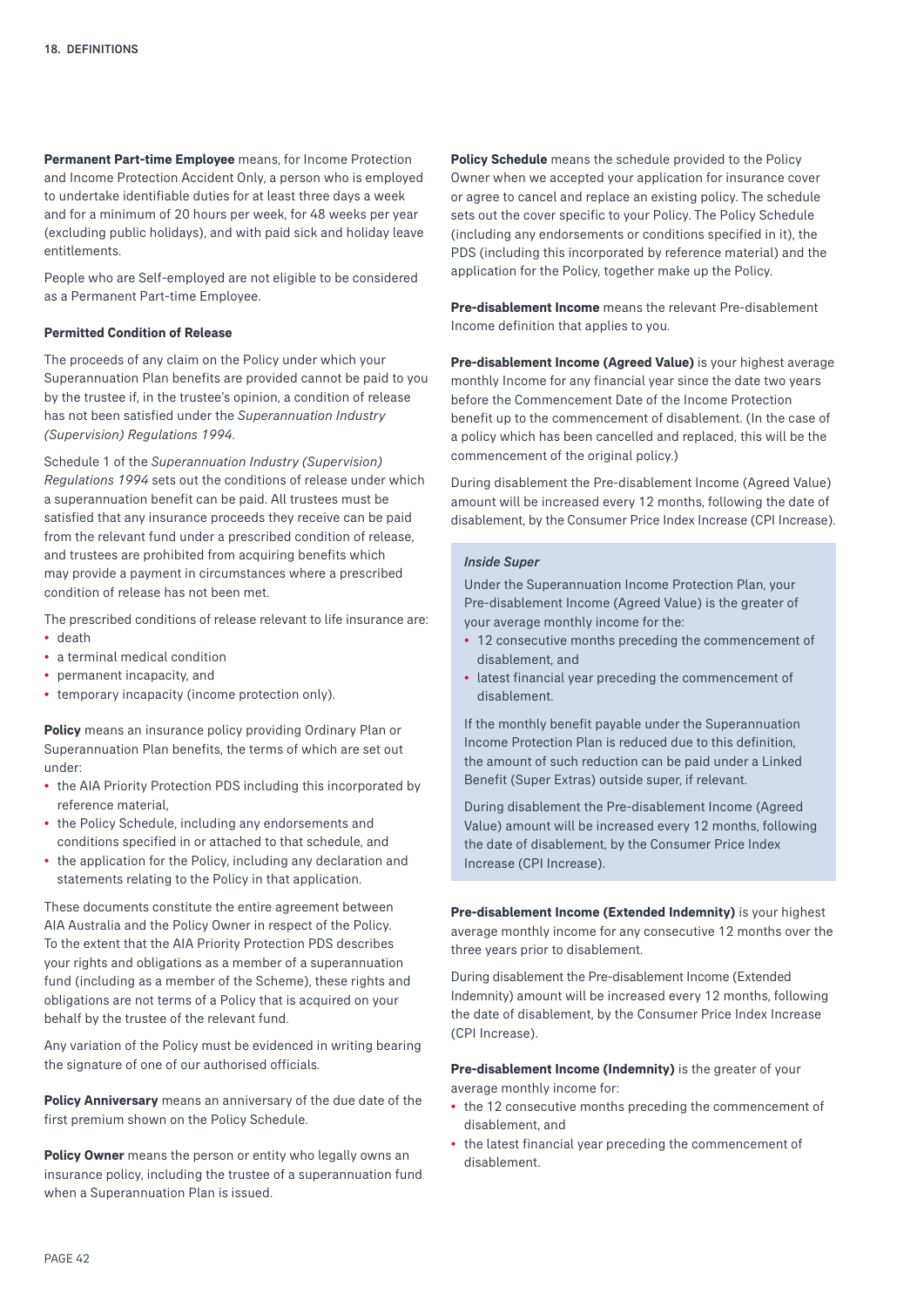During disablement the Pre-disablement Income (Indemnity) amount will be increased every 12 months, following the date of disablement, by the Consumer Price Index Increase (CPI Increase).

#### **Pre-existing Condition** means a health condition:

- that first occurred before the commencement, reinstatement or increase of the relevant cover; and
- which you had at the relevant time been aware of, or which a reasonable person in your position could have been expected to have been aware of.

If, in relation to a health condition, you had suffered symptoms which, to a reasonable person, would have indicated the presence of that health condition or the need to seek medical treatment or investigation that would have revealed the presence of that health condition prior to the commencement, reinstatement or increase of the relevant benefit, that health condition will be a Pre-existing Condition notwithstanding that you were not in fact aware that you had the health condition. Where the original Policy has been cancelled and replaced, the disclosures made prior to the commencement of the original Policy will continue to be relied on under the new Policy.

**Pre-needlestick Injury Income (Agreed Value)** is your highest average monthly Income for any financial year since the date two years before the Commencement Date of the Needlestick Injury benefit up until the Date of Loss (Needlestick). In the case of a policy which has been cancelled and replaced, this will be the commencement of the original policy.

Whilst the Needlestick Injury benefit is being paid, the Pre-needlestick Injury Income (Agreed Value) amount will be increased every 12 months, following the date of commencement of claim payments for the Needlestick Injury benefit, by the Consumer Price Index Increase (CPI Increase).

#### **Pre-needlestick Injury Income (Indemnity and Extended Indemnity)** is the greater of your average monthly Income:

- for the 12 consecutive months preceding the Date of Loss (Needlestick), and
- for the latest financial year preceding the Date of Loss (Needlestick).

Whilst the Needlestick Injury benefit is being paid, the Preneedlestick Injury Income (Indemnity or Extended Indemnity) amount will be increased every 12 months, following the date of commencement of claim payments for the Needlestick Injury benefit, by the Consumer Price Index Increase (CPI Increase).

**Priority Protection** means the Priority Protection and Priority Protection for Platform Investors insurance products the subject of the AIA Priority Protection PDS.

**Rider Benefit** refers to any optional benefit that can be added to another benefit.

**Sabbatical Leave** means leave taken for study or travel as a normal part of your occupation. The insured must be at work and not disabled at the commencement of the leave.

Leave must be agreed with your employer with a guaranteed right to return to employment.

**Self-employed** means working for payment or reward (other than as an employee) in a business or an enterprise over which you have power or control either because you own it or you are a partner in the partnership that owns it.

**Sickness** means an illness or disease which manifests itself after the Policy is in force with respect to symptoms that would cause a reasonable person to seek diagnosis, care or treatment, or receive medical advice, care or treatment from a Medical Practitioner.

#### **Spouse** means:

- a person to whom you are legally married, or
- a person (whether of the same or a different sex) who, although not legally married to you, lives with you on a genuine domestic basis in a relationship as a couple (de facto), or
- a person (whether of the same or different sex) with whom you are in a relationship that is registered under a relevant law of an Australian state or territory.

**Suited Occupation** means an occupation you are reasonably suited to by education, training or experience, including that which has been acquired through occupational rehabilitation programs, re-skilling or employment acquired during the claim period.

**Sum Insured** means the Sum Insured applicable to that benefit as shown on the Policy Schedule, as adjusted in accordance with the Policy terms and conditions and notified to the Policy Owner, such as any applicable Benefit Indexation.

**Superannuation Plan** means Superannuation Income Protection Plan in this incorporated by reference material.

**Temporary Incapacity** means, in relation to a member who has ceased to be gainfully employed (including a member who has ceased temporarily to receive any gain or reward under a continuing arrangement for the member to be gainfully employed), means ill-health (whether physical or mental) that caused the member to cease to be gainfully employed but does not constitute permanent incapacity.

If the temporary incapacity condition of release is met, income protection benefits may only be paid as a non-commutable income stream for the duration of the incapacity.

**Terminal Illness** means the diagnosis of an illness which, in the reasonable opinion of an appropriate specialist Medical Practitioner, is likely to result in you passing away within 24 months of the diagnosis regardless of any treatment that may be undertaken.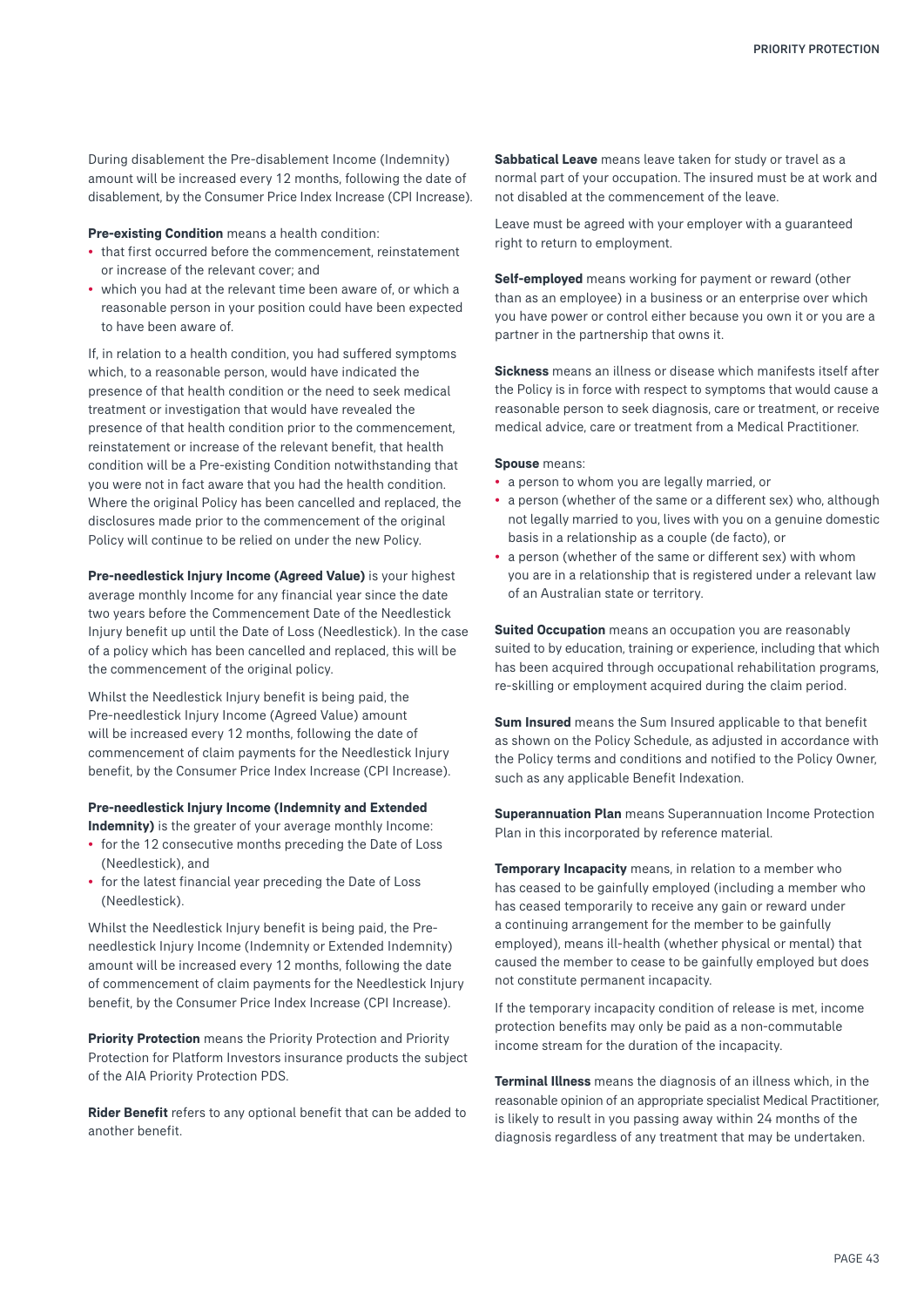#### *Inside Super*

In addition to the above requirements, under a Superannuation Plan a condition will only constitute a Terminal Illness where two Medical Practitioners, one of whom must be a specialist practising in an area related to the condition, must certify in their reasonable opinion that the condition is likely to result in you passing away within 24 months of the date of the certificate (certification period) and for each of the certificates, the certification period must not have ended.

**Tertiary Education** means a person's education through an accredited *university or a technical and further education institution*, except where such education is in connection with that person's enlistment, training or service in the armed forces of any country.

**Totally Disabled/Total Disablement** means the relevant Total Disablement definition that applies to you.

**Total Disablement (Income Protection)** means that, **solely** as a result of Injury or Sickness, you are:

- unable to perform one or more duties of your occupation that is important or essential in producing Income
- under the regular care of, and following the advice of, a Medical Practitioner, and
- not working (whether paid or unpaid).

#### *Outside Super*

For Ordinary Plans only, if you have been unemployed or on maternity or paternity leave for more than 12 consecutive months immediately preceding the occurrence of an event giving rise to a claim, then Total Disablement (Income Protection) means that, **solely** as a result of Injury or Sickness, you are:

- unable to perform any occupation for which you are reasonably suited by education, training or experience
- under the regular care of, and following the advice of, a Medical Practitioner, and
- not working (whether paid or unpaid).

If you are on Sabbatical Leave it will not be considered as unemployment. Sabbatical leave must be for the purpose of research and cannot exceed 12 months or the sabbatical period specified in the award covering you, whichever is the shorter period.

#### *Inside Super*

For Superannuation Plans only, you must also at the time of making the claim, be disabled in a manner consistent with the Temporary Incapacity condition of release under the *Superannuation Industry (Supervision) Regulations 1994*.

## **Total Disablement (Income Protection – Occupation E)** means

that, **solely** as a result of Injury or Sickness, you are:

- unable to perform all of the duties of your occupation and any other occupation,
- under the regular care of, and following the advice of, a Medical Practitioner, and
- not working (whether paid or unpaid).

#### *Outside Super*

For Ordinary Plans only, if you have been unemployed or on maternity or paternity leave for more than 12 consecutive months immediately preceding the occurrence of an event giving rise to a claim, then Total Disablement (Income Protection – Occupation E) means that, **solely** as a result of Injury or Sickness, you are:

- unable to perform any occupation,
- under the regular care of, and following the advice of, a Medical Practitioner, and
- not working (whether paid or unpaid).

#### *Inside Super*

For Superannuation Plans only, you must also at the time of making the claim, be disabled in a manner consistent with the Temporary Incapacity condition of release under the *Superannuation Industry (Supervision) Regulations 1994*.

#### **Total Disablement – Multi Definition**

Applicable only if the Advantage Optional or PLUS Optional benefit is selected.

- a) If you are employed, or have been unemployed or on maternity or paternity leave for less than 12 consecutive months immediately before your disablement started, we will consider you to be Totally Disabled if, **solely** as a result of Injury or Sickness, you are:
	- unable to perform one or more of the important Incomeproducing duties of your usual occupation for more than 10 hours per week
	- not working more than 10 hours per week in your usual occupation or any gainful occupation, and
	- under the regular care of, and following the advice of, a Medical Practitioner.

However, if you have been unemployed or on maternity or paternity leave for more than 12 consecutive months immediately before your disablement started, we will consider you to be Totally Disabled if, **solely** as a result of Injury or Sickness, you are:

- unable to perform the important Income-producing duties of any occupation for which you are reasonably suited by education, training or experience for more than 10 hours per week
- not working more than 10 hours per week in any gainful occupation, and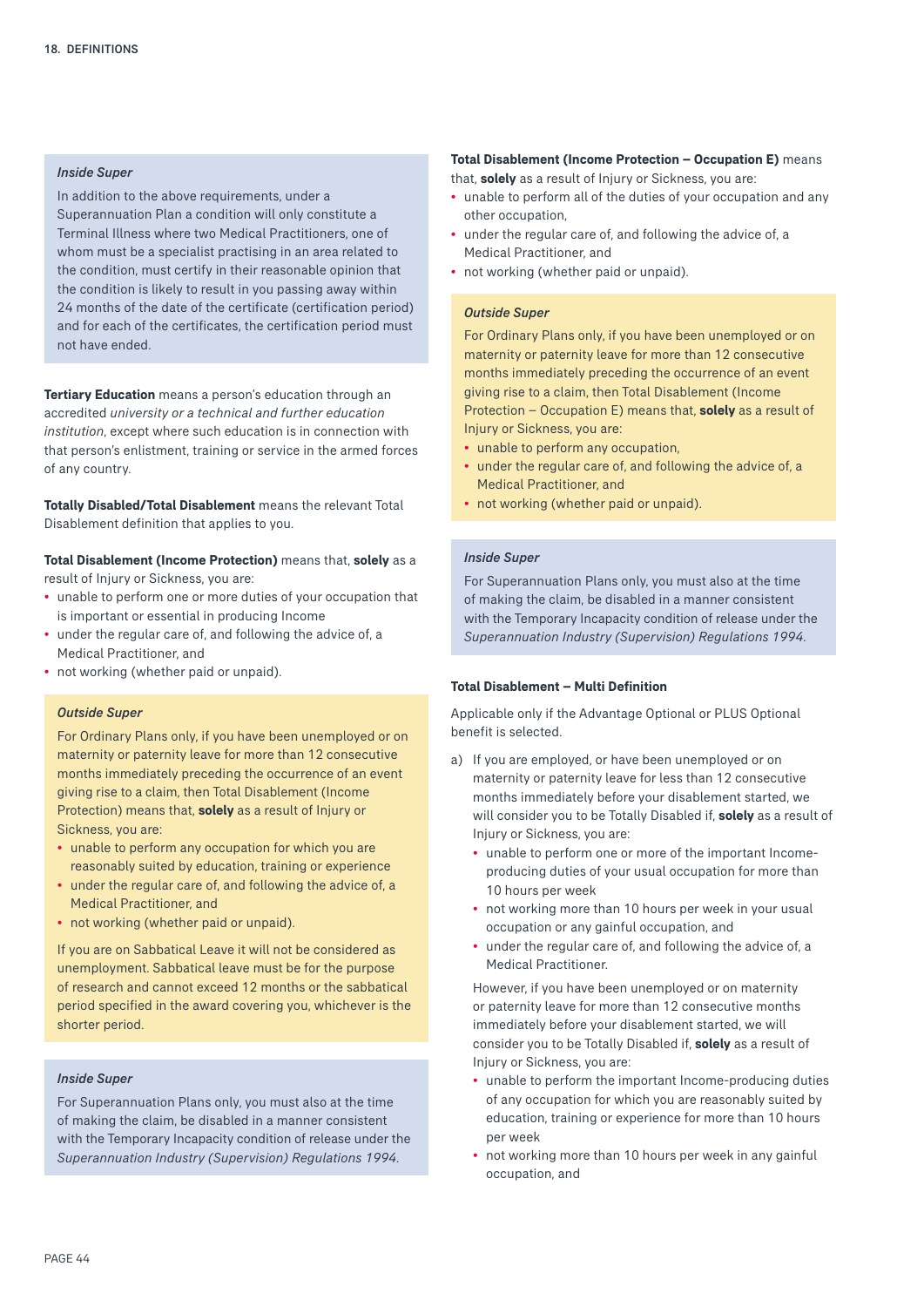- under the regular care of, and following the advice of, a Medical Practitioner.
- Working hours for this benefit will equate to 25 hours per week.

#### Or,

- b) We will consider you to be Totally Disabled if, **solely** as a result of Injury or Sickness, you are:
	- unable to perform one or more duties of your usual occupation that is important or essential in producing Income
	- under the regular care of, and following the advice of, a Medical Practitioner, and
	- not working (whether paid or unpaid).

However, if you have been unemployed or on maternity or paternity leave for more than 12 consecutive months immediately before your disablement started, we will consider you to be Totally Disabled if, **solely** as a result of Injury or Sickness, you are:

- unable to perform any occupation for which you are reasonably suited by education, training or experience
- under the regular care of, and following the advice of, a Medical Practitioner, and
- not working (whether paid or unpaid).

#### Or,

- c) We will consider you to be Totally Disabled if, **solely** as a result of Injury or Sickness, you are:
	- unable to perform one or more duties of your usual occupation that is important or essential in producing Income
	- under the regular care of, and following the advice of, a Medical Practitioner, and
	- earning 20% or less of your Pre-disablement Income in your usual occupation or any gainful occupation.

However, if you have been unemployed or on maternity or paternity leave for more than 12 consecutive months immediately before your disablement started, then we will consider you to be Totally Disabled if, **solely** as a result of Injury or Sickness, you are:

- unable to perform any occupation for which you are reasonably suited by education, training or experience
- under the regular care of, and following the advice of, a Medical Practitioner, and
- earning 20% or less of your Pre-disablement Income in any occupation for which you are reasonably suited by education, training or experience.

If you are on Sabbatical Leave it will not be considered as unemployment. Sabbatical leave must be for the purpose of research and cannot exceed 12 months or the sabbatical period specified in the award covering you, whichever is the shorter period.

Total Disablement – Multi Definition will also be applicable to Business Expenses when selected together with the Advantage Optional or the PLUS Optional benefit under the Income Protection Plan.

**Waiting Period (Income Protection)** is stated on the Policy Schedule and means the number of days at the beginning of a period of disablement in respect of which no Total or Partial Disablement benefit is payable.

The Waiting Period begins on the earlier of the day:

- of your first consultation with a Medical Practitioner about the condition that gave rise to the claim, and
- that you first cease work due to that condition as long as it is not more than seven days before you first consult a Medical Practitioner about the condition and the Medical Practitioner provides reasonable medical evidence about when the disablement began.

You can return to work at any time during the Waiting Period, without the Waiting Period recommencing, subject to the following criteria being satisfied:

| <b>Occupation</b><br><b>Category</b>    | <b>Waiting Period</b>                                                                                                                                                                                        |                                                                                                                                                                                                                     |  |
|-----------------------------------------|--------------------------------------------------------------------------------------------------------------------------------------------------------------------------------------------------------------|---------------------------------------------------------------------------------------------------------------------------------------------------------------------------------------------------------------------|--|
|                                         | 14 days, 30 days, 60 days<br>or 90 days                                                                                                                                                                      | 1 year or 2 years                                                                                                                                                                                                   |  |
| A1, A2, M,<br>A3, A4                    | • You are Totally Disabled or<br>Partially Disabled for the<br>duration of the Waiting<br>Period                                                                                                             | You are Totally Disabled or<br>Partially Disabled for the<br>duration of the Waiting<br>Period, and<br>• Any return to Full-Time                                                                                    |  |
|                                         |                                                                                                                                                                                                              | Employment was for 10<br>or less consecutive days.                                                                                                                                                                  |  |
| B1, B2, C1,<br>C <sub>2</sub> , D and E | • You are Totally Disabled<br>for at least seven out<br>of 12 consecutive days<br>during the Waiting Period,<br>and<br>• You are Totally Disabled or<br>Partially Disabled for the<br>balance of the Waiting | • You are Totally Disabled<br>for at least seven out<br>of 12 consecutive days<br>during the Waiting Period<br>• You are Totally Disabled<br>or Partially Disabled for<br>the balance of the Waiting<br>Period, and |  |
|                                         | Period                                                                                                                                                                                                       | • Any return to Full-Time<br>Employment was for 10<br>or less consecutive days.                                                                                                                                     |  |

#### Note: group salary continuance

#### Where:

- the Waiting Period under your Policy is two years, as stated on the Policy Schedule
- you are insured by us under a current group salary continuance with a two-year benefit period, and
- you return to work on a full-time basis following payment of a disablement benefit under a group salary continuance policy and the same or related disablement recurs within 12 months of returning to work,

then the Waiting Period under your Policy in respect of the recurring disablement will not recommence.

If you return to work for more than 12 months, then the Waiting Period applicable to you in respect of recurring disablement will restart from the day after the last day worked.

In relation to the Carer's Allowance benefit, the Waiting Period is the number of days from the date the Insured Child is confined to or near a bed at home or in a hospital in respect of which no Carer's Allowance benefit is payable.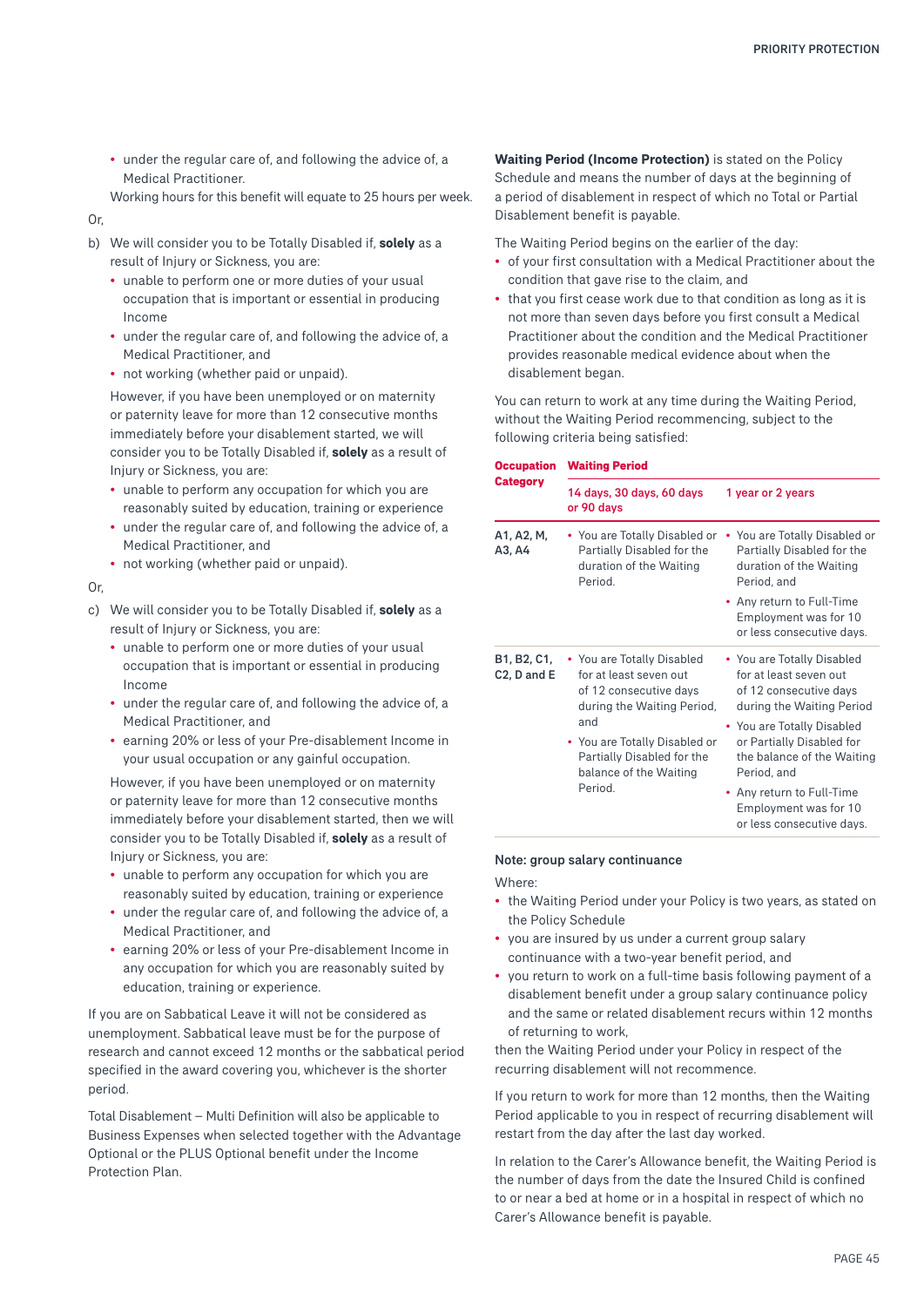**Waiting Period (Needlestick)** is stated on the Policy Schedule and means the number of days at the beginning of a Needlestick Injury benefit claim (applicable to Occupational Category M only) in respect of which no Needlestick Injury benefit is payable.

The Waiting Period begins at the Date of Loss (Needlestick).

**Waive/Waives/Waived**, where it specifically relates to the Waiver of Premium or Involuntary Unemployment Waiver of Premium benefits, means to waive or refund premiums in respect of the relevant period.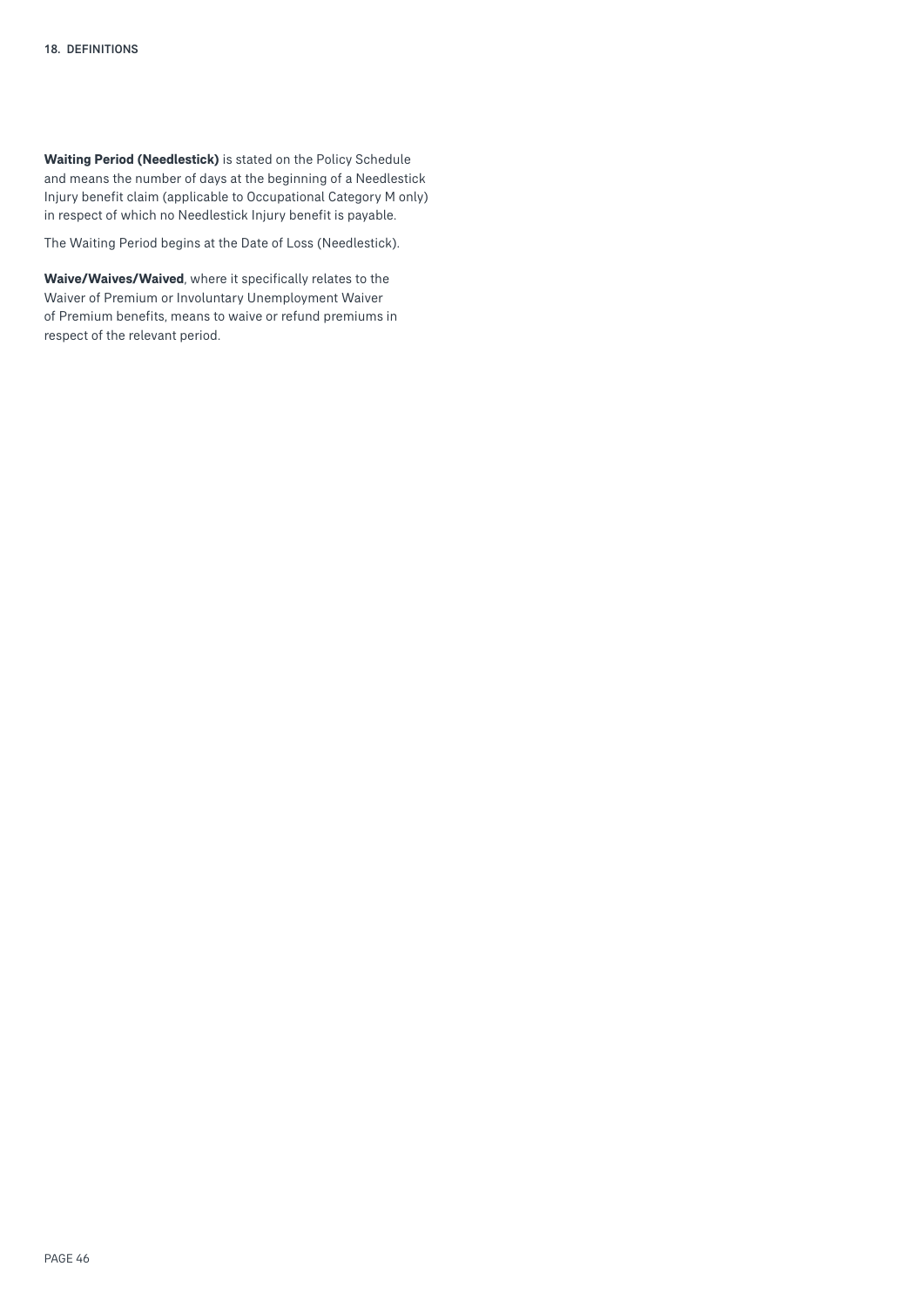